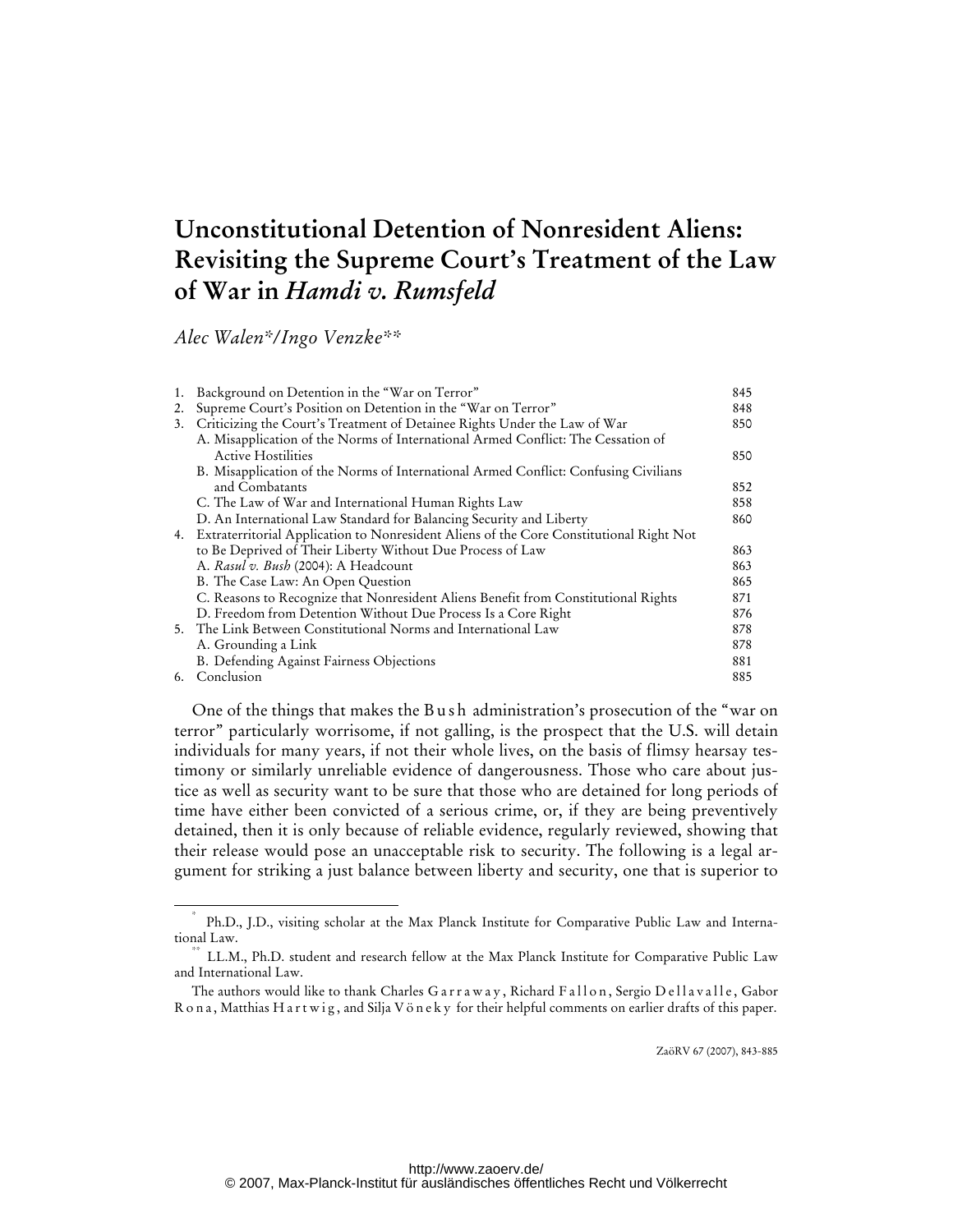the one struck by the Combatant Status Review Tribunals ("CSRTs") that currently determine whether captured individuals can be detained as "enemy combatants".

The B ush administration has argued that there are no constitutional limits on when it can detain nonresident aliens, in the interest of security, in the "war on terror". This argument is based on a widespread misreading of *Johnson v. Eisentrager*, 1 according to which the Supreme Court has "emphatically" rejected the claim that nonresident aliens benefit from constitutional protections of their liberty.<sup>2</sup> We expose this misreading, and argue that all detainees in the United States's "war on terror" have rights under the U.S. Constitution. The fundamental protection the Fifth Amendment provides to liberty, guaranteeing that it cannot be deprived without due process of law, applies to all detainees, to aliens captured and held by the U.S. outside the territory of the U.S. as well as to citizens and resident aliens.

Furthermore we contend that the law of war, as a part of international law, provides substantive norms for interpreting the content of this due process right. This is a distinct point; the Court should recognize that nonresident aliens benefit from constitutional rights even if it decides not to look to international law for guidance on their content. But were the Court to decide that the law of war is irrelevant to constitutional interpretation, it would not only be in error, it would be abandoning the longstanding and deep connection between constitutional law and international law, a connection reflecting the status of the U.S. as one nation in a community of nations.

We develop our argument in five parts. In Parts 1 and 2 we give an introductory overview of the U.S. practice of detentions in the "war on terror", and the Supreme Court's discussion of the practice in *Hamdi v. Rumsfeld*.<sup>3</sup> In Part 3 we critically discuss the *Hamdi* decision's misapplication of the law of war, and provide the legal parameters of a detention policy consistent with the law of war. In Part 4 we argue for the extraterritorial applicability to nonresident aliens of the core constitutional right not to be deprived of liberty without due process of law. Finally, we elucidate the link between constitutional norms and international law (Part 5).

<sup>1</sup> 339 U.S. 763 (1950).

<sup>2</sup> The claim that the rejection was "emphatic" was made by Chief Justice R e h n q u i s t in *United States v. Verdugo-Urquidez*, 494 U.S. 259, 269 (1990).

 $3$  542 U.S. 507 (2004).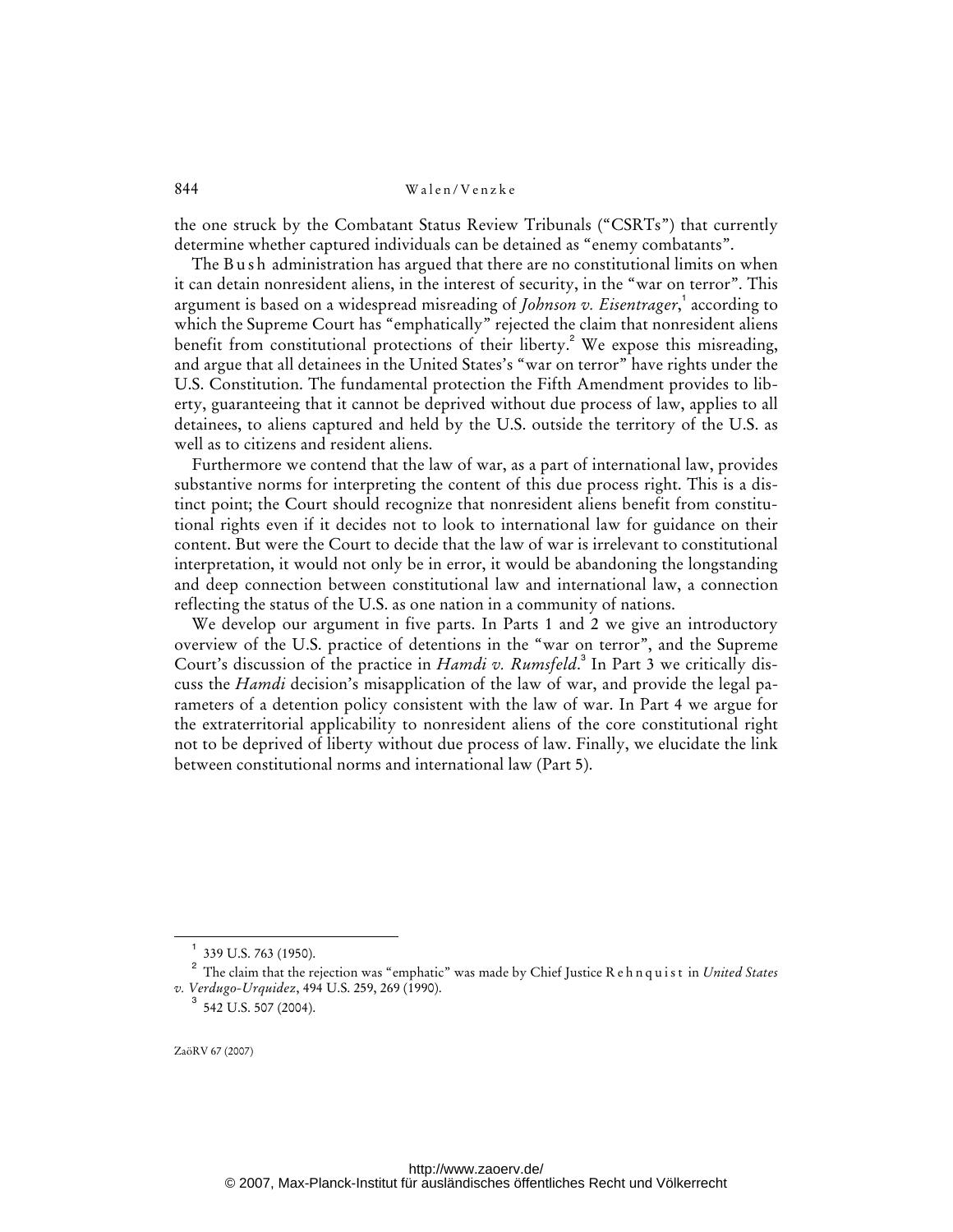# **1. Background on Detention in the "War on Terror"**

The latest reports indicate that the U.S. now holds approximately 385 detainees from the "war on terror" in Guantanamo Bay, Cuba,<sup>4</sup> approximately 620 in Afghanistan,<sup>5</sup> and over 18,000 in Iraq.<sup>6</sup> We focus on the detainees in Guantanamo, as there is little publicly available information on those held elsewhere.<sup>7</sup> We adopt this focus for illustrative purposes only, and not as an indication that the rights of detainees are or should be fundamentally different depending on where they are held.

Of the 385 or so detainees still in Guantanamo, approximately 80 have been determined to be eligible for release or transfer and will presumably be released or transferred as the U.S. proceeds with negotiations with other countries that would receive them.<sup>8</sup> Since 2002, approximately 390 detainees have been released to other countries; 111 were released in 2006 alone.<sup>9</sup> This record of releasing detainees supports the Department of Defense's claim that "[t]he United States does not desire to hold detainees for any longer than necessary".<sup>10</sup>

Nonetheless, there is still ground for concern. Even if the U.S. releases all 80 detainees who have been determined eligible for release, it will still be holding approximately 300 detainees in Guantanamo, not to mention the others held in Afghanistan, Iraq and most likely elsewhere. Of those detainees, only 13 are at this point slated to receive a

 $\frac{1}{4}$ Sgt. Sara Wood, "Administrative Tribunals to Begin for High-Value Guantanamo Detainees" American Forces Information Service (March 6, 2007), at [<http://www.globalsecurity.org/security/library/](http://www.globalsecurity.org/security/library/) news/2007/03/sec-070306-afps01.htm>.

<sup>&</sup>lt;sup>5</sup> See Ben Fox, Ex-Guantanamo Prisoner, Once Among Youngest Held, Back in U.S. Custody, at [<http://news.findlaw.com/ap/o/51/01-19-2007/7395001134d47eb4.html](http://news.findlaw.com/ap/o/51/01-19-2007/7395001134d47eb4.html)>.

<sup>6</sup> See Walter Pincus, U.S. Holds 18,000 Detainees in Iraq, Wash. Post, April 15, 2007, at A24 ("The average stay in these detention centers is about a year, but about 8,000 of the detainees have been jailed longer, including 1,300 who have been in custody for two years, said a statement provided by Capt. Phillip J. Valenti, spokesman for Task Force 134, the U.S. Military Police group handling detainee operations.")

<sup>7</sup> But see id., and Michael M o s s /Souad M e k h e n n e t, Jailed 2 Years, Iraqi Tells of Abuse by Americans, N. Y. Times, Feb. 18, 2007*.* (Describing cases of an Iraqi detainee held in Iraq for over two years, during which time he was questioned only once, and subjected to harsh, degrading treatment many times); *Omar v. Harvey*, 2007 WL 420137, at \*1 (D.C. Cir. Feb. 9, 2007) (describing the process given a U.S. citizen detained in Iraq in a way that seems very much like a CSRT hearing).

<sup>8</sup> See W o o d , *supra* note 4.

<sup>&</sup>lt;sup>9</sup> Id. The countries to which prisoners have been released include "Albania, Afghanistan, Australia, Bangladesh, Bahrain, Belgium, Denmark, Egypt, France, Germany, Iran, Iraq, Jordan, Kazakhstan, Kuwait, Libya, Maldives, Morocco, Pakistan, Russia, Saudi Arabia, Spain, Sweden, Sudan, Tajikistan, Turkey, Uganda, United Kingdom, and Yemen." See News Release, dated December 17, 2006, at [<http://www.](http://www) globalsecurity.org/military/library/news/2006/12/mil-061217-dod01.htm>.

 $10$  Id.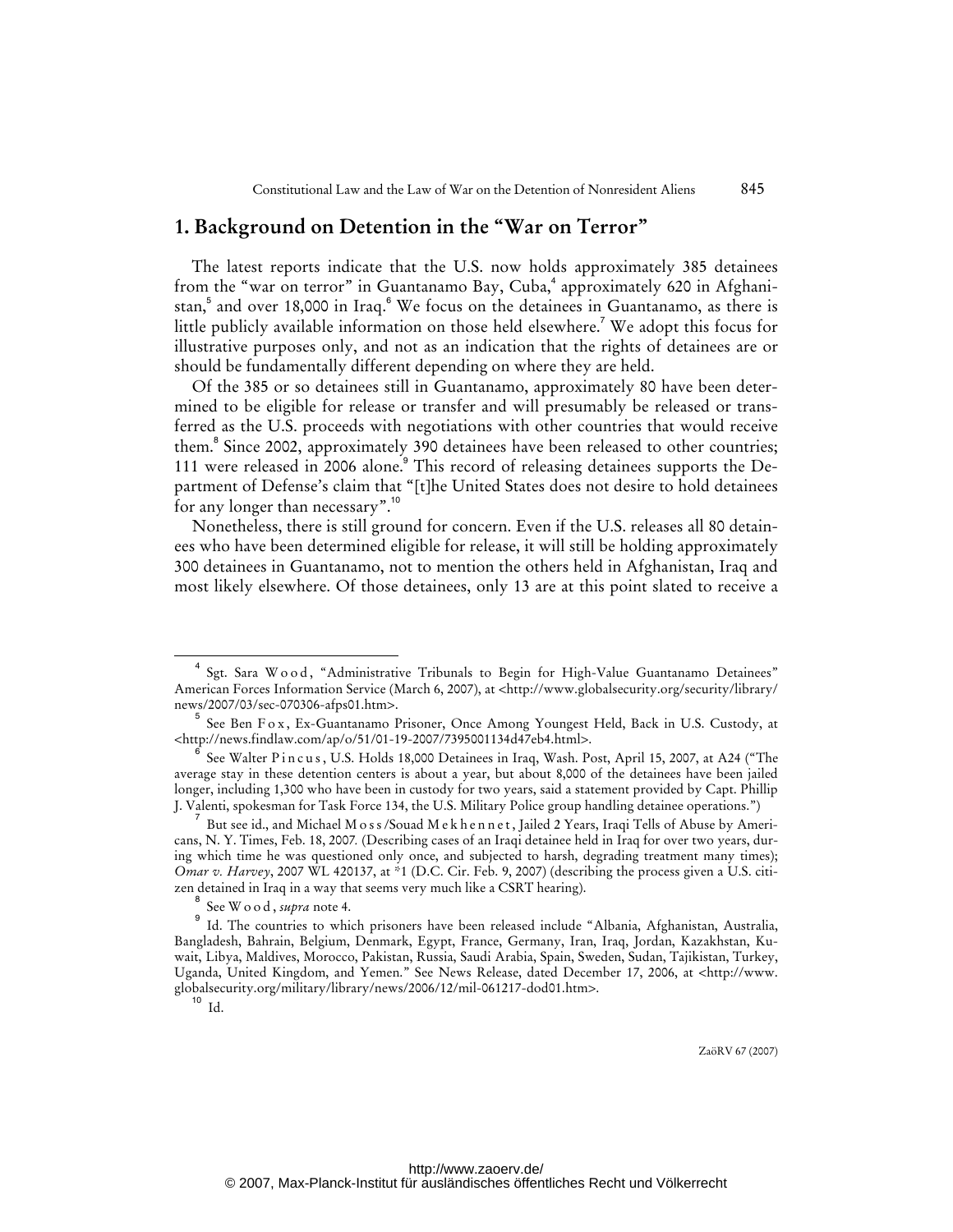trial in front of a military commission for criminal acts;<sup>11</sup> one, David Hicks, has faced trial, pled guilty, and been sentenced to serve nine months in prison, most of it in Australia.<sup>12</sup> Reports are that the Administration plans, in the long run, to try at most 60 to 80 of the detainees.<sup>13</sup> Even assuming that some others will be found eligible for release, hundreds (or thousands, counting those held outside Guantanamo) could well be held in preventive detention "for the duration of hostilities", which in the context of a "war on terror" could be generations.

It is true that the detainees in Guantanamo have all been found to be "enemy combatants" by a CSRT.<sup>14</sup> But this, by itself, is not very reassuring. These determinations are structured to err on the side of detaining those who were not "enemy combatants". A detainee has access to a "personal representative" who can review the government's evidence and share with him the unclassified portions thereof, but he does not have access to legal help.<sup>15</sup> The government's evidence can include anything the Tribunal deems relevant, including hearsay.<sup>16</sup> A detainee can call witnesses for his defense, but only those who are "reasonably available";<sup>17</sup> witnesses who are not part of the U.S. government have to pay their own way to the Tribunal, and military witnesses will not be deemed reasonably available if their participation might "adversely affect combat or support operations".<sup>18</sup> Lastly, and most tellingly, a detainee is determined to be an "enemy combatant" if that conclusion is supported by a "preponderance of the evidence", and there is a rebuttable presumption that the U.S. government's evidence is

<sup>&</sup>lt;sup>11</sup> See W o o d, *supra* note 4. W o o d indicates 14 are slated to face trial; we subtract one for David Hicks, whose plea bargain was struck after her article was published.

 $^{12}$  See William G l a b e r s o n , Australian to Serve Nine Months in Terrorism Case, N. Y. Times, March 31, 2007.

<sup>&</sup>lt;sup>13</sup> See Craig W h i t l o c k, U.S. Faces Obstacles to Freeing Detainees, Wash. Post, at A1 (Oct. 17, 2006) (reporting the statement of John B. B elling er III, Legal Advisor to the U.S. Secretary of State).

The foundations for CSRTs were laid in the Detainee Treatment Act of 2005, Pub. L. No. 109-148, 119 Stat. 2739. "Between July 2004 and March 2005, [the Department of Defense] conducted 558 CSRTs at Guantanamo Bay. At the time, 38 detainees were determined to no longer meet the definition of enemy combatant, and 520 detainees were found to be enemy combatants." W o o d , *supra* note 4. As of October 2005, at the latest, the U.S. Government claimed that all detainees in Guantanamo Bay had had their status reviewed by a CSRT. See the United Nations Report of the Chairperson of the Working Group on Arbitrary Detention, "Situation of Detainees at Guantanamo Bay" (February 15, 2006), at 15, and 15 n. 27; available at [<http://www.ohchr.org/english/bodies/chr/docs/62chr/E.CN.4.2006.120\\_.pdf](http://www.ohchr.org/english/bodies/chr/docs/62chr/E.CN.4.2006.120_.pdf)>. We do not know what percentage of detainees in Afghanistan and Iraq have likewise had (similar) status review hear- $\frac{1}{15}$ 

See The Deputy Secretary of Defense's "Memorandum for Secretaries of the Military Departments", dated July 14, 2006, "Enclosure 1", p. 4, available at [<http://www.defenselink.mil/news/Aug2006/](http://www.defenselink.mil/news/Aug2006/) d20060809CSRTProcedures.pdf>.

 $^{\rm 16}$  Id. at 6.

 $17 \text{ Id. at } 4.$ 

 $^{18}$  Id. at 6.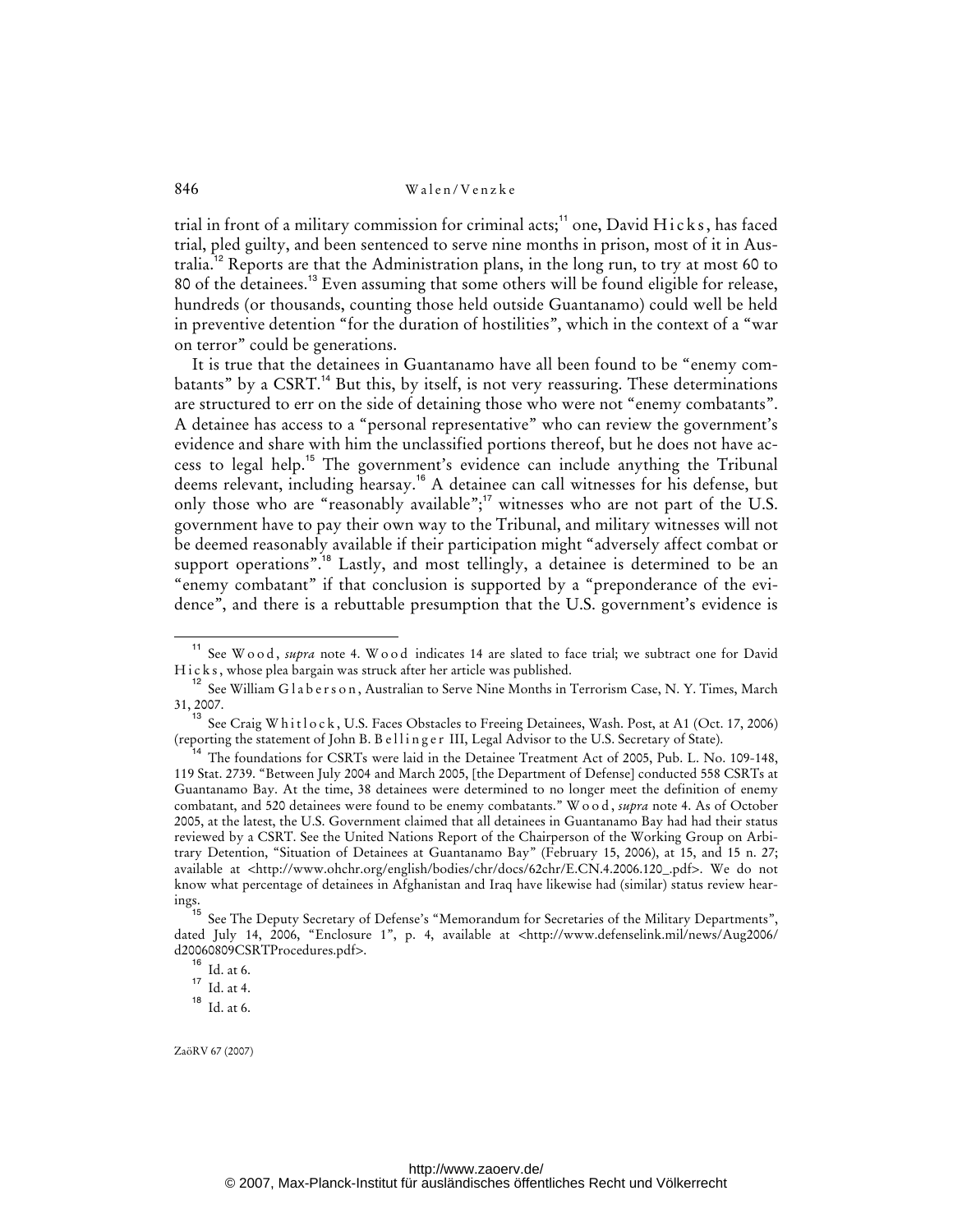"genuine and accurate".<sup>19</sup> In other words, if a detainee cannot rebut the government's evidence, the government's evidence is taken to be sufficient.

In practice, the presumption that the U.S. government's evidence is genuine and accurate may be very hard for a detainee to rebut effectively, leaving many "innocent" detainees unable to make their case. Illustration of this point is contained in the Senate testimony of Thomas Sullivan, a lawyer who has represented Guantanamo detainees in habeas petitions. In one hearing, a client of his was told by the Tribunal that he associated with a known al Qaeda operative. The detainee asked who this operative was. The Tribunal President admitted that he did not know. Sensibly enough, the detainee responded: "How can I respond to this?" Despite his denying that he associated with al Qaeda, he was, nonetheless, found to be an enemy combatant.<sup>20</sup>

Coming on the heels of *Hamdi*, where the Supreme Court found that H am di had been detained as an enemy combatant without any opportunity to contest the evidence, CSRTs are a real improvement. However, even supplemented by an annual review, CSRTs cannot suffice to provide the process due nonresident aliens before being preventively detained for years or longer.<sup>21</sup> And it is important to keep in mind that CSRTs are really a best case scenario; there is no reason to believe the detainees in Afghanistan and Iraq get procedural protections that are equally thorough.

This is really our main point. CSRTs operate as though the issue were determining whether the individuals who come in front of them are combatants who may be preventively detained until the end of hostilities in an international conflict. That is a mistaken framing of the issue. First, preventive detention until the end of hostilities is premised on an interstate war. The "war on terror" as a whole cannot be conceived of this way because it covers detentions that occur both where interstate war is ongoing and where it is not. Second, treating all detainees as "combatants" confuses the relevant standards for preventive detention of combatants and civilians. The process for preventively detaining a civilian, when the context is not detention prior to trial, should assess the evidence of his dangerousness so that his detention lasts no longer than actually necessary to meet serious security needs. CSRTs do not weigh the evidence with that question in view.

To see how this problem arose, we turn now to an aspect of the *Hamdi* decision that has so far received very little critical discussion, namely the way the Court licensed indefinite and perhaps perpetual detention.

 $19$  Id. at 6.

<sup>&</sup>lt;sup>20</sup> Senate testimony of Thomas Sullivan, legal representative for seven Guantanamo detainees, given on September 25, 2006, available at [<http://judiciary.senate.gov/testimony.cfm?id=2416&wit\\_id=5772](http://judiciary.senate.gov/testimony.cfm?id=2416&wit_id=5772)>.

<sup>&</sup>lt;sup>21</sup> The Department of Defense reports that the detainees in Guantanamo have had two annual reviews, as of March 6, 2007. See W o o d , *supra* note 4. After the latest round, 273 detainees were recommended for continued detention. Peculiarly, together with 80 recommended for release or transfer, and 14 for trial, this adds up to less than the total of 385 in Guantanamo.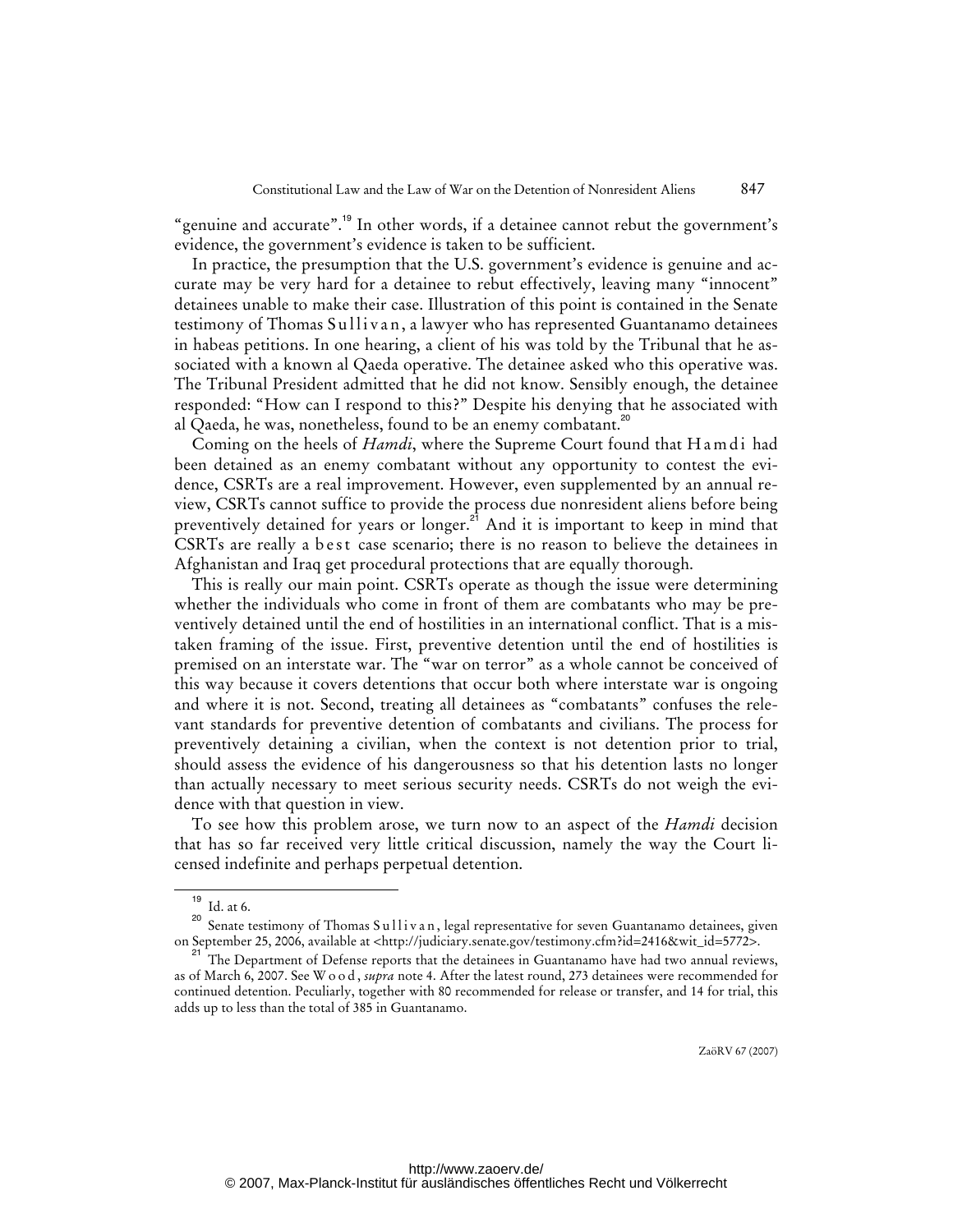# **2. Supreme Court's Position on Detention in the "War on Terror"**

The Court in *Hamdi* was concerned about the possibility of perpetual detention. It addressed that concern in three ways. First, it pointed out that one of the more objectionable reasons for indefinite detention was not in play: "We agree that indefinite detention for the purpose of interrogation is not authorized [by Congress in the Authorization for the Use of Military Force ("AUMF")]."<sup>22</sup> Second, it embraced a competing justification for detention: "The purpose of detention is to prevent captured individuals from returning to the field of battle and taking up arms once again."<sup>23</sup> Moreover, it framed its acceptance of that purpose in terms of the internationally recognized norms of the law of war, noting that "[i]t is a clearly established principle of the law of war that detention may last no longer than active hostilities".<sup>24</sup> Finding that "[a]ctive combat operations against Taliban fighters apparently are ongoing in Afghanistan", $25$ and that the AUMF's grant to the President of the authority to use "necessary and appropriate force" included "the authority to detain [captured combatants] for the duration of the relevant conflict",<sup>26</sup> it completed the syllogism and concluded that the ongoing detentions of combatants caught fighting against the U.S. in Afghanistan are 'part of the exercise of necessary and appropriate force, and therefore are authorized by the AUMF".<sup>27</sup> Third, it offered future courts a potential escape hatch when it allowed that its understanding "may unravel" if "the practical circumstances of a given conflict are entirely unlike those of the conflicts that informed the development of the law of war".<sup>28</sup> This difficult standard – being "entirely unlike" other wars – was held not to apply in the present. But it could allow arguments to be made in the future that the "war on terror" has evolved in such a way that future detentions should be viewed as more problematic than the ongoing detention of captured combatants in a war that still involves active hostilities.

It is important to be clear about the status of the Court's arguments here. It might seem as if they were simply statutory arguments regarding what was authorized by the AUMF. It is implausible, however, to suggest that the Court's appeal to the law of war had no constitutional significance. When the Court concluded that "[t]here is no bar to this Nation's holding one of its own citizens as an enemy combatant"<sup>29</sup> it surely was

 $Id.$ 

<sup>&</sup>lt;sup>22</sup> 542 U.S. at 521.

<sup>23</sup> Id. at 518.

 $^{24}$  Id. at 520-21.

 $\frac{25}{26}$  Id. at 521.

 $rac{26}{27}$  Id.

 $rac{27}{28}$  Id.

<sup>29</sup> Id. at 519.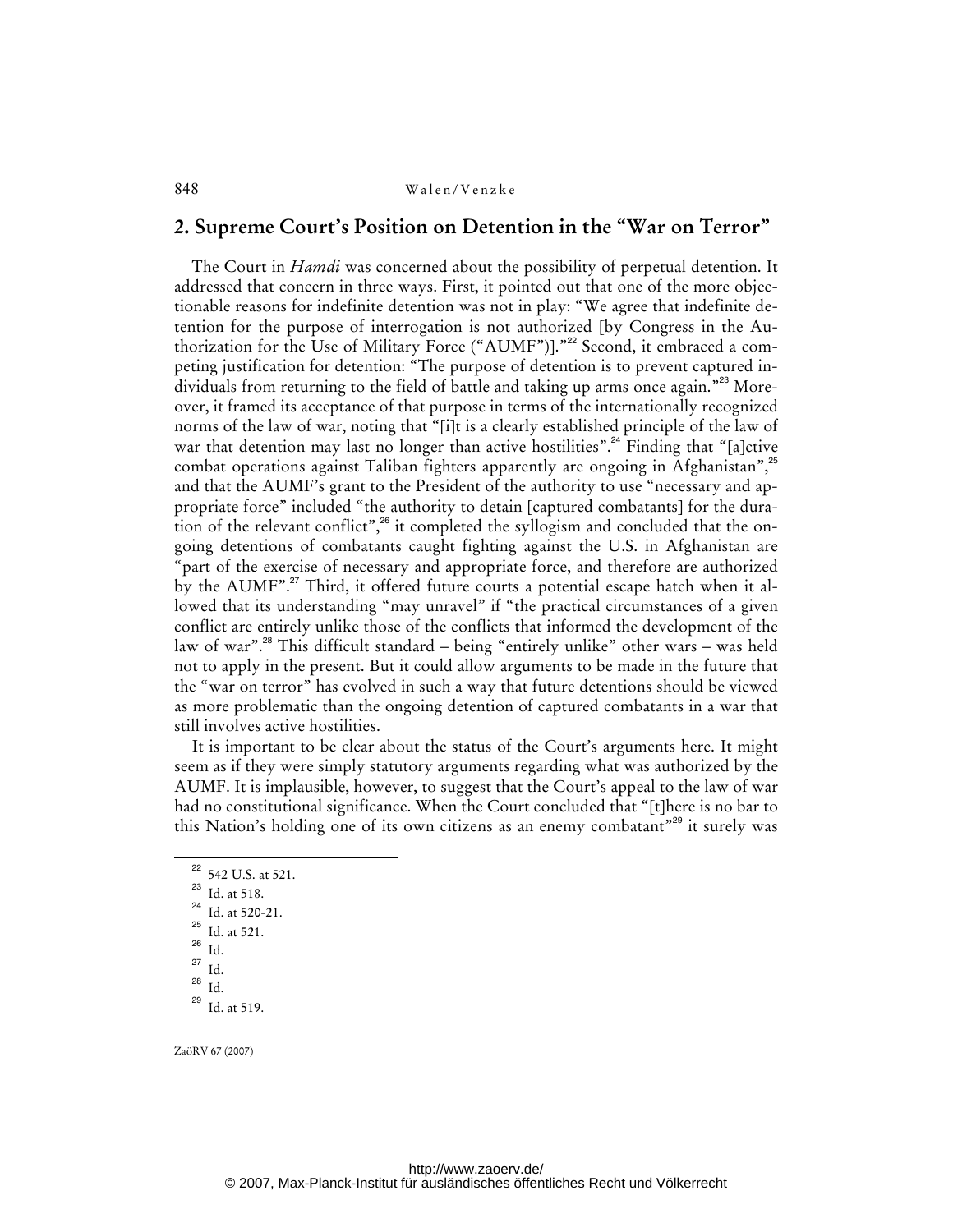referring to constitutional as well as statutory bars. Because the Constitution does not allow liberty to be deprived except with due process of law – interpreted to involve both procedural and substantive protections – the Court must have assumed that the law of war is relevant to the constitutionally required due process. Indeed, if we imagine that Congress had granted the President the right to hold captured detainees both indefinitely and beyond the cessation of active hostilities, there could be no doubt that the Court would have found this to be constitutionally objectionable. In other words, the citation to the law of war was not merely an aid in statutory interpretation. If we are to make sense of the Court's opinion, we have to see that citation as providing also a standard for constitutionally acceptable detentions.

Admittedly, the *Hamdi* Court's implicit reliance on constitutional rights was deployed in a case involving a U.S. citizen. But our larger argument is that the U.S. Constitution's protection against the deprivation of liberty without due process of law applies to nonresident aliens as well as to resident aliens and U.S. citizens. It may apply to them in different ways; it may be that only "fundamental" rights extend to nonresident aliens. But if any right is to be counted a fundamental right, the right not to be deprived of one's liberty without due process – again, understood in substantive as well as procedural ways – must be one.

We also acknowledge that it does not follow from the fact that the Court looked to the law of war to justify preventive detentions in the "war on terror" that it has to align constitutional law with the law of war. If the Court were to accept our position that it misinterpreted the law of war, it could nonetheless hold that the current practices on preventive detention are constitutional. That is, it c ould take the law of war to provide a sufficient, but not a necessary, basis for finding preventive detentions in the "war on terror" to be constitutional. But we proceed on the assumption that the Court was deriving constitutional authority from the law of war, and that it would at least shift the burden onto the administration to provide another justification for current detention practices if it turns out that they are inconsistent with the law of war. In addition, we argue in Part 5 that it would be proper, in developing a jurisprudence for due process rights for nonresident aliens, for the Court to look to international law, including the law of war, at least for its persuasive authority.

Before moving on to a substantive criticism of the *Hamdi* decision, it is important to highlight an ambiguity in it. The evidence the Court offered of ongoing hostilities in the "relevant conflict" was fighting in Afghanistan. That makes it seem as though it sees the relevant conflict as the war between the U.S. and Afghanistan under the Taliban, an international conflict that was relatively limited in nature.<sup>30</sup> Such struggles over

In some sense that war goes on because the new Karzai government has not been able to secure the country from Taliban attacks aimed at regaining control. In another sense, the war is over because the Karzai government is not fighting the U.S., and the U.S. is no longer an occupying power. Now the U.S. is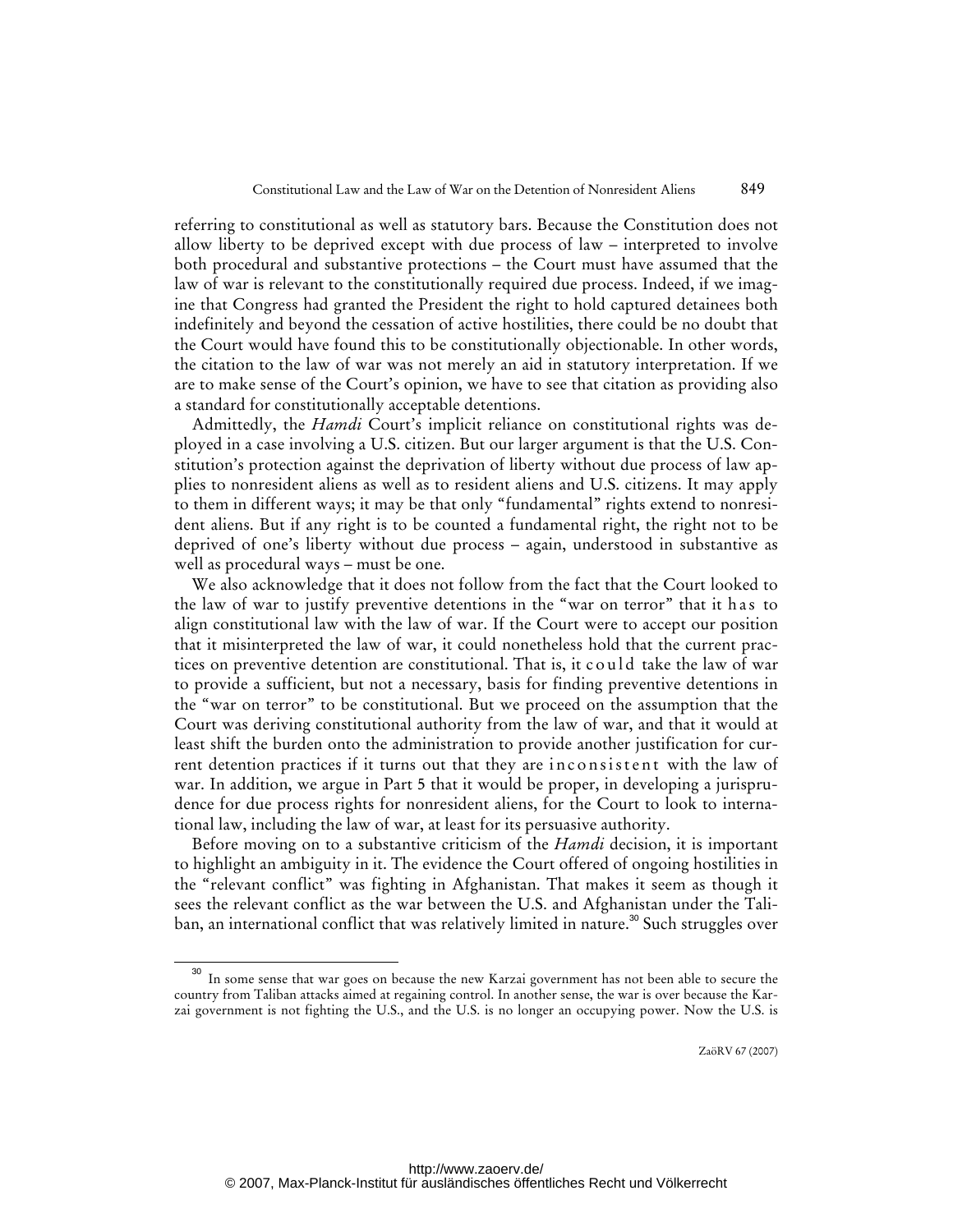territory are a familiar part of the law of war. They do not raise the specter of an "unconventional war" that could last "for two generations", in which a detainee like Ham di might be detained "for the rest of his life".<sup>31</sup> To raise that specter, the Court had to invoke not the war in Afghanistan, but the "war on terror". That it was willing to treat this "war" as something that might be "unlike the conflicts that informed the development of the law of war" was at best a gross equivocation. Except insofar as the "war on terror" involves international conflicts such as the U.S.'s wars against Afghanistan under the Taliban and Iraq under Saddam Hussein, or non-international armed conflicts such as the current fight against the Taliban, it simply is wholly unlike the wars covered by the law of war. We turn, now, to explaining why that is so.

# **3. Criticizing the Court's Treatment of Detainee Rights Under the**  Law of  $\text{War}^{32}$

The Court makes two basic mistakes in invoking the law of war to justify indefinite, possibly perpetual, preventive detention in the "war on terror". First, it fails to see that under the law of war, the "war on terror" as a whole does not count as a war. Second, it fails to see that the detainees captured in the "war on terror" are usually not combatants, but are instead civilians. If we correct these errors, we see that the justification for detention requires more than CSRT hearings.

# **A. Misapplication of the Norms of International Armed Conflict: The Cessation of Active Hostilities**

The Court appealed to the cessation of "active hostilities" for setting a limit to the length of detentions in the "war on terror". In so doing, the Court relied on a part of the law of war that deals with international armed conflict. However, the notion of the cessation of active hostilities does not fit the "war on terror" as a whole, as the "war on terror" extends beyond any interstate war that may form part of it.

The 1949 Geneva Conventions and the Additional Protocols thereto provide the modern statements of the law of war with regard to the treatment and justification of detention of those interned during war. In particular, the Third and Fourth Conven-

ZaöRV 67 (2007)

-

merely helping the Karzai government fight an insurgency, an example of a non-international armed conflict.

<sup>542</sup> U.S. at 520.

<sup>&</sup>lt;sup>32</sup> To speak with the Supreme Court we use the phrase "law of war" where many authors would instead use "laws of armed conflict".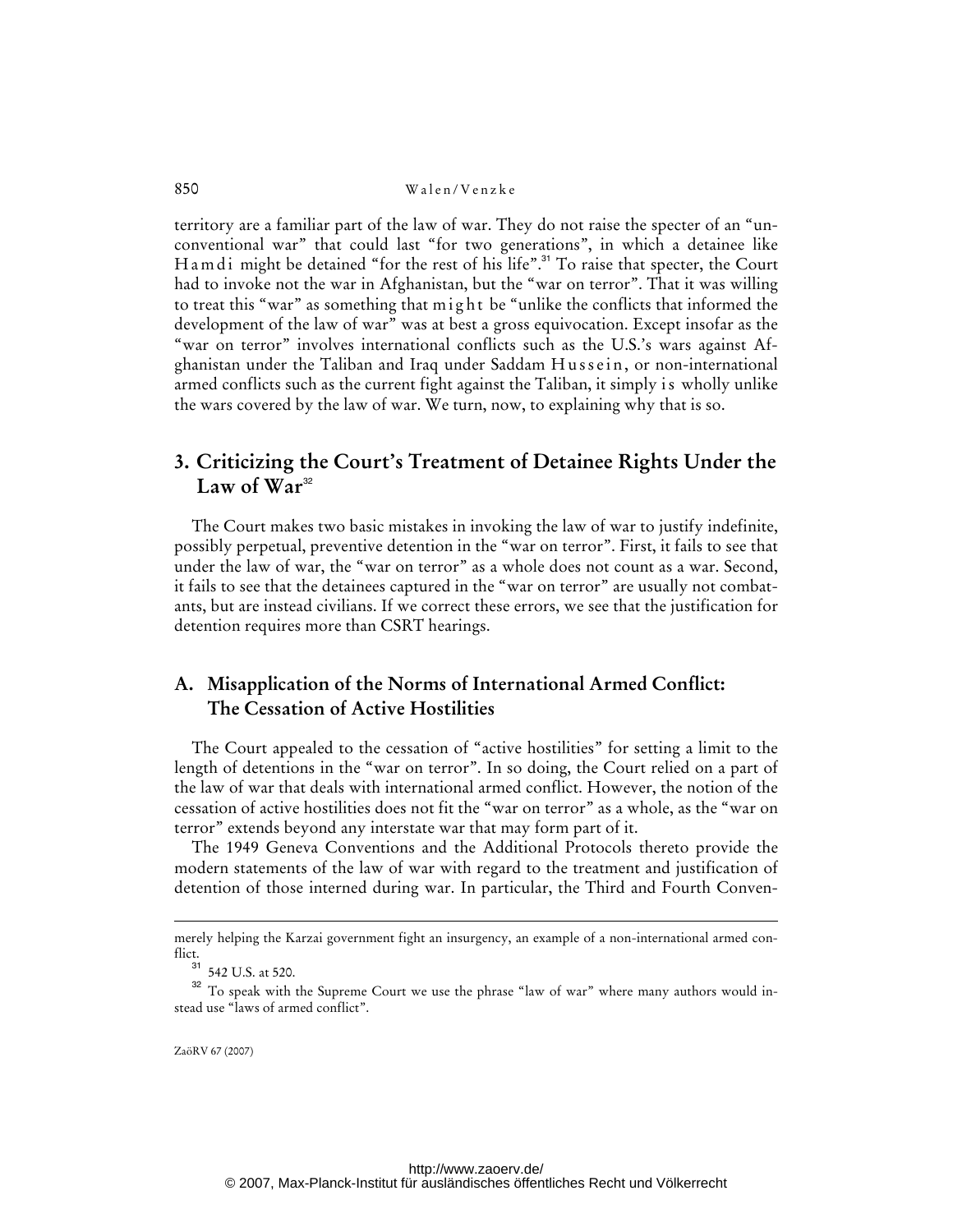tion ("GC III" and "GC IV" respectively), together with the Additional Protocol I ("AP I"), provide the law governing the detention of prisoners of war and other detainees.<sup>3</sup>

The Supreme Court cited GC III, Article 118, for the proposition that "detention  $\left[ \text{in the war on terror} \right]$  may last no longer than active hostilities".<sup>34</sup> This provision is only triggered under Common Article 2, which provides that certain provisions of law are applicable to (1) "cases of declared war or of any other armed conflict which may arise between two or more of the High Contracting Parties, even if the state of war is not recognized by one of them"; and (2) "cases of partial or total occupation of the territory of a High Contracting Party, even if the said occupation meets with no armed resistance".<sup>35</sup> Because the Geneva Conventions are customary international law, the reference to high contracting parties can be replaced with a reference to states. This shows that the reference to "active hostilities" is limited to wars between states.

The Geneva Conventions also apply, in Common Article 3, to non-international armed conflicts, such as wars between a state and groups such as the Taliban are at this time. But Common Article 3 provides minimum standards for humane treatment and fair trial;<sup>36</sup> it does not discuss when detentions are legally justified. It is only in the law trigged by Common Article 2 that one finds provisions justifying detention, and, as just noted, Common Article 2 refers to instances of international armed conflicts.

The Court was right to think that the conflict in Afghanistan counted as an international armed conflict. The problem with the Court's analysis is that it was trying to justify detention that could go on as long as the "war on terror" lasts.<sup>37</sup> Since much of

542 U.S. at 520.

<sup>33</sup> These are, respectively, Geneva Convention Relative to the Treatment of Prisoners of War, Aug. 12, 1949, 6 U.S.T. 3316, 75 U.N.T.S. 135; Geneva Convention Relative to Protection of Civilian Persons in Time of War, Aug. 12, 1949, 6 U.S.T. 3516, 75 U.N.T.S. 287; Additional Protocol to the Geneva Conventions of 12 August 1949, and Relating to the Protection of Victims of International Armed Conflicts, June 8, 1977, 1125 U.N.T.S. 3. The U.S. is a signatory on the Geneva Conventions, but not the AP I. Nevertheless, the articles of the AP I that we rely on, notably Article 75 on minimum guarantees are generally regarded as customary international law. See former Deputy Legal Advisor, Department of State, Michael J. Matheson, The United States Position on the Relation of Customary International Law to the 1977 Protocols Additional to the 1949 Geneva Conventions, 2 Am. U. J. Int'l & Pol'y, 419, 427 (1987) ("We support in particular the fundamental guarantees contained in article 75"); former Legal Advisor, Department of State, William H. T a f t, IV, The Law of Armed Conflict after 9/11: Some Salient Features, 28 Yale J. Int'l L. 319, 322 ("While the United States has major objections to parts of Additional Protocol I, it does regard the provisions of Article 75 as an articulation of safeguards to which all persons in the hands of an enemy are entitled.").

<sup>35</sup> GC III and IV, Article 2, §§ 1 & 2. This was also adopted by reference in AP I, Article 1, § 3 ("This Protocol, which supplements the Geneva Conventions of 12 August 1949 for the protection of war victims, shall apply in the situations referred to in Article 2 common to those Conventions.").

<sup>36</sup> See *Hamdan*, 126 S.Ct. at 2795.

<sup>37</sup> See *supra* notes 30 and 31, and accompanying text.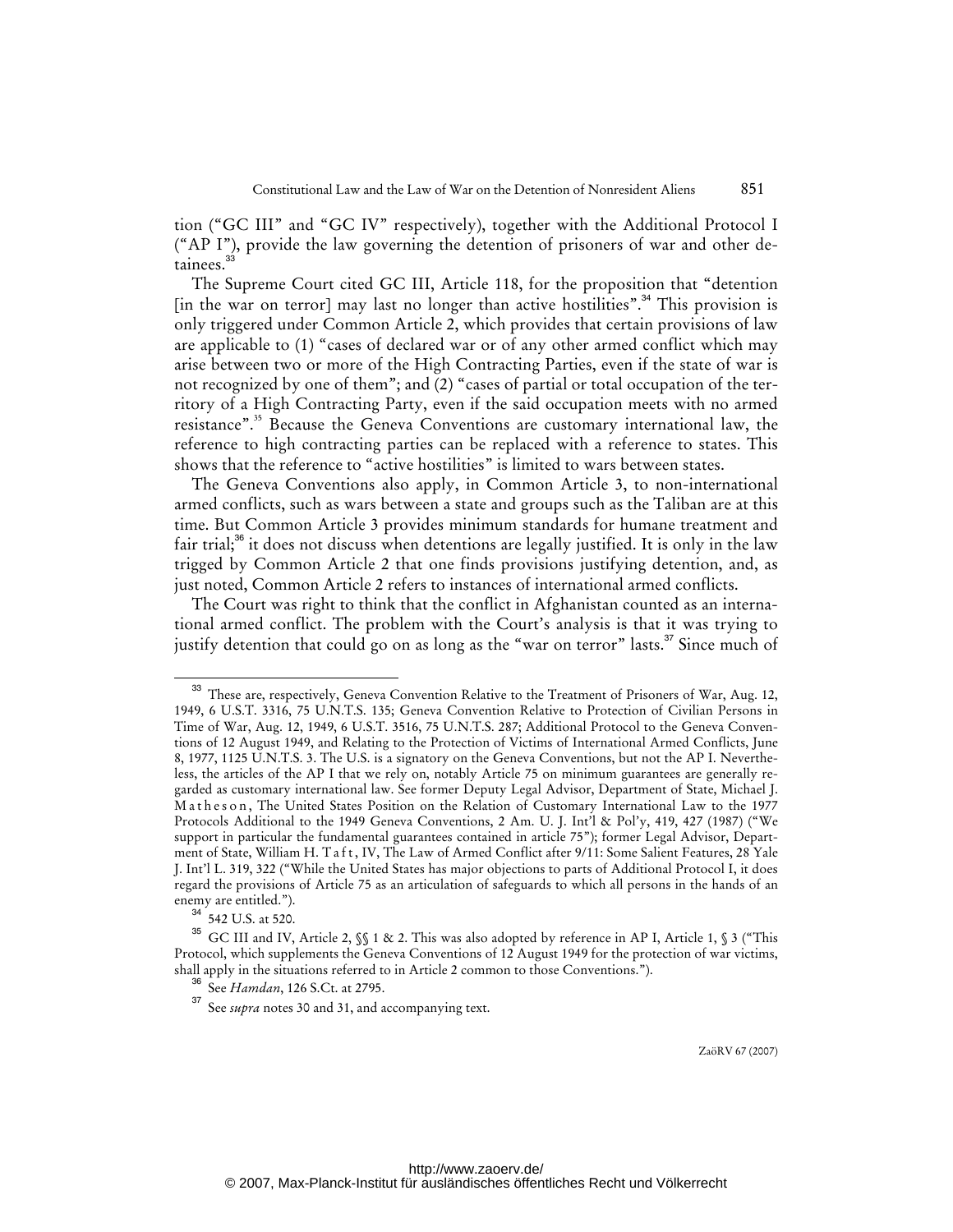the "war on terror" extends beyond such interstate conflicts, the appeal to GC III cannot possibly justify detentions until the end of the "war on terror". Indeed, since appeal to the cessation of "active hostilities" was designed to fit the context of a war between states, using it in another context strips it from its normative foundation. Moreover, the notion of "active hostilities" loses its meaning if taken from the context of a conflict between states and used instead to refer to ongoing acts of terrorism and the U.S.'s ongoing efforts to combat them.<sup>38</sup>

It might be suggested that the "war on terror" presents a new set of problems, and that the old law has to be adapted to these new problems. Perhaps, but extensions of the Geneva Conventions have to make sense, and appealing to the cessation of active hostilities is a categorical confusion. If civilians who are members of certain terrorist groups are especially dangerous, then it is the provisions dealing with the detention of civilians, not those dealing with the return of combatants after an international armed conflict, that should be re-examined.

We turn now to the second confusion: treating detainees in the "war on terror" as if they are combatants. Doing so will add weight to our argument that it is legally unsound to apply the concept of "active hostilities" as a limit to the permissible duration of preventive detention in the "war on terror".

# **B. Misapplication of the Norms of International Armed Conflict: Confusing Civilians and Combatants**

Another mistake in the Court's reasoning in *Hamdi* was to treat the detainees in the "war on terror" as though they are combatants. There presumably were some combatants captured in the wars against Afghanistan and Iraq. Indeed, if the government's position on H a m d i is factually accurate, he may well have been a combatant.<sup>39</sup> But the opinion is meant to be general, and those captured in the "war on terror" during non-international armed conflicts, such as the current fight against the Taliban, are not

<sup>&</sup>lt;sup>38</sup> We do not mean to imply that the law regarding when active hostilities have ceased is entirely clear. A good sense, a good sense for the problem, at least in U.S. law, can be gained by comparing the majority and the dissenting opinions in *Ludecke v. Watkins,* 335 U.S. 160 (1948).

<sup>&</sup>lt;sup>39</sup> The government relied on a declaration by Michael M o b b s, according to which H a m d i "affiliated with a Taliban military unit and received weapons training' … 'remained with his Taliban unit following the attacks of September 11' and … during the time when Northern Alliance forces were 'engaged in battle with the Taliban,' 'Hamdi's Taliban unit surrendered' to those forces, after which he 'surrender[ed] his Kalishnikov assault rifle' to them." *Hamdi*, 542 U.S. at 513. If the U.S. was in overall control over the Northern Alliance at this time, then the conflict would have been international, and H a m d i would count as a combatant. H a m d i, however, claims to have been a civilian in Afghanistan doing relief work. Id. at 511.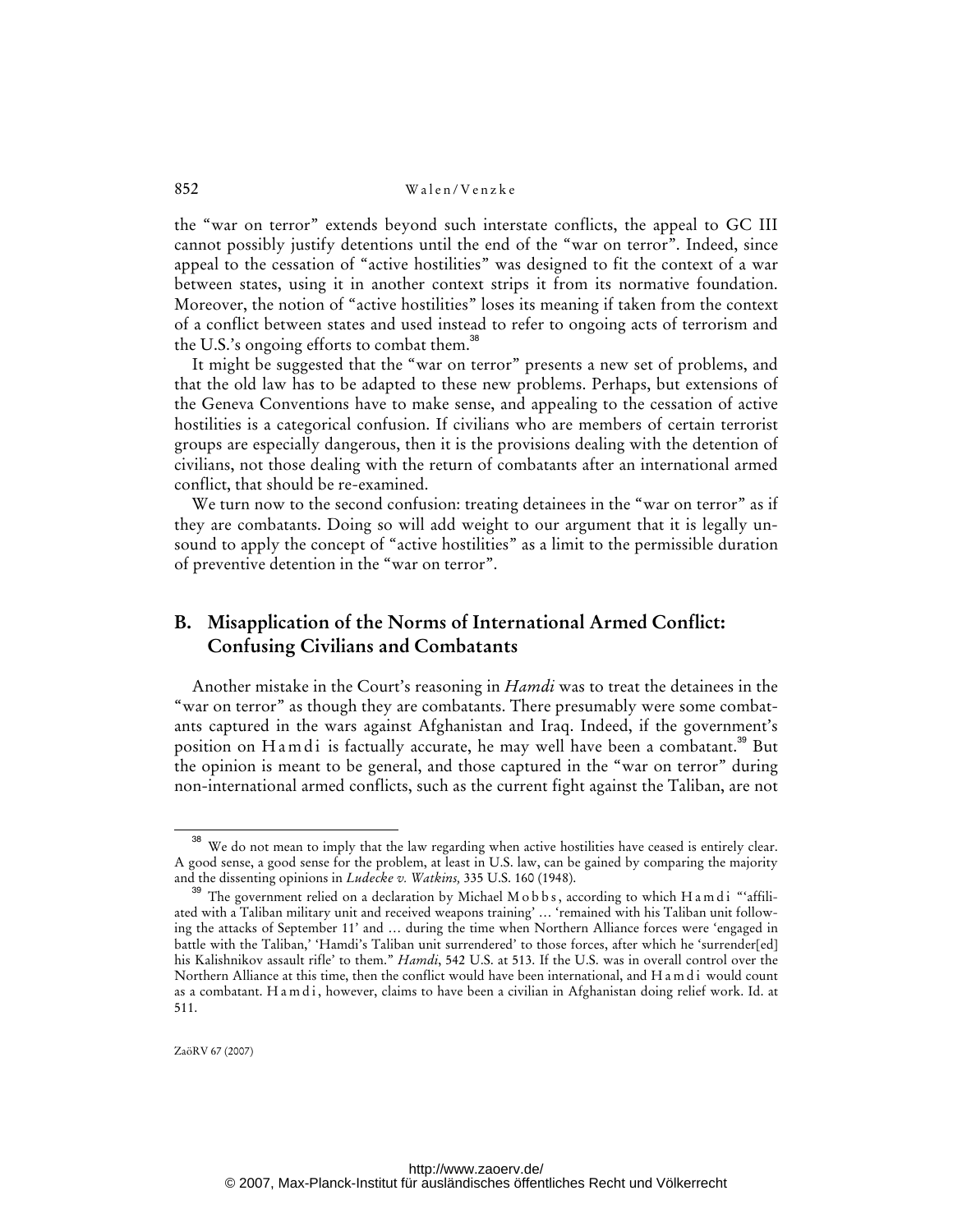combatants.<sup>40</sup> Terrorists in general are civilians. The point here is not the one that H a m d i himself was making, that he was a civilian in no way engaged in hostilities mistakenly taken to be a combatant. The point is that even those who were engaged in hostilities were mostly doing so as civilians. And the rules for detaining and releasing civilians are not the same as those for detaining and releasing combatants.

The definitions of civilians and combatants are laid out fairly clearly in AP I, which codifies a negative definition of civilians as those who are not combatants. "A civilian is any person who does not belong to one of the categories of persons referred to in Article 4 (A) (1), (2), (3) and (6) of the Third Convention and in Article 43 of this Protocol."<sup>41</sup> The relevant paragraphs of GC III, Article 4 (A) read:

(1) Members of the armed forces of a Party to the conflict, as well as members of militias or volunteer corps forming part of such armed forces.

(2) Members of other militias and members of other volunteer corps, including those of organized resistance movements, belonging to a Party to the conflict and operating in or outside their own territory, even if this territory is occupied, provided that such militias or volunteer corps, including such organized resistance movements, fulfill the following conditions:

(a) that of being commanded by a person responsible for his subordinates;

(b) that of having a fixed distinctive sign recognizable at a distance;

(c) that of carrying arms openly;

(d) that of conducting their operations in accordance with the laws and customs of war.

(3) Members of regular armed forces who profess allegiance to a government or an authority not recognized by the Detaining Power.

(6) Inhabitants of a non-occupied territory, who on the approach of the enemy spontaneously take up arms to resist the invading forces, without having had time to form themselves into regular armed units, provided they carry arms openly and respect the laws and customs of war.

Finally, AP I, Article 43, concerning armed forces, reads in relevant part:

(1) The armed forces of a Party to a conflict consist of all organized armed forces, groups and units which are under a command responsible to that Party for the conduct or its subordinates, even if that Party is represented by a government or an authority not recognized by an adverse Party. Such armed forces shall be subject to an internal disciplinary system which,

...

<sup>&</sup>lt;sup>40</sup> Note that the category of "combatants" exists only in international armed conflicts and not in noninternational armed conflicts. The justification for this becomes intuitively evident when one recalls that only combatants are immunized from prosecution for legal acts of war which would otherwise constitute a crime. Others may be retrospectively granted amnesty in a non-international context, but that should not be confused with an immunity. See Article 6, § 5 of the Additional Protocol to the Geneva Conventions of 12 August 1949, and Relating to the Protection of Victims of Non-International Armed Conflict, December 7, 1978, 1125 U.N.T.S. 609.

<sup>41</sup> AP I, Article 50, § 1.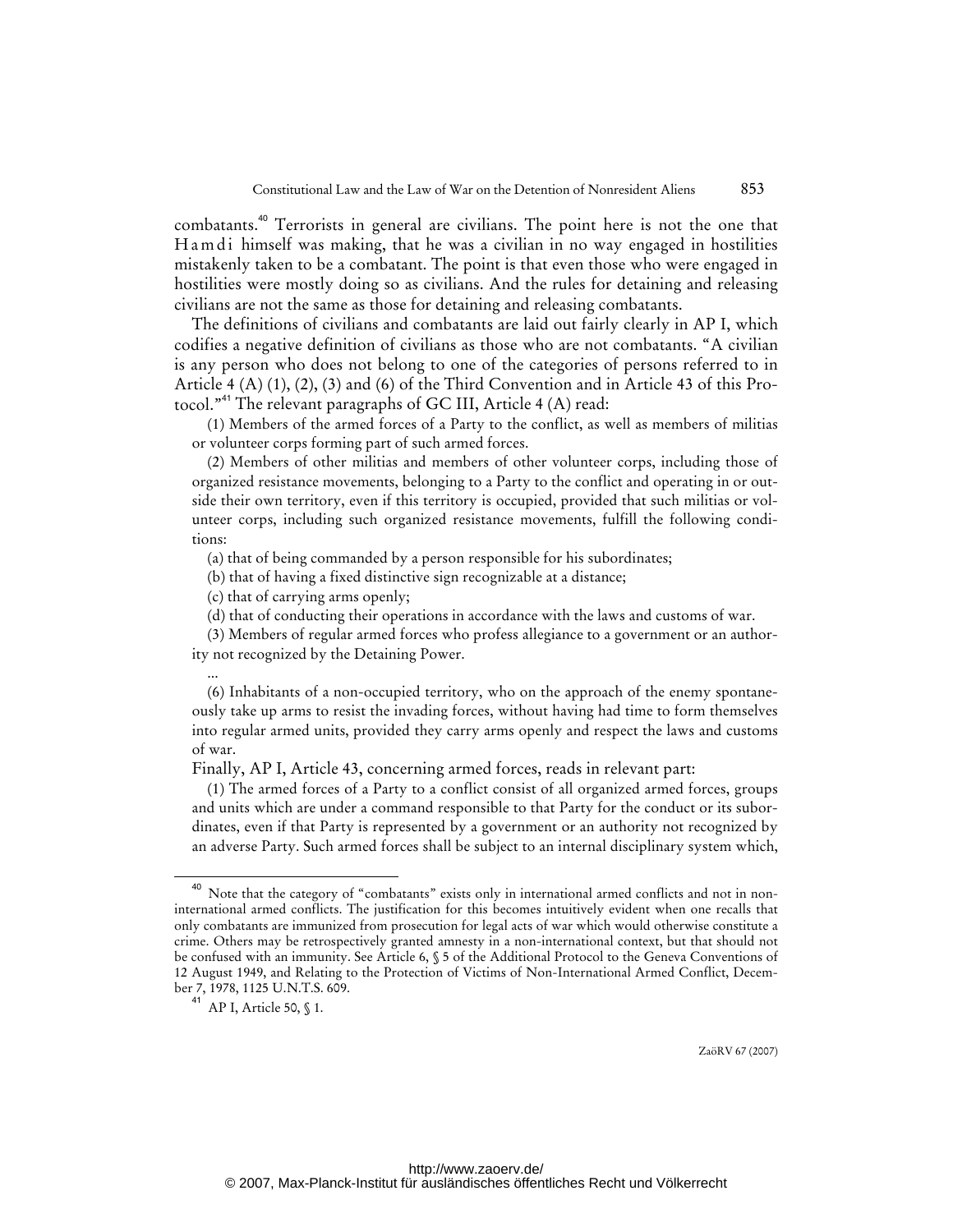inter alia, shall enforce compliance with the rules of international law applicable in armed conflict.

(2) Members of the armed forces of a Party to a conflict (other than medical personnel and chaplains covered by Article 33 of the Third Convention) are combatants, that is to say, they have the right to participate directly in hostilities.

There are a few things worth highlighting in these definitions. First, with one exception, all combatants must be linked to a Party, i.e. a signatory state.<sup>42</sup> Second, the reason for this requirement is that combatants are privileged to engage in hostilities; they may legally kill and otherwise perform legal acts of war that civilians may not perform.<sup>43</sup> Individuals can benefit from such a privilege if and only if they are properly connected with a Party that confers the right to engage in hostilities on them.<sup>44</sup> Third, the definitions are exhaustive. A civilian is anyone who is not a combatant.<sup>45</sup> Fourth, terrorists who operate through organizations such as al Qaeda, or who operate on their own, are civilians. These organizations do not have a link to Parties to the conflict. This last is the most important point: the terrorists who are the target detainees in the "war on terror" are generally civilians under the governing law of war.

Despite the fact that the distinction between civilians and combatants is reasonably clear in the law of war, the Supreme Court misapplied it. As was noted above, the Supreme Court cited GC III, Article 118, for the proposition that "detention [in the 'war

<sup>44</sup> See, e.g., Kenneth W a t k i n, Warriors Without Rights? Combatants, Unprivileged Belligerents, and the Struggle over Legitimacy, HPCR Occasional Paper Series, 12 (2005) ("Combatancy is assessed in terms of … its intimate and continuing link to legitimacy.").

The exhaustive nature of the distinction is generally accepted. See Knut Dörmann, The Legal Situation of Unlawful/Unprivileged Combatants, 85 Int'l Rev. Red Cross 45, 45-46 (2003); Commentary, III Geneva Convention Relative to the Treatment of Prisoners of War 51 (Jean Pictet [ed.], 1958) ("There is no intermediate status; nobody in enemy hands can be outside the law."); The Public Committee against Torture in *Israel v. The Government of Israel*, HCJ 769/02 (Israeli Supreme Court, Dec. 13, 2006) § 26 ("That definition [of civilians] is 'negative' in nature. It defines the concept of 'civilian' as the opposite of 'combatant'."); id. at §§ 37-8 ("The state asked us to recognize a third category of persons, that of unlawful combatants. … as far as existing law goes, the data before us is not sufficient to recognize this third category."). See also International Criminal Tribunal for the former Yugoslavia, *Prosecutor v. Blaskic* (2000) Case IT-95-14-T, § 180 ("[civilians are persons] who are not, or no longer, members of the armed forces.").

The exception is GC III, Article 4 (A), § 6, which endorses the concept of *levée en masse*, a spontaneous rise of the people in self-defense against the invading army.

<sup>&</sup>lt;sup>43</sup> The right to engage in hostilities is explicitly mentioned at the end of AP I, Article 43, § 2. See also Gerald L. N e u m a n , Privileging Combat? Contemporary Conflict and the Legal Construction of War, 43 Colum. J. Transnat'l L. 1, 9 (2004) ("The underlying theory of the combatant's privilege is that wars are conflicts between public entities, not between individuals. The detention of combatants is not punishment, but rather, simply a way of putting combatants *hors de combat* for the duration of the conflict. Privileged combatants cannot be prosecuted for engaging in violence when that violence complies with the rules regarding conduct of combat."); Knut I p s e n , in: Dieter Fleck (ed.), The Handbook of Humanitarian Law in Armed Conflicts, 67 (1995) ("[O]n the basis of the ordinary meaning, a combatant is a person who fights. As an international legal term, the combatant is a person who is authorized by international law to fight in accordance with international law applicable in international armed conflict.").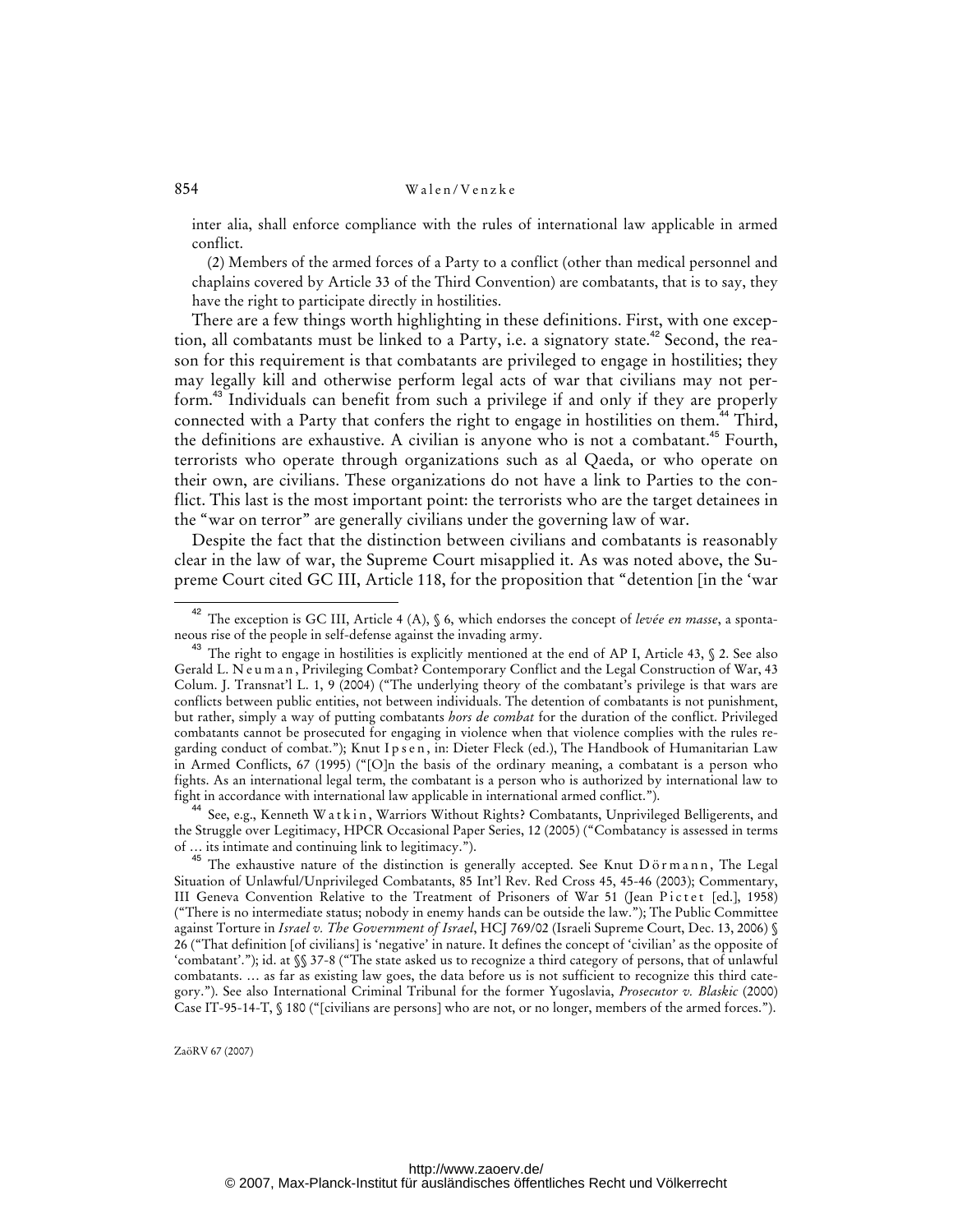on terror'] may last no longer than active hostilities".<sup>46</sup> What Article 118 actually says is that "[p]risoners of war shall be released and repatriated without delay after the cessation of active hostilities".<sup>47</sup> The term "prisoners of war" applies only to captured combatants and certain specifically defined civilians.<sup>48</sup> Thus while the Supreme Court may have been right to cite this clause for someone like H a m d i who, if the government is factually correct, may have been a combatant, it was wrong to cite it for preventive detentions generally. Those detained or interned as civilians generally are n o t covered under that release or repatriation clause.

The preventive detention of civilians is covered under a number of provisions of GC IV and AP I. We focus, however, only on those clauses that would cover the rights of nonresident aliens, and in particular on two GC IV provisions that deal with the detention of aliens in countries that have been occupied during or after a war.<sup>49</sup> The most significant of these provisions is GC IV, Article 78: "If the Occupying Power considers it necessary, for imperative reasons of security, to take safety measures concerning protected persons, it may, at the most, subject them to assigned residence or to internment.<sup>"50</sup> What is noteworthy here is how high the barrier to detention is. The emphasis on using preventive detention only rarely is sounded three times: only when it is "necessary"; "for imperative reasons of security"; "at the most". As the official commentary to this passage states, the point of the language used was to ensure that "such measures can only be ordered for real and imperative reasons of security; their exceptional character must be preserved".<sup>51</sup> As we will see in section D at the end of this

<sup>46</sup> 542 U.S. at 520.

<sup>47</sup> Naturally, "[p]risoners of war against whom criminal proceedings for an indictable offence are pending may be detained until the end of such proceedings, and, if necessary, until the completion of the punishment. The same shall apply to prisoners of war already convicted for an indictable offence." GC III, Article 119.

<sup>&</sup>lt;sup>48</sup> A general 6-item list of types of people who can become prisoners of war if captured is given in GC III, Article 4 (A). Paragraphs 4-6 concern specific categories of civilians who are due the protections of prisoners of war. Whether these civilians should also be treated as combatants with regard to release conditions is a question we do not address here.

AP I, Article 75, § 3 reinforces these GC IV passages, but adds nothing new with regard to when a detainee must be released: "Except in cases of arrest or detention for penal offences, such persons shall be released with the minimum delay possible and in any event as soon as the circumstances justifying the arrest, detention or internment have ceased to exist." This provision of AP I serves as an ultimate safety-net for persons who are not covered by the relevant parts of GC IV because they do not qualify as "protected persons" as defined in GC IV, Article 4.

 $^{50}$  GC IV, Article 78, § 1.

<sup>51</sup> Int'l Comm. of the Red Cross, Commentary, IV Geneva Convention Relative to the Protection of Civilian Persons in Time of War [hereinafter "Commentary GC IV"] 368 (Jean S. Pictet [ed.], 1958). See also ICTY, *Delalić* (IT-96-21-A), Judgment, Appeals Chamber, Feb. 20, 2001, at § 320 ("The judicial or administrative body reviewing the decision of a party to a conflict to detain an individual must bear in mind that such measures of detention should only be taken if absolutely necessary for reasons of security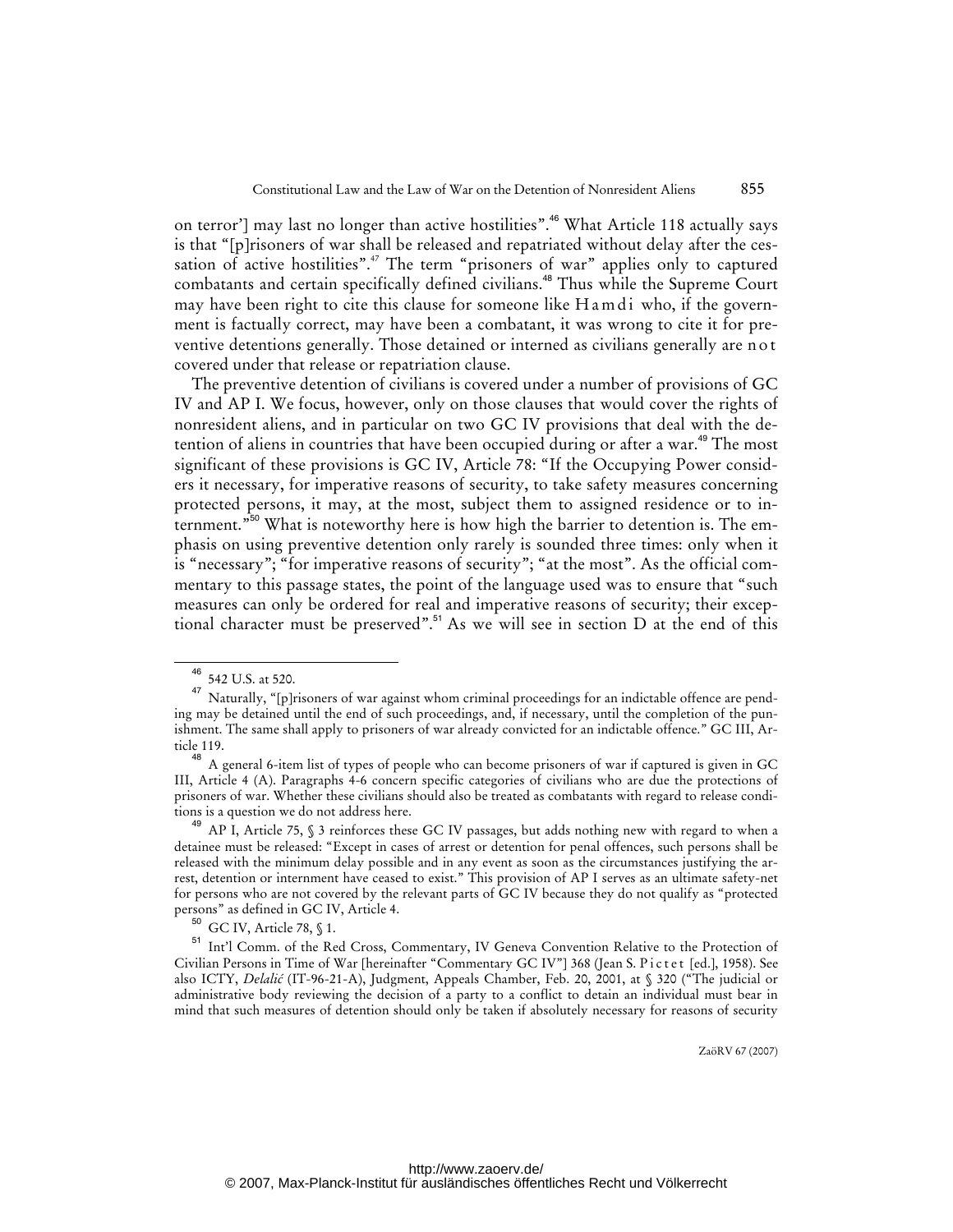Part, this approach to preventive detention as exceptional conflicts with the use of CSRTs as currently configured.

Another important implication of the language of Article 78 is that it is meant to imply that detainees should be treated individually. As the official comment also states: "Article 78 speaks of imperative reasons of security; there can be no question of taking collective measures: each case must be decided separately."<sup>52</sup> This too is relevant to understanding the difference between combatants and civilians. Combatants can be detained, as a group, until the cessation of hostilities. Civilians may not be so detained. A civilian can be detained only if he poses a particular threat such that it is necessary to detain him for imperative reasons of security. Again, we will see that this approach to preventive detention, paying attention to the details of each individual case, conflicts with the use of CSRTs as currently configured.

There is one Article of GC IV that may seem to link the detention of civilians with that of combatants. Article 133 reads: "Internment shall cease as soon as possible after the close of hostilities." This article is based on the premise that "hostilities are the main cause for internment";<sup>53</sup> accordingly when they cease, it can be generally presumed that the need for preventive detention will cease as well. But it should be noted that this does not imply that internment during hostilities is as unproblematic for civilians as it is for prisoners of war and other detained combatants. It provides simply an o the r reason to limit detention of civilians. This is clear from GC IV Article 132, which states that "[e]ach interned person shall be released … as soon as the reasons which necessitated his internment no longer exist". Again, the assessment must be individual; the cessation of hostilities primarily serves to set a maximum period for detention under the law of war.

These provisions show that the *Hamdi* Court misapplied the law when it approved of holding "enemy combatants" until the cessation of "active hostilities" on the grounds that this is in accordance with the law of war. Most of these "enemy combatants" are not combatants at all. They are civilians, and their detention until the cessation of active hostilities is not straightforwardly authorized by the law of war.

The U.S. government has tried to resist this conclusion by taking the position that those civilians who engage in hostilities turn into a species of combatant, unlawful enemy combatants.<sup>54</sup> This can be seen, for example, in the remarks of the Legal Advisor

-

<sup>… [</sup>T]he involuntary confinement of a civilian where the security of the Detaining Power does not make this absolutely necessary will be unlawful.").

<sup>52</sup> Commentary GC IV, *supra* note 51, at 368.

 $53$  Id. at 515.

<sup>54</sup> There are also scholars who adopt this line. See, e.g., Yoram D i n s t e i n , The Conduct of Hostilities Under the Law of International Armed Conflict 28 (2004) ("A civilian may convert himself into a combatant."). The assumption that an individual could individually gain combatant status according to his actions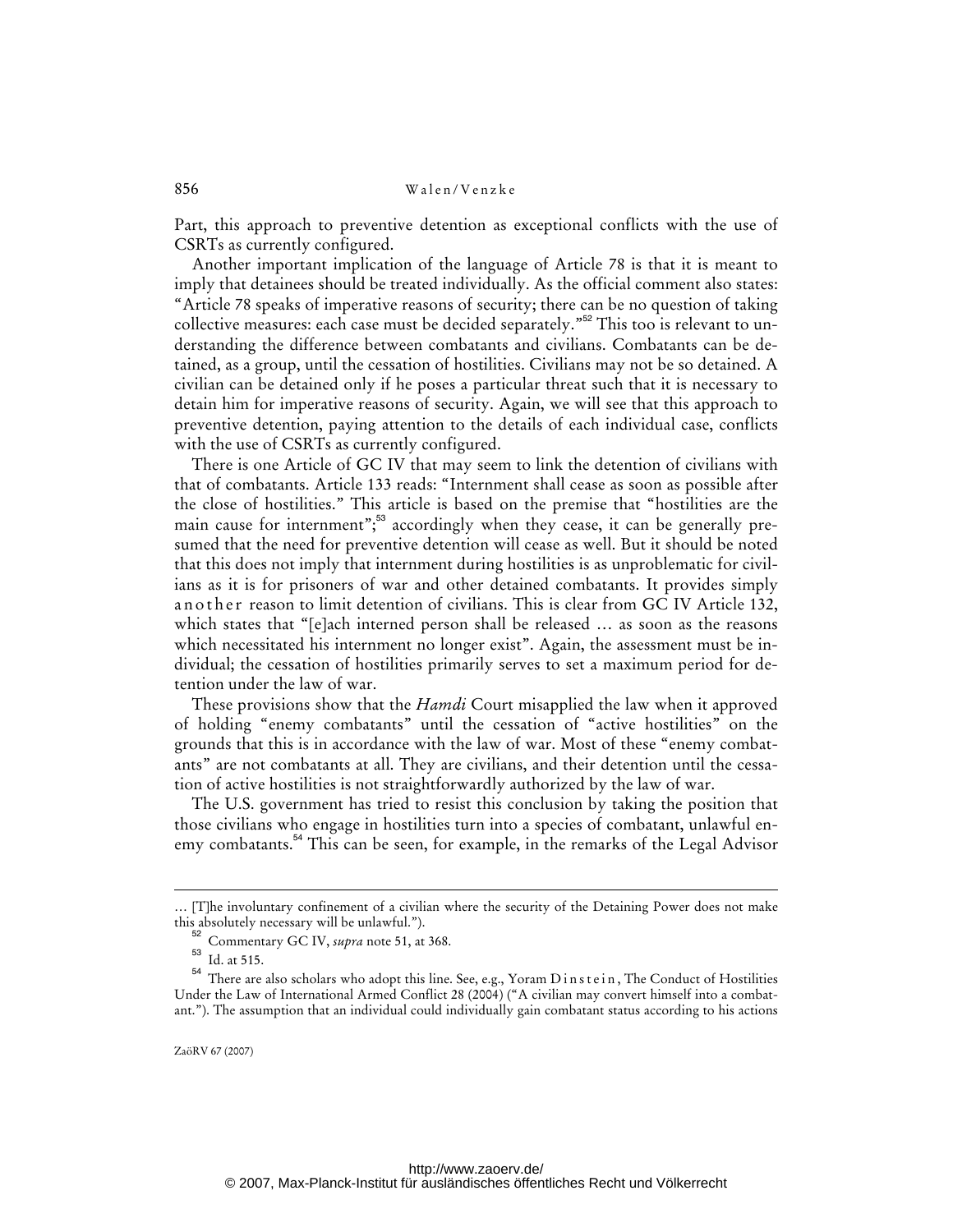to the U.S. Department of State, John B. B ellinger: "It's very clear, and an accepted [sic] in international law, that individuals who take up arms illegally … are combatants because they are fighting, but they are 'unlawful combatants' because they are doing it in an illegal way."<sup>55</sup> Plausible as his claim may sound in terms of lay English, it is, as we have seen, simply and straightforwardly wrong as an account of international law.<sup>56</sup>

Some might object that the label "unlawful combatant" dates back, in U.S. law, at least to 1942 and the case of the German saboteurs, *Ex parte Quirin*. <sup>57</sup> Indeed, the *Hamdi* Court cites *Quirin* for exactly this point, hoping thereby to show that the "capture, detention, and trial of unlawful combatants" is legally well grounded both for combatants, such as the Taliban was when the U.S. invaded, and for civilians, such as members of al Qaeda.<sup>58</sup> But the *Hamdi* Court was being sloppy here. The *Quirin* Court was discussing only what international law now refers to as combatants:

The spy who secretly and without uniform passes the military lines of a belligerent in time of war, seeking to gather military information and communicate it to the enemy, or an enemy combatant who without uniform comes secretly through the lines for the purpose of waging war by destruction of life or property, are familiar examples of belligerents who are generally deemed not to be entitled to the status of prisoners of war, but to be offenders against the law of war subject to trial and punishment by military tribunals.<sup>39</sup>

The *Quirin* Court's use of the term belligerents reflects the language of the 1907 Hague Convention, Article 3 of which uses the term "belligerent" to cover what is now meant by "combatant".<sup>60</sup> Citing, among other things, that Convention, it said: "By universal agreement and practice the law of war draws a distinction between the armed forces and the peaceful populations of belligerent nations and also between those who are lawful and unlawful combatants."<sup>61</sup> The unlawful combatants the Court

-

is also implicit in Eric Talbot J e n s e n, Combatant Status: It Is Time for Intermediate Levels of Recognition for Partial Compliance , 46 Va. J. Int'l L. 209 (2005).

Opening Statement by John B. B e llinger III, in a digital video conference with German journalists in Berlin, Cologne and Hamburg, on March 13, 2006. Available at <<http://www.usembassy.de/> germany/bellinger\_dvc.html>.

See *supra* notes 43 and 44, and accompanying text.

 $\frac{57}{58}$  317 U.S. 1 (1942).

<sup>58</sup> 542 U.S. at 518. We assume that the Court was not trying to distinguish al Qaeda from the Taliban, despite the fact that in this passage the Court was discussing only the Taliban, because the Court was fundamentally concerned with the President's authorization under the AUMF, which was broadly directed at "'nations, organizations, or persons' associated with the September 11, 2001, terrorist attacks". Id. In other words, the AUMF lumped combatants and non-combatants together, the Court happily followed along, using the term "enemy combatant" to cover both.

<sup>317</sup> U.S. at 31.

<sup>&</sup>lt;sup>60</sup> Hague Convention No. IV Respecting the Laws and Customs of War on Land, Oct. 18, 1907, Annex, 36 Stat. 2277, T.S. No. 539, Article 3.

<sup>&</sup>lt;sup>1</sup> Id. at 30-31. (Note, the *Hamdi* Court wrongly cites this *Quirin* text as being 317 U.S. at 28. 542 U.S. at 518.)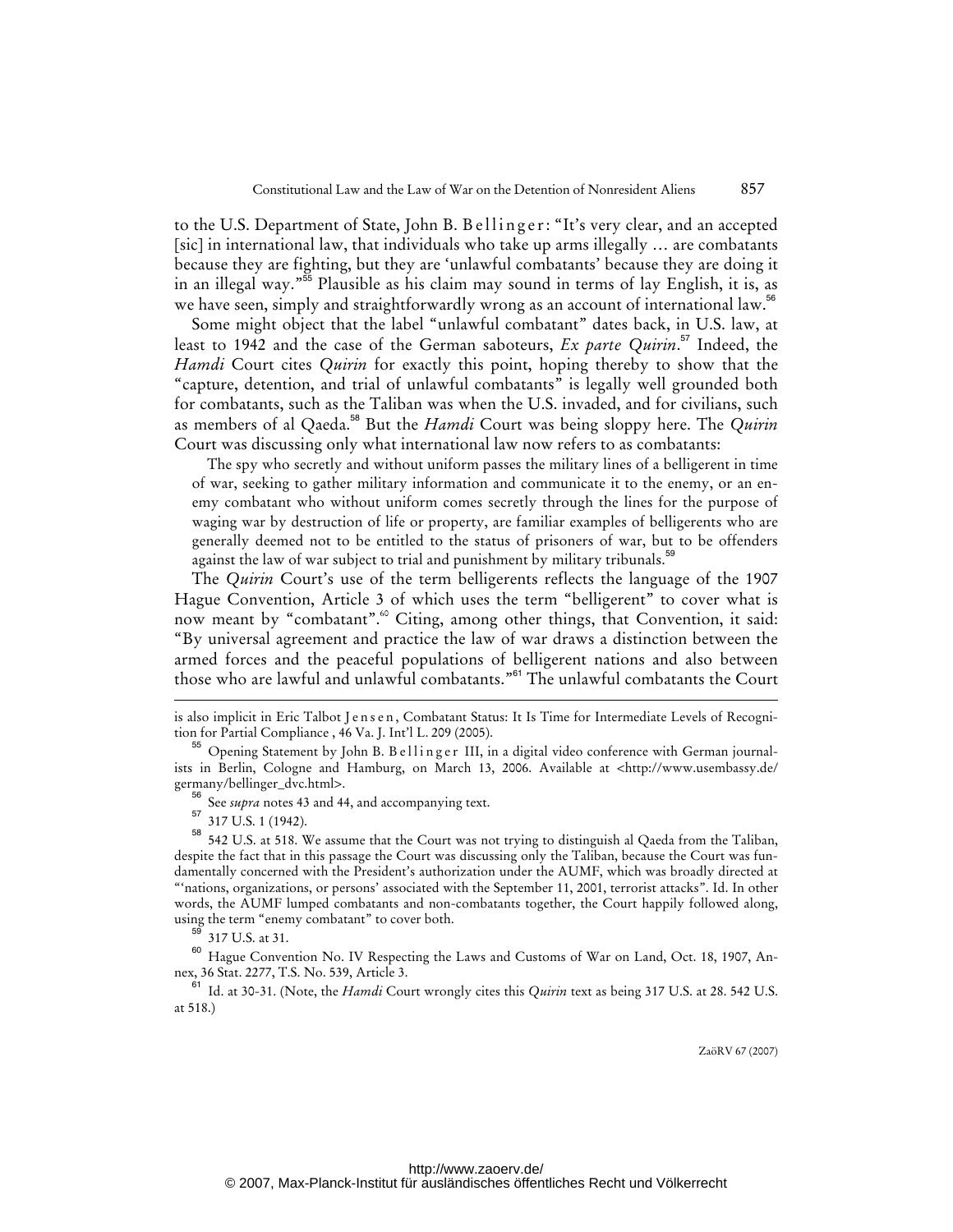mentioned were c o m b a t a n t s acting unlawfully: the spy or the combatant who sheds his uniform to slip through enemy lines to attack life or property*.* There is no reason, therefore, to take *Quirin* as precedent for treating civilians who unlawfully use force as combatants in the modern, legal sense of the word.

It might still be objected that the U.S. is right to blur the distinction between civilians and combatants given the exigencies of the "war on terror". But this is just to say that the law of war, as it now stands, cannot accommodate the security concerns that give rise to the "war on terror". It would be more honest and respectable to make that claim than to misapply legal terms and pretend to be applying them in an accepted fashion.

Nonetheless, if it were true that the U.S. could not successfully defend itself against terrorism while respecting the current international law regarding the detention of civilians, then the U.S. should object to the relevant parts of international law, should push for reform of the same, and should certainly not model its constitutional law on those unserviceable clauses. But before deciding whether this is true, one must first have a clearer sense for what international law can do to accommodate the exigencies of the "war on terror". We turn in the next two sections to this issue.

#### **C. The Law of War and International Human Rights Law**

In order to understand just when preventive detentions are legal under international law, we need to distinguish detentions under the law of war pertaining to international armed conflicts, which is the concern of the substantive provisions we have been discussing so far, from detentions in other conditions, those involving non-international armed conflict and law enforcement outside any armed conflict. It turns out that international law is more lax when it comes to preventive detention outside the context of international armed conflict than in it. This may seem surprising, as one might think that the need for preventive detention should, if anything, go down when international armed conflict is not an issue. But for whatever reason, international law provides less substantive guidance on when preventive detention is legally justifiable outside of the context of international armed conflict than inside it. Despite this fact, however, an argument can be made that the law of war for international armed conflict presents a basic floor.

When a state of international armed conflict does not exist, $62$  the only limits on

<sup>&</sup>lt;sup>62</sup> The only provision of the law of war that applies after wars and occupations end, but not generally in peace time as well as war, is AP I, Article 75, § 6: "Persons who are arrested, detained or interned for reasons related to the armed conflict shall enjoy the protection provided by this Article until their final release, repatriation or re-establishment, even after the end of the armed conflict." Note also that only selected provisions of GC IV cover for the length of an occupation; others end one year after "general close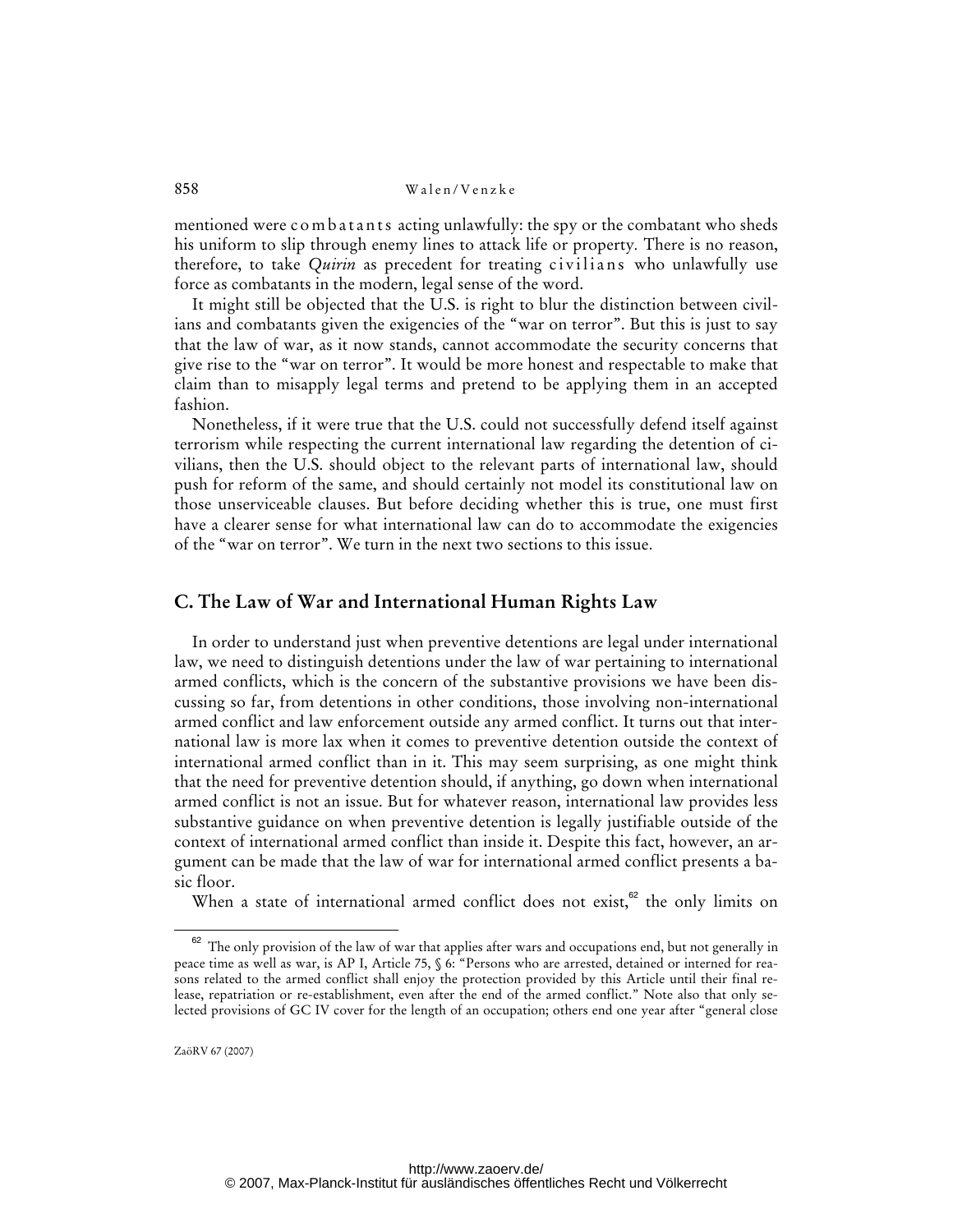when detentions are legally permissible in international law are those found in international human rights law, most pertinently and universally, from the International Covenant on Civil and Political Rights ("ICCPR").<sup>63</sup> The relevant language for our discussion from the ICCPR is found in Article 9. Paragraph 1 states: "Everyone has the right to liberty and security of person. No one shall be subjected to arbitrary arrest or detention. No one shall be deprived of his liberty except on such grounds and in accordance with such procedure as are established by law." Paragraph 4 states: "Anyone who is deprived of his liberty by arrest or detention shall be entitled to take proceedings before a court, in order that that court may decide without delay on the lawfulness of his detention and order his release if the detention is not lawful."

Notice that while these clauses provide meaningful procedural protection, they do not provide any substantive guidance on when a state can take a concern for security to provide the basis for preventive detention. The prohibition on arbitrary detention would not restrict the use of CSRTs to license preventative detentions on the grounds that a preponderance of the evidence shows that an individual was engaged in hostilities against the U.S. or its allies. Such detentions would certainly count as being in accordance with a procedure established by law (the Detainee Treatment Act of 2005 ("DTA") and the regulations promulgated pursuant to it, to be precise). $64$ 

Paragraph 4, which requires that there be some form of review by a court, may provide s o m e ground to criticize the use of CSRTs, but not a significant one. The DTA provides for the right to appeal a CSRT finding that an individual is an "enemy combatant", first to the Circuit Court for the District of Columbia, and from there to the U.S. Supreme Court.<sup>65</sup> It could be argued that the appeal right is too limited, and that detainees also need to have a right to habeas.<sup>66</sup> But unless there were some substantive legal problems with the sorts of preventive detentions that the U.S. is now using in the "war on terror", the procedural right to habeas would be of limited value. It might allow certain factual inquiries that could not be raised on appeal. But the right to habeas, by itself, would not provide a ground to challenge the legal framework for preventive detentions. For that, more substantive standards are needed.

Nevertheless, it would be quite anomalous if the U.S. were to conclude that it is legally more at liberty to put nonresident aliens in possibly perpetual preventive deten-

-

of military operations". GC IV, Article 6. Articles 78, 132 and 133, which we have discussed above, are among those that last only a year after the close of military operations. AP 1, Article 3(b) eliminates this one year restriction, but the U.S. is not a signatory to the AP 1.

 $^{63}$  International Covenant on Civil and Political Rights, Dec. 19, 1966, 999 U.N.T.S. 171.<br> $^{64}$  See suited note 14.

 $^{64}$  See *supra* note 14.<br><sup>65</sup> DTA 10 USC S

DTA, 10 U.S.C. § 10005(e)(2)(A).

<sup>&</sup>lt;sup>66</sup> This is the argument the Court decided to entertain when it granted certiorari, after initially denying it, in the case of *Boumediene v. Bush*, 476 F.3d 981 (D.C. Cir. 2007), cert. granted, 2007 WL 1854132 (U.S. June 29, 2007) (NO. 06-1195).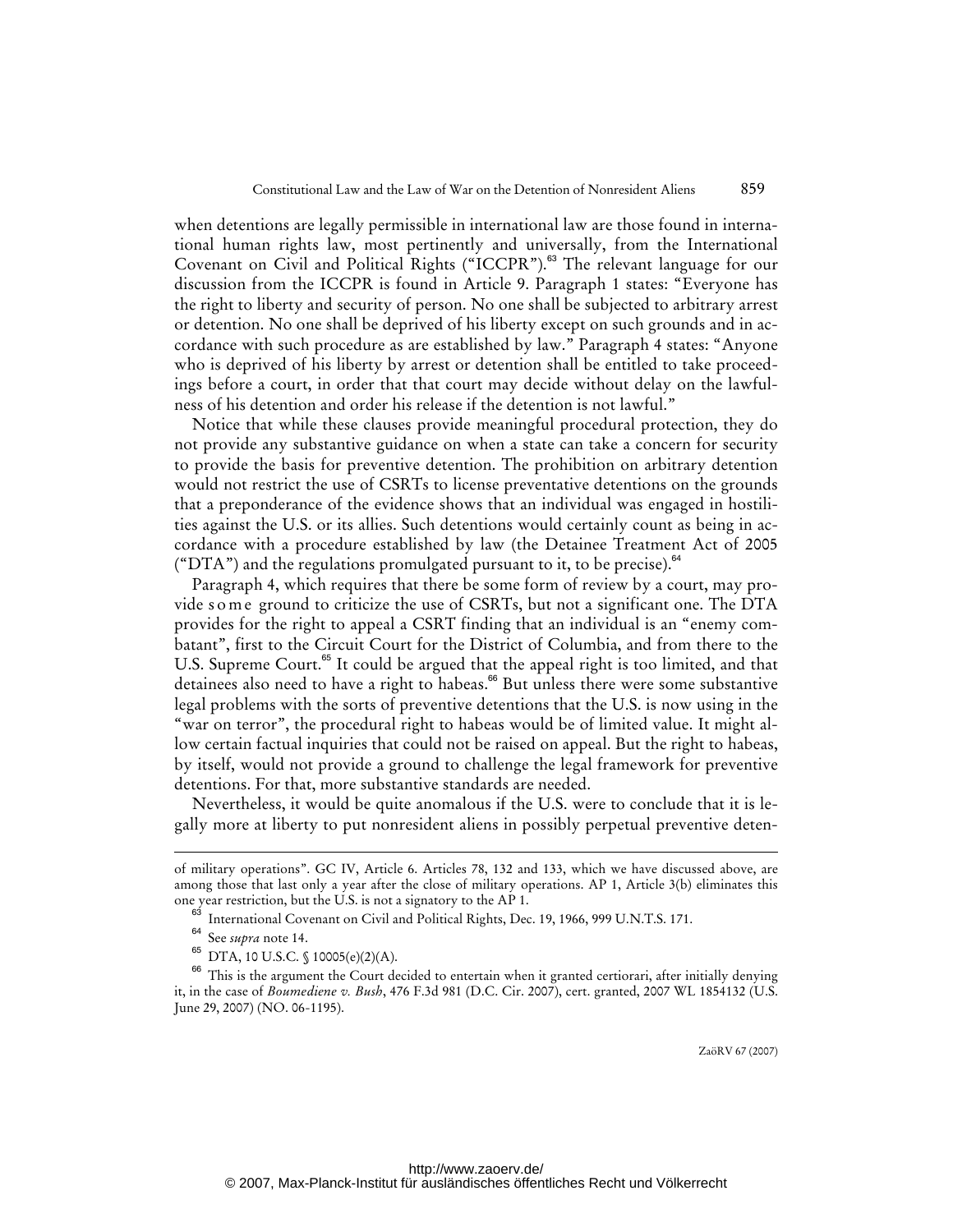tion if it captures them a f t e r a period of occupation of another country ends  $-$  a period that would count as a period of international armed conflict – than if it captures them during a period of occupation. The solution to this anomaly is to be found in the link we argue should be made between international law and U.S. Constitutional law. Our argument in the next two Parts will be that nonresident aliens benefit from the Constitution's prohibition on deprivations of liberty without due process of law (again, understood to have both substantive and procedural dimensions) (Part 4), and that international law provides substantive guidance on how to interpret this constitutional norm for the case of nonresident aliens (Part 5). The standards deployed in the Geneva Conventions provide an appropriate baseline for balancing the U.S.'s legitimate concern with security against the rights of individuals to their liberty. The fact that international human rights law does not provide a similar baseline should not give the U.S. license to change the balance between its security interests and liberty interests of individuals. It is not as if international human rights law provides a different substantive norm for balancing state security interests against individual liberty interests when international armed conflicts are not ongoing. International human rights law simply does not address the substantive balance. Thus the only substantive guidance from international law comes from the law of war. If the balance between security and liberty is appropriately struck in the Geneva Conventions, then that is the proper constitutional balance for dealing with nonresident aliens.

### **D. An International Law Standard for Balancing Security and Liberty**

As noted above, GC IV provides that when a state "considers it necessary, for imperative reasons of security, to take safety measures concerning protected persons, it may, at the most, subject them to assigned residence or to internment".<sup>67</sup> The balance struck here allows for only minimal use of preventive detention, and only in exceptional cases. Nonetheless, it is a balance that is called for, and thus security concerns can, if serious enough, justify preventive detentions.

Some considerations that go into that balance are obvious enough as a matter of common sense.<sup>88</sup> If security in a region or for a nation as a whole is already precarious, then the case for preventive detention will be easier to make. On the other hand, if security can be preserved relatively well with less drastic measures than internment, then those less drastic measures must be taken. For example, the practice of releasing de-

GC IV, Article 78, § 1.

<sup>68</sup> One should note, in any event, that the only legitimate factor counterbalancing the deprivation of liberty is individual dangerousness constituting a security risk. Notably, this excludes detention for the purpose of gathering information which would be illegal in all circumstances. Cf*. Hamdi*, 542 U.S. at 521.

ZaöRV 67 (2007)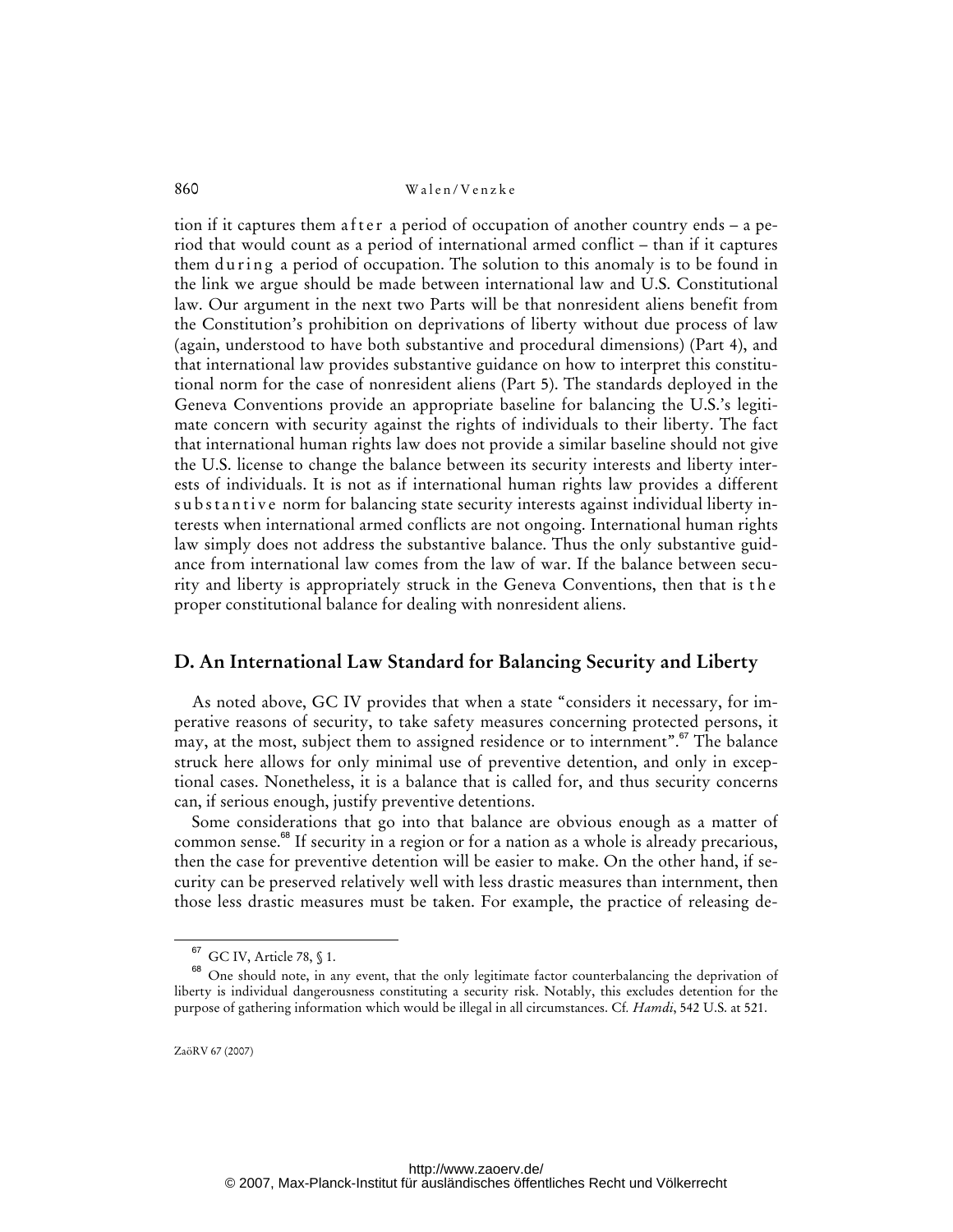tainees if they can come up with a reliable "sponsor" within the community provides a way of protecting security while also promoting liberty.<sup>69</sup> In addition, it should matter how strong the evidence is that someone is committed to engaging in terrorism. If an individual was caught engaging in terrorist acts or other forms of illegal belligerent acts, then there is good reason to believe this person is indeed a terrorist. His detention until external circumstances change so that he is unlikely to find support for such activities would be easier to justify than the detention of someone for whom there is only hearsay evidence of involvement with a terrorist group like al Qaeda.

The U.S. may claim that the CSRT procedure provides the right balance, as it allows detention only when appropriate under the standards just sketched.<sup>70</sup> Ongoing preventive detention is allowed only after it has determined by a preponderance of the evidence that those detained are "enemy combatants".<sup>71</sup> This is a determination based on an individualized hearing. Moreover, a holding that a detainee is an "enemy combatant" is reviewed on an annual basis.<sup>72</sup>

But there are at least three problems with relying on CSRTs.<sup>73</sup> First, a preponderance of the evidence is a comparative notion; it does not imply that the evidence is particularly strong. A preponderance of the evidence could be one piece of hearsay evidence from a dubious source, as compared to nothing but the detainee's own denials on the other side. This problem is exacerbated by the fact that CSRTs use a rebuttable presumption that the U.S. government's evidence is "genuine and accurate".<sup>74</sup>

Second, though the hearing is individualized, the resulting decision with regard to detention is not. If someone is found to be an "enemy combatant", he is subject to detention until the cessation of "active hostilities", which in the war on terror would seem to mean until the U.S. is no longer concerned about terrorist attacks. This is individual assessment only in terms of sorting people into bins, after which they are treated categorically. "Enemy combatants" may simply be detained until the cessation of "active hostilities". Even with an annual review of his case, the presumption once an

The existence of this practice was pointed out to us by Charles G a r r a w a y .

 $70$  This may only be true of detainees in Guantanamo, as the CSRT regulations we have been discussing apply only there. The DTA does call for status review procedures to be developed for Afghanistan and Iraq as well. 10 U.S.C. 1005(a). But we are uncertain how much they resemble the procedures for Guantanamo. Importantly, the DTA covers detainees only in Guantanamo, Afghanistan or Iraq. If the U.S. holds detainees elsewhere, those detainees are not covered by the DTA.

<sup>71</sup> See *supra* notes 14-19, and accompanying text.

See DTA, 10 U.S.C. § 1005(a)(1)(A). Interestingly, the DTA has different clauses covering detainees in Guantanamo, on the one hand, and in Afghanistan and Iraq, on the other. The procedure for annual review is only to be found in the clause covering Guantanamo. Contrast 10 U.S.C. § 1005(a)(1)(A) with  $$1005(a)(1)(B).$ 

 $^{73}$  For further discussion of how limited and problematic CSRTs are, see Judge R o g e r s , dissenting in *Boumediene*, 476 F.3d at 1005-1006.

<sup>74</sup> See *supra* note 19.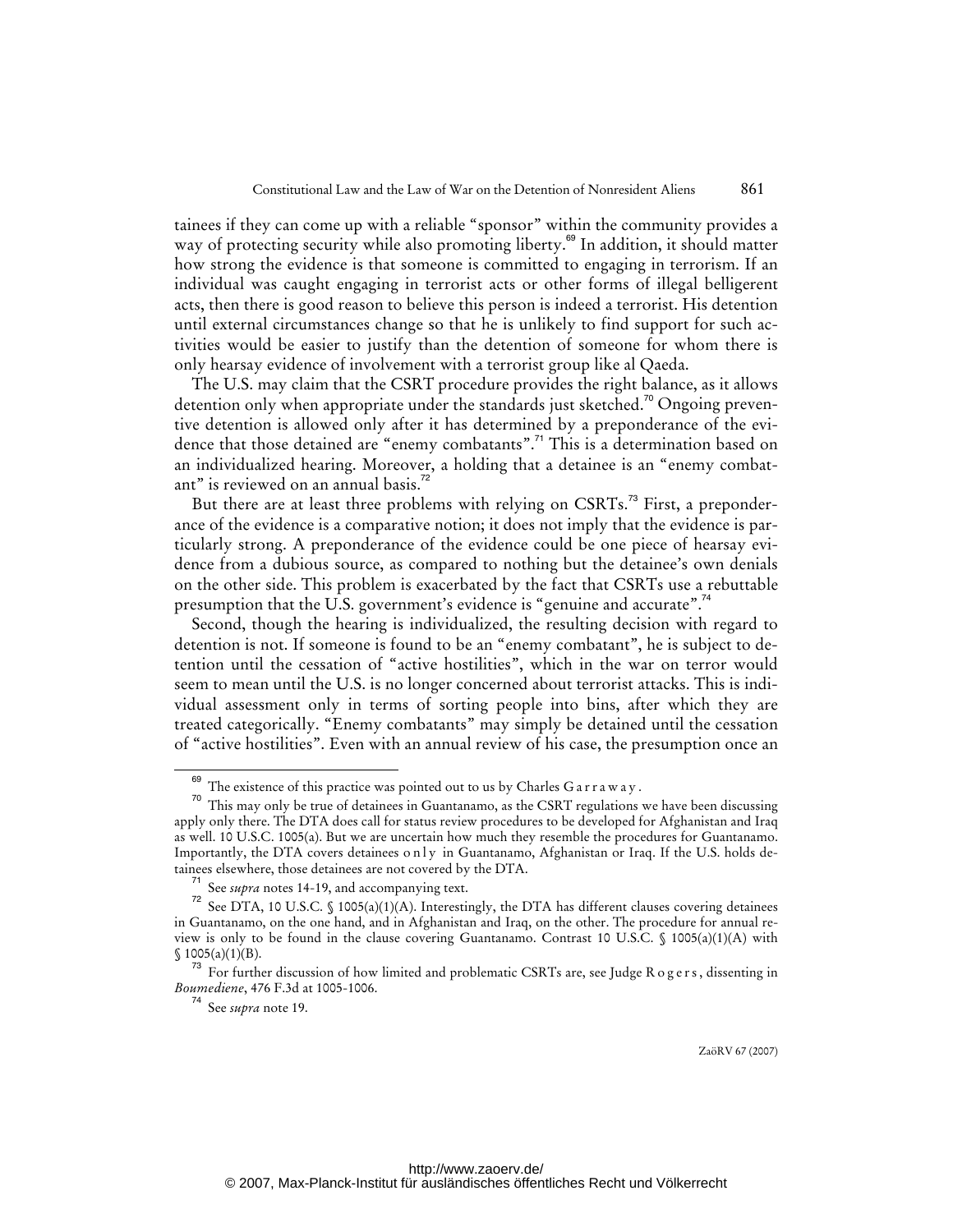individual is declared an "enemy combatant" is that he can be held as long as the "war on terror" goes on. The kind of individual consideration contemplated by the Geneva Conventions involves more than an annual review to see if new facts have surfaced showing that his detention was a mistake. It requires an individualized assessment of just how great a risk an individual poses, to ensure that he is held no longer than necessary for "imperative reasons of security".

Third, the definition of an "enemy combatant" is not only misleading, as most detainees in the "war on terror" are civilians, but is also not particularly tightly tied to a showing of dangerousness. The Military Commissions Act of 2006 ("MCA") defines an "unlawful enemy combatant", in part, as "a person who has engaged in hostilities or who has purposefully and materially supported hostilities against the United States or its co-belligerents who is not a lawful enemy combatant (including a person who is part of the Taliban, al Qaeda, or associated forces)".<sup>75</sup> Merely "supporting" hostilities against the U.S., however, is an awfully expansive term that may have little to do with a person being too dangerous to release.<sup>76</sup>

We do not deny that many detainees in the "war on terror" are committed to fighting the U.S. and to using terrorist means in doing so. That there are doubtless such detainees does show the need to have a category of preventive detention for those civilians for whom there is strong evidence that they are terrorists, and for whom there is no less restrictive treatment that would serve the security interests of the U.S. and its allies." But such cases will presumably be rare, and the process that the U.S. must provide to ensure that a detainee falls into this category would have to be much more searching than the process provided by a CSRT hearing.

To follow the norms of international law, then, the U.S. would need to adopt different procedures that reflect a balance between security and liberty that is more respectful of the claims of liberty. This does not mean that the U.S. has to sacrifice its legitimate security interests. Measures necessary to protect its security c an legally be taken under international law. What is a violation of international law is treating civilians like combatants who can be detained until the "war on terror" is either "won" or abandoned.

We now turn to the question of whether nonresident aliens can benefit from this argument as a matter of constitutional law. That argument proceeds in two parts. First, can nonresident aliens benefit from constitutional protections? Second, can the law of

Pub. L. No. 109-366, 120 Stat. 2600. 10 U.S.C § 948(a)(1)(A)(i)(emphasis added).

 $76$  This claim is also supported in case law dealing with international law. "[T]he mere fact that a person is a national of, or aligned with, an enemy party cannot be considered as threatening the security of the opposing party where he is living and is not, therefore, a valid reason for interning him or placing him in assigned residence." ICTY, *Delalić* (IT-96-21-T), Judgment, Trial Chamber, 16 Nov. 1998, at § 577.

Civilian can also be detained in the short run while looking for a country that would not violate their human rights. See e.g., *Qassim v. Bush*, 407 F.Supp.2d 198 (D.D.C. Dec. 22, 2005).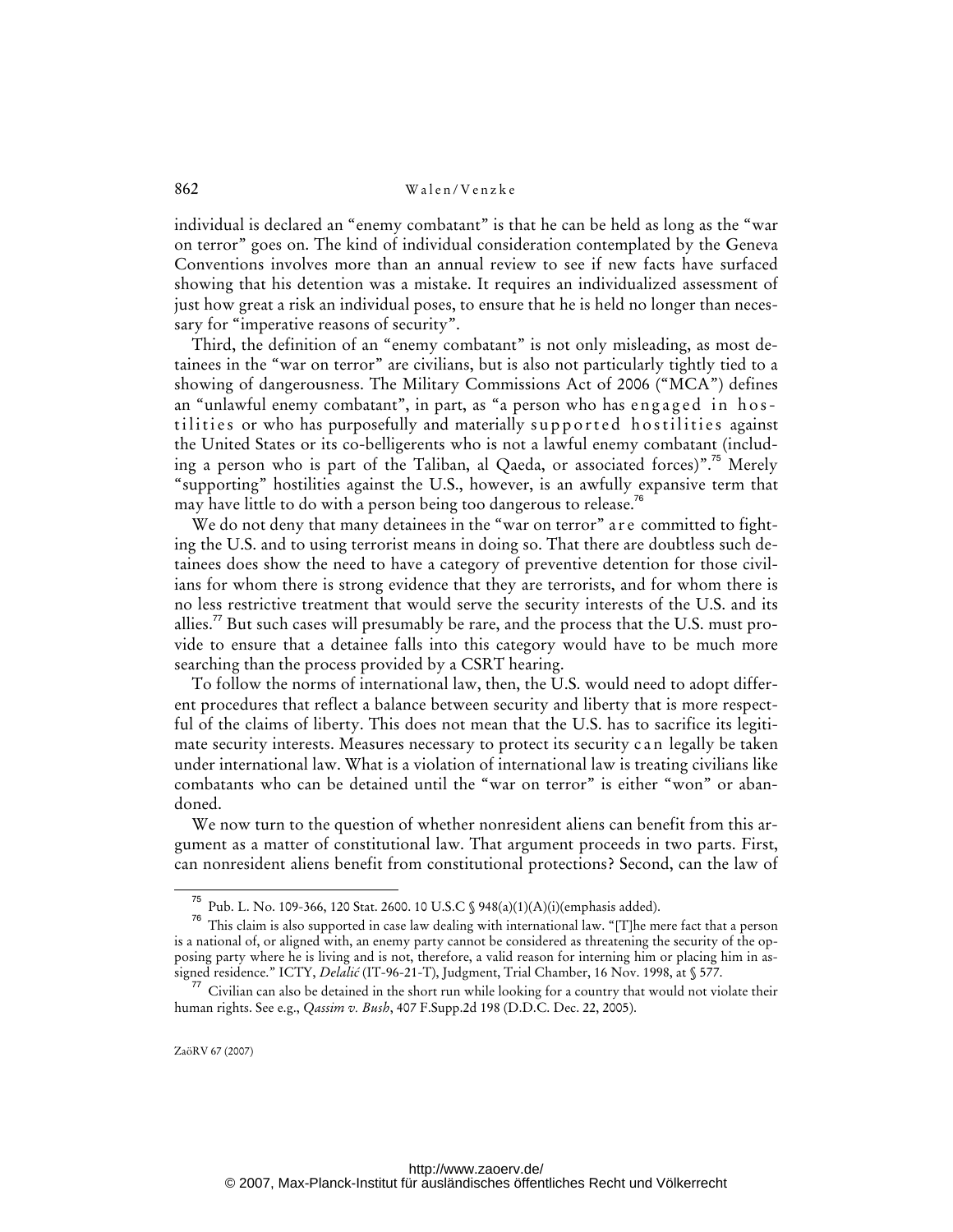war and related international law really play a role in determining what constitutional protections exist for nonresident aliens?

# **4. Extraterritorial Application to Nonresident Aliens of the Core Constitutional Right Not to Be Deprived of Their Liberty Without Due Process of Law**

### **A.** *Rasul v. Bush* **(2004)**<sup>78</sup>**: A Headcount**

When the Supreme Court most recently addressed the question whether nonresident aliens have enforceable constitutional rights,<sup>79</sup> six of the nine Justices took the position that they do. Five took that position in footnote 15 in the majority opinion of *Rasul*, and one, Justice K en n edy, took it in the text of his concurring opinion. Even though one of the five who signed onto the majority opinion, Justice  $O^{\prime}$ Connor, has since retired, there should still be at least five members of the Court who embrace the position that nonresident aliens have constitutional rights.<sup>80</sup>

Starting then with footnote 15, it reads:

Petitioners' allegations – that, although they have engaged neither in combat nor in acts of terrorism against the United States, they have been held in Executive detention for more than two years in territory subject to the long-term, exclusive jurisdiction and control of the United States, without access to counsel and without being charged with any wrongdoing – unquestionably describe "custody in violation of the Constitution or laws or treaties of the United States".<sup>81</sup>

This text clearly indicates that nonresident aliens could be subject to treatment by the United States that would normally justify granting the writ of habeas: "custody in violation of the Constitution or law or treaties of the United States".<sup>82</sup> By itself, this does not imply that it is their constitutional rights that have been violated; there are two other possibilities: violations of the law or treaties of the United States. Yet the citation the Court offers for this claim does implicate constitutional rights.

<sup>542</sup> U.S. 466.

<sup>&</sup>lt;sup>79</sup> It is not redundant to describe constitutional rights as enforceable. For brevity, however, we assume that all constitutional rights are enforceable.

<sup>80</sup> We draw no inferences from the initial denial of certiorari in *Boumediene*, nor from the Courts subsequent decision to grant certiorari.

 $^{81}$  542 U.S. at 484.

This phrase comes from the federal habeas statute, 28 U.S.C. § 2241(c)(3). We say "normally" because the MCA has stripped federal courts of habeas jurisdiction over these detainees.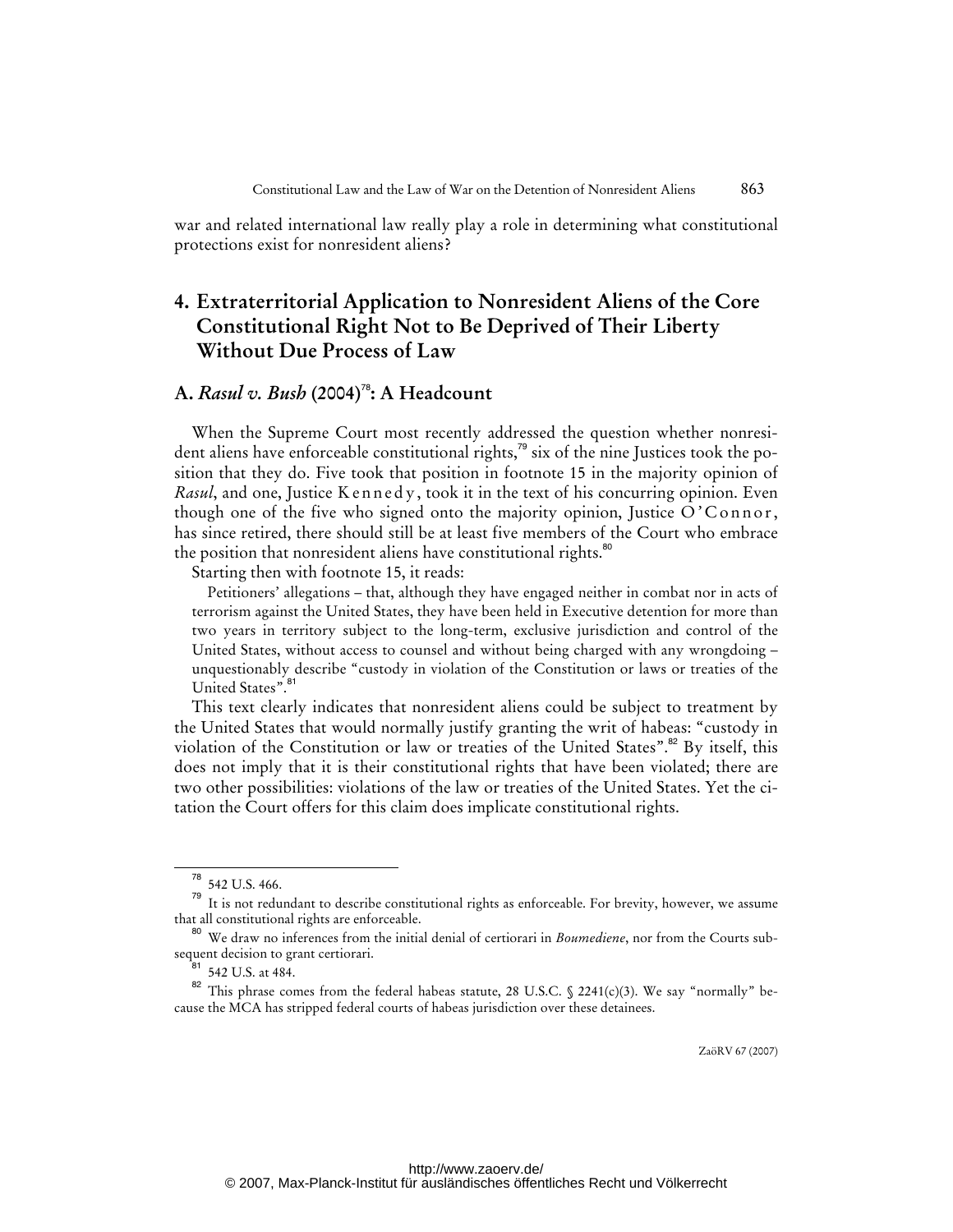The supporting citation is Justice K e n n e d y ' s concurring opinion in *United States v. Verdugo-Urquidez*, <sup>83</sup> and the cases cited therein. *Verdugo-Urquidez* held that the Fourth Amendment's protection against unreasonable searches does not extend to nonresident aliens whose property outside the U.S. is searched by U.S. authorities. Justice Kennedy's concurring opinion rejected the thought that the holding followed from the more general proposition that nonresident aliens have no constitutional rights. Instead, he framed the question as "what constitutional standards apply when the Government acts, in reference to an alien, within its sphere of foreign operations".<sup>84</sup> In so framing the question he extended a point Justice Harlan had made concurring in *Reid v. Covert*: <sup>85</sup> It is "not that the Constitution 'does not apply' overseas, but that there are provisions in the Constitution which do not necessarily apply in all circumstances in every foreign place".<sup>86</sup> Justice Harlan's point concerned only U.S. citizens; by citing it in this case, however, Kennedy was extending it to aliens as well. K ennedy concurred with, and indeed also joined, the majority opinion because he agreed that the Fourth Amendment's protections do not require "United States agents to obtain a warrant when searching the foreign home of a nonresident alien".<sup>87</sup> But this was only because doing so would be "impracticable and anomalous",<sup>88</sup> not because nonresident aliens do not benefit from constitutional rights against agents of the United States. Thus the *Rasul* majority's citing this opinion makes it clear that they agreed that constitutional rights could apply to nonresident aliens.

Justice Kennedy's own opinion in *Rasul* focused on the constitutional right to habeas, as originally discussed in *Eisentrager*. *Eisentrager* endorsed the view that the constitutionally guaranteed right to habeas "is a subsidiary procedural right that follows from possession of substantive constitutional rights".<sup>89</sup> Thus to find that the detainees in Guantanamo had a constitutional right to habeas, Justice K e n n e d y had to first find that they had constitutional rights that might be violated by their custody in Guantanamo. He found that was the case both because "Guantanamo Bay is in every practical respect a United States territory",<sup>90</sup> and because "the detainees at Guantanamo Bay are being held indefinitely, and without benefit of any legal proceeding to

<sup>83</sup> 494 U.S. 259 (1990).

<sup>84</sup> Id*.* at 277.

<sup>85</sup> 354 U.S. 1 (1957).

<sup>494</sup> U.S. at 277, citing 354 U.S. at 74 (H a rl a n, J., concurring) (emphasis in original).

<sup>494</sup> U.S. at 278.

 $rac{88}{89}$  Id.

<sup>89</sup> 339 U.S. at 781.

<sup>90</sup> 542 U.S. at 487.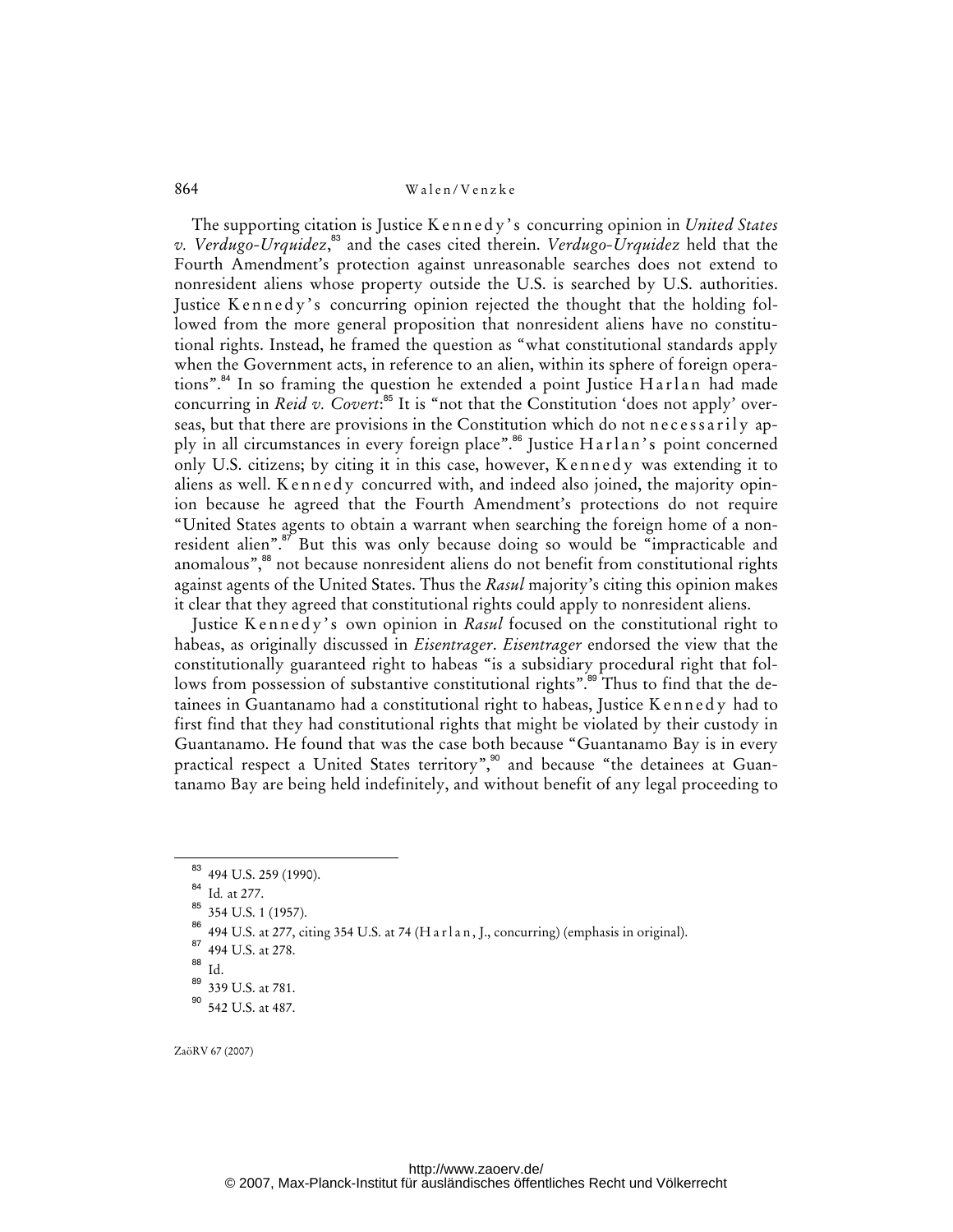determine their status".<sup>91</sup> The important point, then, is that  $K$  ennedy, relying on *Eisentrager*, came down again, consistently with his opinion in *Verdugo-Urquidez*, in favor of nonresident aliens having constitutional rights that the U.S. could violate.

It must be observed that both the majority and Justice Kennedy concurring in *Rasul* expressed the view that nonresident aliens can benefit from constitutional rights only when brought to U.S. territory, or at least territory that is "subject to the longterm, exclusive jurisdiction and control of the United States".<sup>92</sup> Justice K ennedy's reasoning in *Verdugo-Urquidez* was not in the same way tied to U.S. controlled territory, and that provides some reason to think that the majority would extend constitutional rights to aliens held by the U.S. outside U.S. controlled territory. But just how the remaining members of the *Rasul* majority and K e n n e d y would handle extending constitutional rights to nonresident aliens held by the U.S. outside of U.S. controlled territory cannot be predicted with great confidence.

## **B. The Case Law: An Open Question**

The question now is whether the majority approach, interpreted to be expansive enough to cover nonresident aliens outside U.S. controlled territory, is sound. There is no settled case law to answer this question. Those who oppose extending constitutional rights to nonresident aliens can cite cases that say that the Constitution does not apply to them. But these cases say so only in dicta. The structure of their reasoning does not support that conclusion, nor is that conclusion necessary for their holding. Likewise, the cases that the majority and Justice K e n n e d y concurring in *Rasul* rely on also do not show that their position is well settled in the case law. Thus what the Court confronts is really a choice between two different policies, and the only honest approach to the choice is to examine the underlying reasons. We demonstrate in this section that the case law is not yet settled on this matter. In the next section we take up the underlying reasons.

There are many voices in the debate that take the view that the law is already clear: constitutional protections do not extend to nonresident aliens. For example, in *Boumediene* the majority declared: "Precedent in … the Supreme Court holds that the Constitution does not confer rights on aliens without property or presence within the United States."<sup>93</sup> There are two Supreme Court cases that are primarily relied on for

<sup>&</sup>lt;sup>91</sup> Id. at 487-88. In 2004, detainees did benefit from no legal process, as the CSRTs had not yet been established. It is unclear whether Justice K e n n e d y would consider the process they provide adequate to meet his concerns.

<sup>92</sup> *Supra* note 81**.**

<sup>93</sup> 476 F.3d at 991. Disappointingly, even Judge R o g e r s , in dissent in *Boumediene*, buys the majority line about what the precedent actually says. Id. at 1011 ("[T]he Supreme Court in *Eisentrager* held that the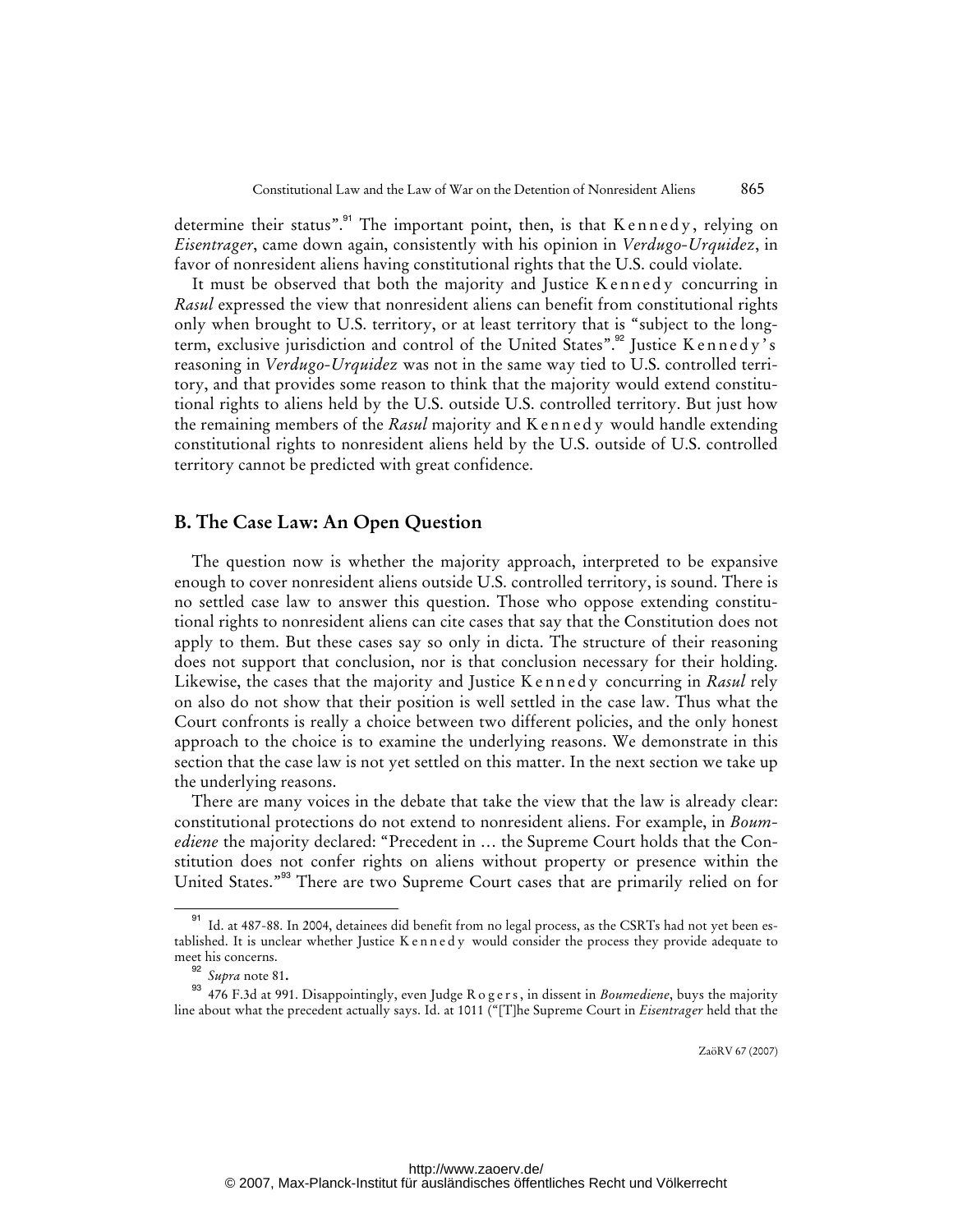the view that nonresident aliens have no constitutional rights. In reverse chronological order they are: *Verdugo-Urquidez* and *Eisentrager*. We address these in turn.

The majority opinion in *Verdugo-Urquidez*, written by Chief Justice R eh n quist, seemed to claim that aliens outside the U.S. or U.S. controlled territory do not benefit from constitutional rights. But the first thing to note about this opinion is that it was not a majority opinion for that claim. Justice Kennedy was one of the five who signed onto the opinion, but in his concurring opinion he stated: "I do not mean to imply, and the Court has not decided, that persons in the position of the respondent have no constitutional protection."<sup>94</sup> He took this position in part because no one was contesting that normal Fifth and Sixth Amendment trial rights applied to the defendant's U.S. based trial. But he also took it because he thought that the stronger claim in Justice Rehnquist's opinion, that aliens benefit from no constitutional rights, was not "fundamental" to the opinion.<sup>95</sup> In other words, at most four Justices in *Verdugo-Urquidez* embraced the strong position that aliens outside the U.S. benefit from no constitutional rights, and if Justice K e n n e d y was right, they did so only in dicta.

How did Justice R ehnquist reach the stronger position? He spent some time trying to show that the cases in which aliens were found to have constitutional rights "establish only that aliens receive constitutional protections when they have come within the territory of the United States and developed substantial connections with this country".<sup>96</sup> This statement of what the case law shows is not quite accurate, however. As he showed in an earlier part of the discussion, analyzing the so-called "*Insular* Cases",<sup>97</sup> aliens outside the U.S., but in territories controlled by the U.S., benefit from constitutional rights, even if only from "fundamental" ones.<sup>98</sup> Nevertheless, taken together, the cases he reviewed establish that aliens benefit from constitutional rights only insofar as they live in territory controlled by the U.S. They do not establish that aliens outside U.S. controlled territory have constitutional rights.

-

Constitution does not afford rights to aliens in this context. 339 U.S. at 770; accord *Verdugo-Urquidez,* 494 U.S. at 269. Although in *Rasul* the Court cast doubt on the continuing vitality of *Eisentrager,* 542 U.S. at 475-479, absent an explicit statement by the Court that it intended to overrule *Eisentrager's* constitutional holding, that holding is binding on this court.") A proper reading of *Eisentrager*, as we demonstrate, shows there is nothing to overrule.

<sup>&</sup>lt;sup>94</sup> 494 U.S. at 278.

 $^{95}$  Id. at 275.

Id. at 271.

<sup>97</sup> *Balzac v. Porto Rico*, 258 U.S. 298 (1922) (Sixth Amendment right to jury trial inapplicable in Puerto Rico); *Ocampo v. United States,* 234 U.S. 91 (1914) (Fifth Amendment grand jury provision inapplicable in Philippines); *Dorr v. United States,* 195 U.S. 138 (1904) (jury trial provision inapplicable in Philippines); *Hawaii v. Mankichi,* 190 U.S. 197 (1903) (provisions on indictment by grand jury and jury trial inapplicable in Hawaii); *Downes v. Bidwell,* 182 U.S. 244 (1901).

 $^{98}$  494 U.S. at 268.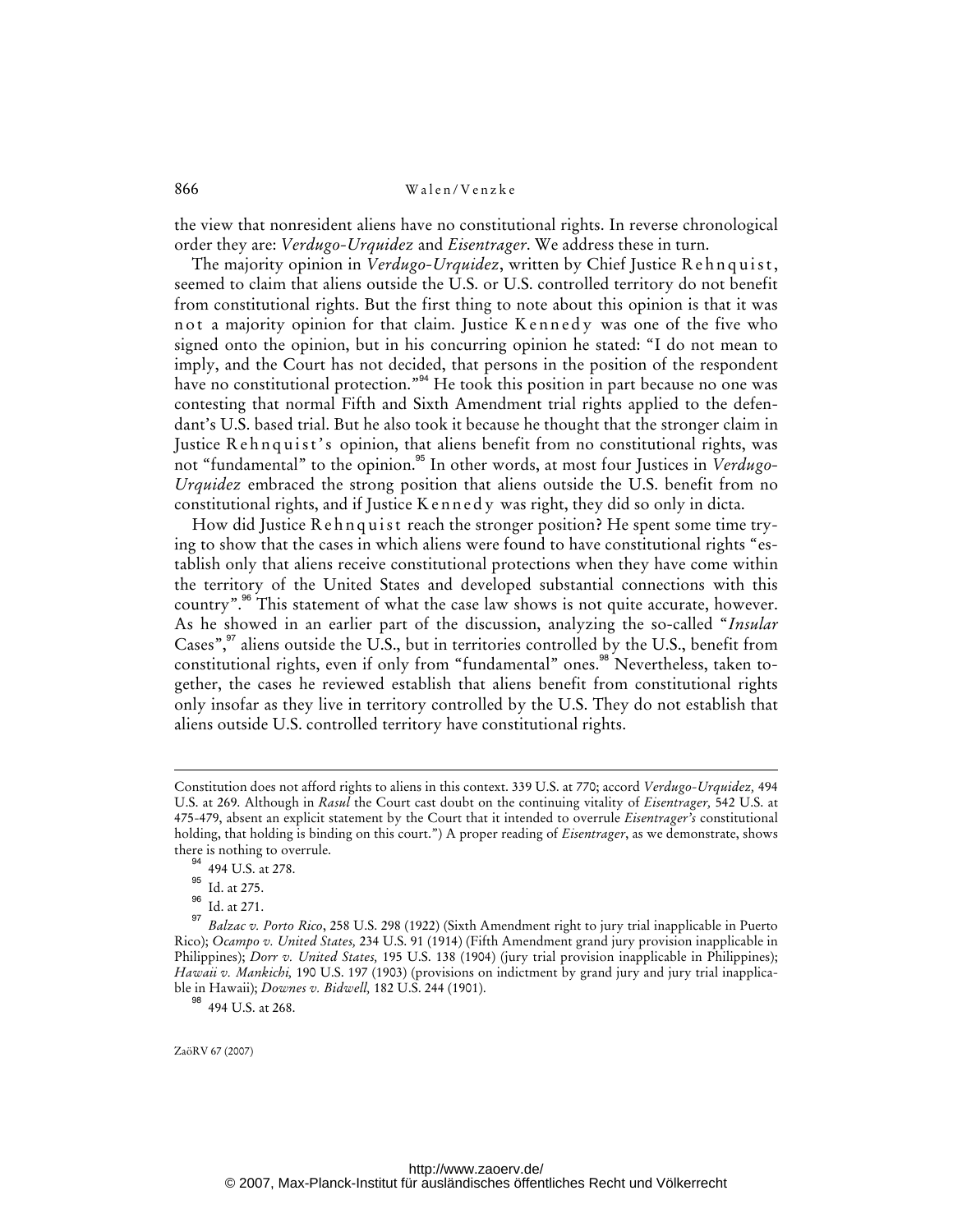Rehnquist also examined the case that did the most to disconnect constitutional protection from living in territory governed by the U.S.: *Reid*. He noted correctly that the plurality and concurring opinions in *Reid* were all couched in terms of how the Constitution would cover U.S. citizens abroad.<sup>99</sup> Thus, connecting this with what was shown about aliens, we see that no case law establishes that a liens living outside U.S. governed territory benefit from constitutional rights.

But, of course, failing to establish that something is the case is not the same as establishing that something is not the case. The argument so far leaves it an open question whether aliens outside of U.S. territory benefit from constitutional rights. To plug that hole R e h n q u i s t appealed to *Eisentrager* and claimed that *Eisentrager*'s "rejection of extraterritorial application of the Fifth Amendment was emphatic ".<sup>100</sup> This would be very significant, if true, for it is the Fifth Amendment that guarantees that a person shall not be deprived of life, liberty or property without due process of law. If such protections do not apply, then it is unclear why any others should. But Rehnquist's reading of *Eisentrager* is sloppy and exaggerated.

The first thing to notice is that the passage in *Eisentrager* that Rehnquist cited to support his claim about what *Eisentrager* "emphatically" rejected does not refer specifically to the extraterritorial application of the Fifth Amendment. Rather, it refers only to "[s]uch extraterritorial application of organic law".<sup>101</sup> The actual reference of that clause is "the companion civil-rights Amendments" such as "freedoms of speech, press, and assembly as in the First Amendment, right to bear arms as in the Second, security against 'unreasonable' searches and seizures as in the Fourth, as well as rights to jury trial as in the Fifth and Sixth Amendments".<sup>102</sup> In other words, the text is not even about the Fifth Amendment's Due Process clause.

Second, not only did Rehnquist misdescribe the text he quotes, he was simply mistaken that *Eisentrager* emphatically rejected the extraterritorial application of the Fifth or other amendments. A fair reading of the majority opinion in *Eisentrager* is that the Court there emphatically rejected only a rather extreme view, namely that nonresident aliens benefit from all the same rights as resident civilian citizens. The argument actually left open that nonresident aliens might benefit from s om e constitutional rights.

It is crucial to be clear about this, as *Eisentrager* is the lynchpin case for those who think that there is settled precedent according to which the Constitution does not ap-

See id. at 270.

<sup>100</sup> See *supra* note 2 (emphasis added).

<sup>101</sup> 494 U.S. at 270, quoting *Eisentrager*, 339 U.S. at 784.

<sup>102</sup> 339 U.S. at 784.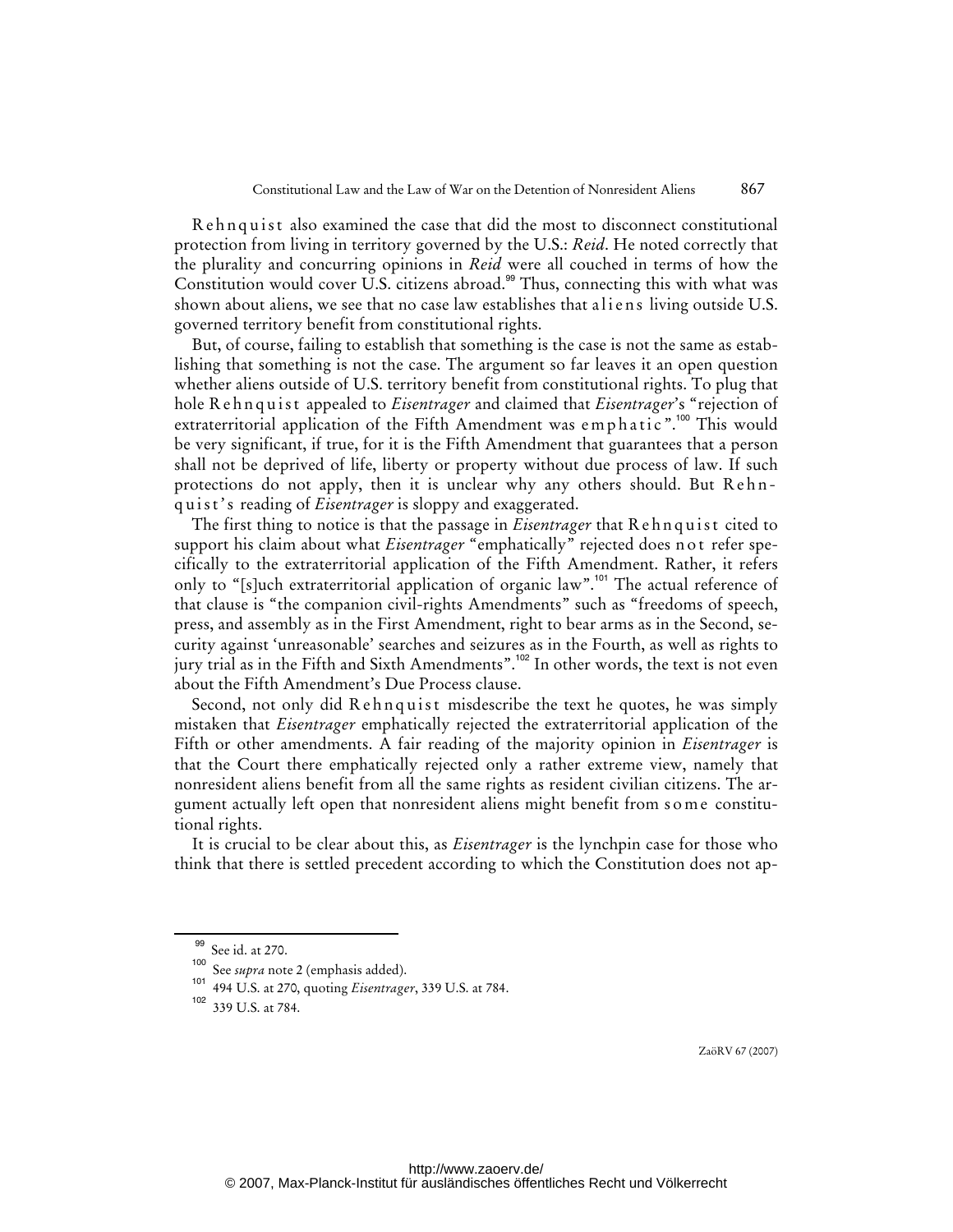ply to nonresident aliens.<sup>103</sup> But neither the explicit language of the case nor the reasoning of the case supports this claim. The explicit language of the case never says that nonresident aliens as a category do not benefit from constitutional rights. It always frames the issue more narrowly in terms of the "nonresident e n e m y alien, especially one who has remained in the service of the enemy".<sup>104</sup> As the Court put it in concluding its discussion of the application of the Fifth Amendment to the petitioners in that case: "We hold that the Constitution does not confer a right of personal security or an immunity from military trial and punishment upon an alien enemy engaged in the hostile service of a government at war with the United States."<sup>105</sup> Notice how different this holding is from Justice Rehnquist's gloss. The *Eisentrager* Court did not rejecting the extraterritorial application of the Fifth Amendment to aliens *per se*. It rejected the claim to protection only of a specific set of nonresident aliens, those who are (a) citizens of enemy countries (those at war with the U.S.), and (b) engaged in hostile actions on behalf of the enemy government. And it rejected only two specific rights: the right of "personal security" (whatever that is; the Court does not define it) and "immunity from military trial and punishment". This is (or seems, given the uncertainty about "personal security") reasonable. We have no objection to the claim that nonresident aliens can be tried, in times of war, by military commissions, and then punished if convicted.<sup>106</sup> But admitting that much is a far cry from admitting that nonresident aliens benefit from no Fifth Amendment protections at all.

In addition, the argument in *Eisentrager*, with regard to nonresident aliens having Fifth Amendment rights implies nothing stronger. The argument proceeded in three steps. First, the Court noted that "American citizens conscripted into the military service are thereby stripped of their Fifth Amendment rights and as members of the military establishment are subject to its discipline, including military trials for offenses against aliens or Americans".<sup>107</sup> This is relevant because the petitioners in this case were contesting their convictions by military commissions. The Court reasoned that "[i]t would be a paradox indeed if what the Amendment denied to Americans it guar-

<sup>&</sup>lt;sup>103</sup> Even those writers who are fairly critical of the DTA and MCA, such as Richard Fallon and Daniel Meltzer accept that *Eisentrager* should be interpreted to hold "that the Constitution did not compel the extension of jurisdiction because the petitioners, given their limited contacts with the United States, enjoyed no constitutional rights". Habeas Corpus Jurisdiction, Substantive Rights, and the War on Terror, Harvard L. Rev. (forthcoming) (draft page 40).

<sup>339</sup> U.S. at 776 (emphasis added).

 $105$  Id. at 785.

<sup>106</sup> This is not to say that we have no objection to the MCA's procedures for military commissions and its list of crimes triable by military commissions. But whatever objections we have of that nature are beyond the scope of this paper.

<sup>107</sup> Id. at 783.

ZaöRV 67 (2007)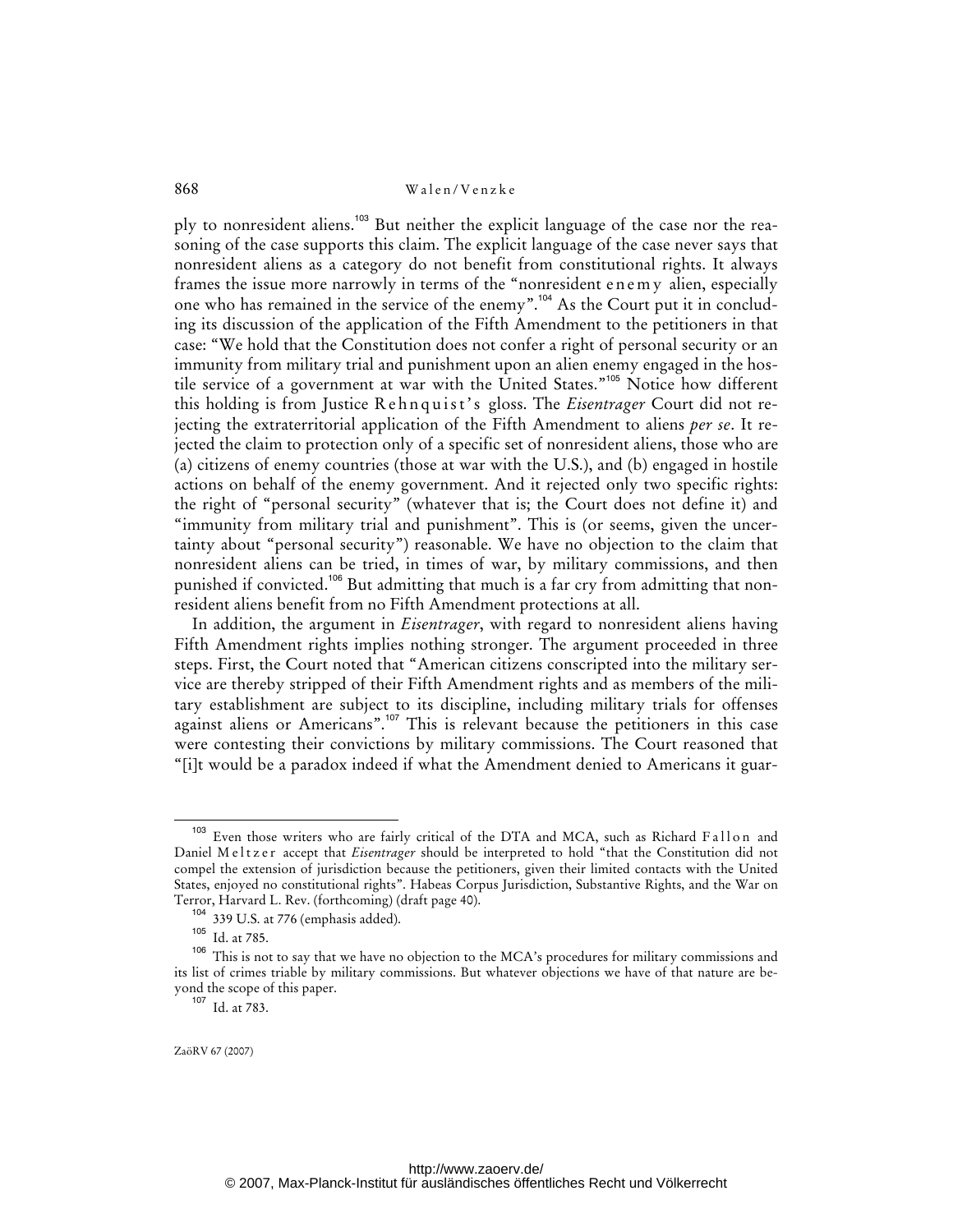anteed to enemies".<sup>108</sup> It would be a mistake to infer from this argument that the Court meant to say that nonresident aliens benefit from n o Fifth Amendment rights. Indeed, it was only sloppiness on the part of the Court that led it to suggest that conscripted American citizens are stripped of all of their Fifth Amendment rights. It is a peculiarity of the opinion that n e ither of the cases the Court cites on this point show any stripping of Fifth Amendment protection. *Wade v. Hunter*, <sup>109</sup> actually holds that the Fifth Amendment's Double Jeopardy Clause does apply to conscripted American citizens. And while *Humphrey v. Smith*<sup>110</sup> upheld a court-martial prosecution without a grand jury indictment, this is no exception to the Fifth Amendment, as that Amendment explicitly exempts "cases arising in the land or naval forces", from the requirement of indictment by grand jury. Thus n either case illustrates the Court's point. And the only point the Court made, in the end, was the comparative point that nonresident aliens could not have m o r e Fifth Amendment protections than conscripted U.S. citizens.

Second, the Court noted that r e sident aliens, in time of war, have relatively thin Fifth Amendment rights, and again it would be perverse to extend greater coverage to nonresident aliens than to resident aliens.<sup>111</sup> But this too is only a comparative point, and it is not as if resident aliens, even in time of war, have no Fifth Amendment rights.

Third, the Court noted that it would be absurd to grant to "irreconcilable enemy elements, guerrilla fighters and 'were-wolves'" living under a condition of military occupation, all the rights granted U.S. citizens in the U.S. rights such as the "freedoms of speech, press, and assembly" or the "right to bear arms".<sup>112</sup> But this point, along with the two preceding points, is consistent with the view taken a few years later by Justice Harlan, "that the question of which specific safeguards of the Constitution are appropriately to be applied in a particular context overseas can be reduced to the issue of what process is 'due' a defendant in the particular circumstances of a particular case".<sup>113</sup> Again, Harlan said this in a discussion of what was due American citizens overseas, but our point is that the arguments in *Eisentrager* are fully consistent with extending Harlan's point to nonresident aliens.

We conclude, then, that *Eisentrager* did not "emphatically" reject any and all application of the Fifth Amendment to nonresident aliens, no more than it "emphatically" rejected the application of any and all Fifth Amendment protections to conscripted

<sup>113</sup> 354 U.S. at 75.

<sup>108</sup> Id.

<sup>109</sup> 336 U.S. 684 (1949).

<sup>110</sup> 336 U.S. 695 (1949).

 $111$  See 339 U.S. at 784.

<sup>112</sup> See *supra* note 102. This is the part of the *Eisentrager* argument that most impressed the majority in *Boumediene*. See 476 F.3d at 991.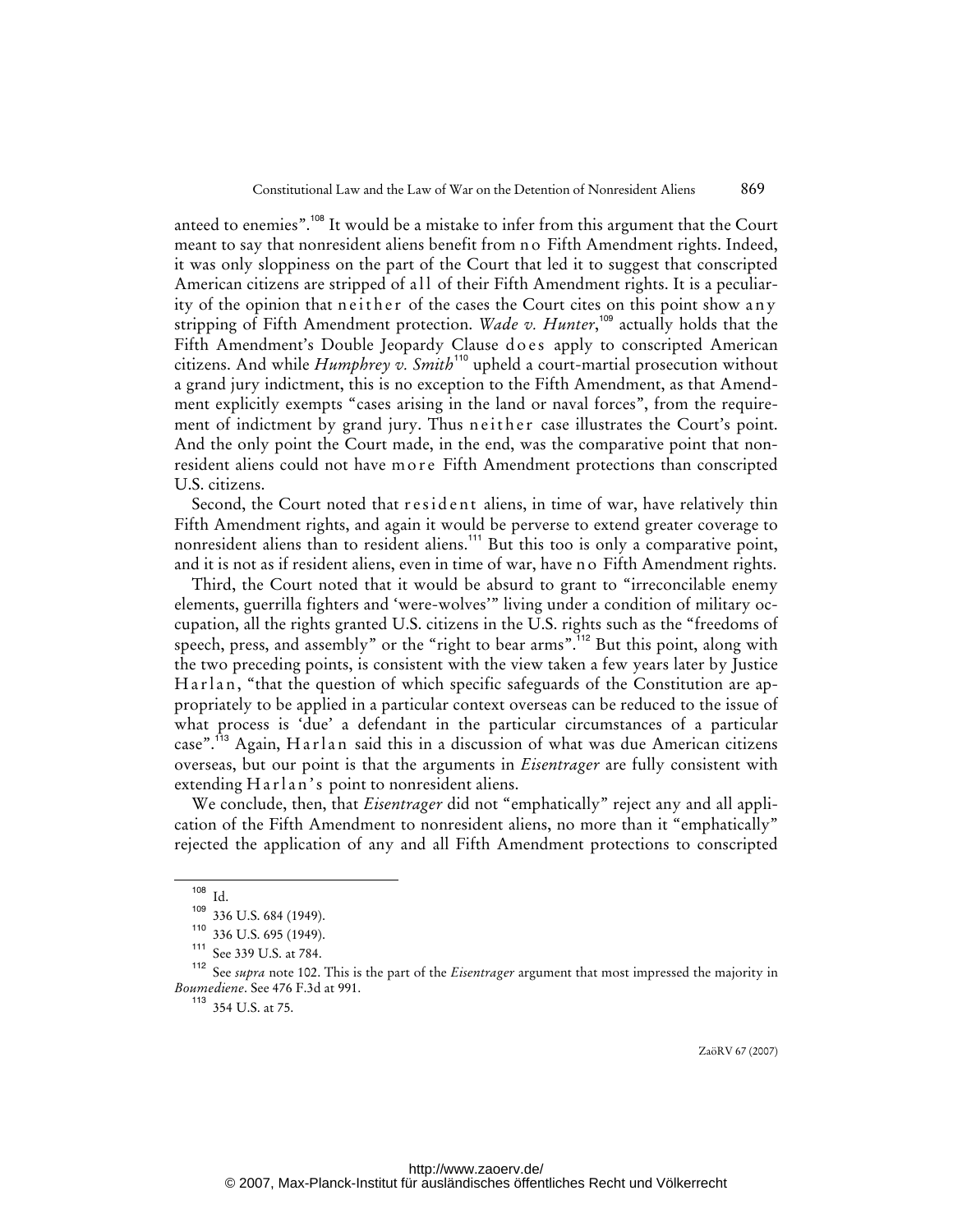American citizens. The only point the *Eisentrager* Court needed to make to justify its holding was that the nonresident aliens in that case did not suffer the violation of any Fifth Amendment rights by being tried and convicted by a military commission. Any stronger inferences one might draw from the Court's sometimes incautious language would be unwarranted in view of a careful reading of the case.

Likewise, we can see the validity of Justice Kennedy's claim that, in effect, any strong claims in *Verdugo-Urquidez* about nonresident aliens having no constitutional rights was also dicta (and dicta of only four Justices at that). All the Court needed to establish in that case was that nonresident aliens whose property outside the U.S. was searched without a warrant did not suffer the violation of any Fourth Amendment rights. Justice R e h n q u is t tried to strengthen that position by arguing that "[i]ndeed, we have rejected the claim that aliens are entitled to Fifth Amendment rights outside the sovereign territory of the United States".<sup>114</sup> But that claim, which we see was unfounded, was also unnecessary for his argument.

Finally, one might appeal to the fact that the majority in *Zadvydas v. Davis* took *Verdugo-Urquidez* to have held that the "Fifth Amendment's protections do not extend to aliens outside the territorial boundaries".<sup>115</sup> But this was in dicta. Moreover, it was only a parenthetical reading of the holding of *Verdugo-Urquidez*. In the text of Zadvydas itself, the Court said only that "[i]t is well established that certain constitutional protections available to persons inside the United States are unavailable to aliens outside of our geographic borders".<sup>116</sup> This provides no ground for the claim that nonresident aliens can be indefinitely detained without raising any constitutional concerns.

Thus we see that there is no well-established rule that nonresident aliens do not benefit from any constitutional rights or protections. The flip side is true as well, however. Justice R eh n q u i s t was correct to note that *Reid* extended constitutional rights beyond the territorial control of the U.S. only to U.S. citizens. And the *Insular* cases extend (fundamental) constitutional rights to aliens only in territories controlled by the U.S. Thus to resolve the issue, and to do so honestly, we must look to the underlying justifications for adopting one policy or another.

<sup>114</sup> 494 U.S. at 269.

<sup>115</sup> 533 U.S. 678, 693 (2001).

<sup>116</sup> Id. (emphasis added).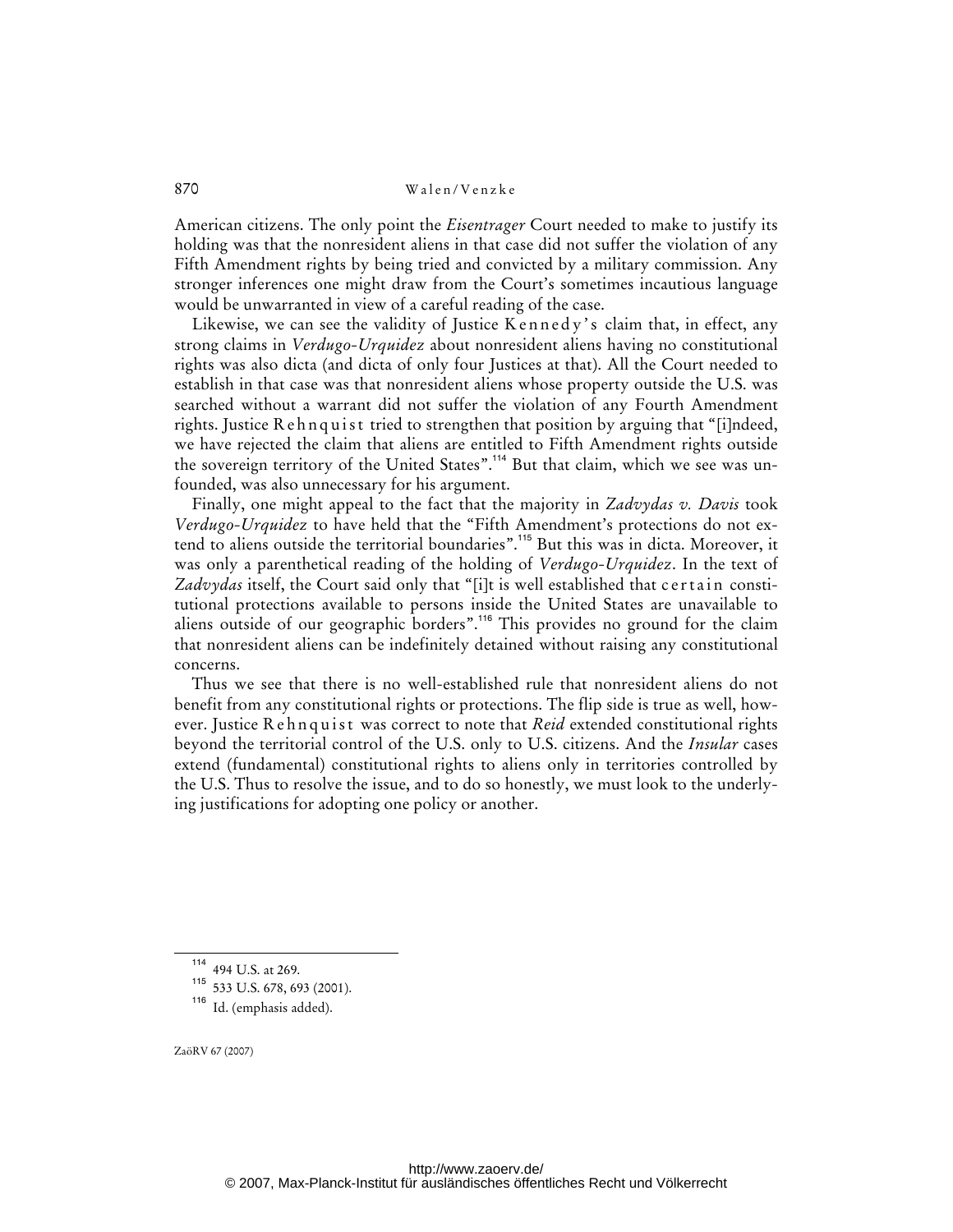# **C. Reasons to Recognize that Nonresident Aliens Benefit from Constitutional Rights**

There has been a longstanding fight in U.S. jurisprudence between, on the one hand, those who take a "membership" position, who would extend constitutional protections only to U.S. citizens or those legally in U.S. territory, and, on the other hand, those who take a "responsibility" position, according to which whenever the U.S. exercises authority over people it acquires a responsibility to those people, a responsibility that is to be understood in terms of those people having constitutional rights against the U.S.<sup>117</sup> We argue here that the only reasonable position is the responsibility position. This approach gives due weight to the idea that with authority comes responsibility. The responsibility position also reflects the important principle that the U.S. government is a creature of law, and accordingly should never have a free hand to inflict whatever certain members of the government, particularly the executive, may want to inflict upon whomever they want to inflict it.<sup>118</sup> This is not to say that the government has to treat nonresident aliens just as it would citizens. It is only to say that it cannot view the treatment of nonresident aliens simply as a question of political expedience, unbounded by concern for the value of liberty that lies at heart of the Constitution.

Importantly, this principle that the government may not do whatever it wants with nonresident aliens is legally well grounded in a number of ways. It is reflected in the civil war amendments, which ended slavery and the legacy of categories of people subject to unchecked power.<sup>119</sup> It is manifest in the idea "that all men are created equal, that they are endowed by their Creator with certain unalienable Rights, that among these are Life, Liberty and the pursuit of Happiness".<sup>120</sup> (Note: this reference to "all men", or, in less sexist terms, all people, should be taken literally as a reflection of the dignity that aliens enjoy just as well citizens, both at home and abroad.) Lastly, it is at the core of international human rights law which not only binds government's in rela-

<sup>&</sup>lt;sup>117</sup> We draw this distinction from Gerald L. N e u m a n, Closing the Guantanamo Loophole, 50 Loy. L. Rev. 1, 7 (2004), only he calls these two positions "membership" and "mutuality of obligation".

<sup>&</sup>lt;sup>118</sup> Consider Justice K ennedy's statement, concurring in *Verdugo-Urquidez*: "The Government may act only as the Constitution authorizes, whether the actions in question are foreign or domestic … The question … becomes what constitutional standards apply when the Government acts, in reference to an alien, within its sphere of foreign operations." 494 U.S. at 277. See also *Reid*, 354 U.S. at 5-6 (plurality opinion) ("The United States is entirely a creature of the Constitution. Its power and authority have no other source. It can only act in accordance with all the limitations imposed by the Constitution."); and N e u m a n , *supra* note 117**,** at 44-45.

<sup>119</sup> U.S. Const. amend's. 13, 14, and 15.

<sup>&</sup>lt;sup>120</sup> U.S. Declaration of Independence.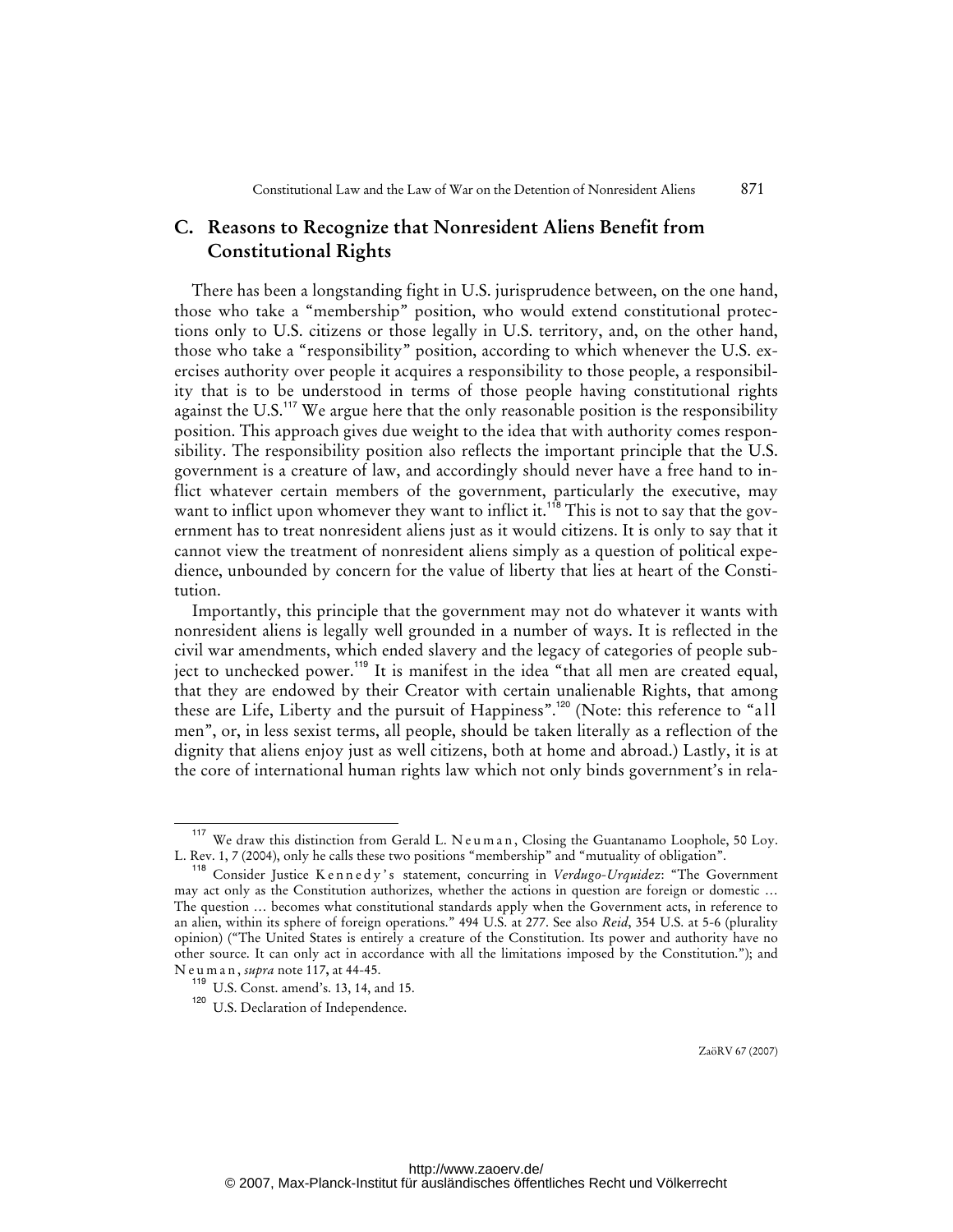tion to their constituencies, but in their actions towards all of humanity under their jurisdiction.<sup>121</sup>

What, then, can be said in favor of the membership position? Its root appeal lies in the social contract notion of a community that has come together under a shared commitment to a particular legal system. So the question for the membership position is whether there is a plausible conception of membership in a legal community according to which constitutional protections would not be offered to nonresident aliens who are nonetheless subject to U.S. power. The answer is no.

One way to frame the membership position is to view a Constitution as a compact between members of a society. This notion of the Constitution as a compact goes back to the earliest days of the nation, as witnessed by the language of *Chisholm v. Georgia*, from 1793: "The Constitution of the United States is … a compact made by the people of the United States to govern themselves as to general objects, in a certain manner."<sup>122</sup> But an appreciation for the limits of the idea of a compact also goes back to the earliest days. Justice K ennedy quotes Justice Story's Commentaries, dating from 1833, as follows:

A government may originate in the voluntary compact or assent of the people of several states, or of a people never before united, and yet when adopted and ratified by them, be no longer a matter resting in compact; but become an executed government or constitution, a fundamental law, and not a mere league.<sup>123</sup>

Justice K ennedy glosses this as saying that "[t]he force of the Constitution is not confined because it was brought into being by certain persons who gave their immediate assent to its terms".<sup>124</sup> In other words, a Constitution takes on a legal life of its own, and not only does it govern some who did not assent to the compact but eventually, if it should last long enough, it will govern a people none of whom were part of the originating compact.

Nonetheless, one might appeal to another level of membership and say that it is only those who are duty bound by the Constitution who are also capable of benefiting

<sup>121</sup> See ICCPR, *supra* note 63, Article 2 § 1 ("Each State Party to the present Covenant undertakes to respect and to ensure to all individuals within its territory and subject to its jurisdiction the rights recognized in the present Covenant.") Despite the recent, implausible protestations of the United States, "territory" and "jurisdiction" have to be read disjunctively. See e.g. Ralph W i l d e , Legal "Black Hole"? Extraterritorial State Action and International Treaty Law on Civil and Political Rights, 26 Mich. J. Int'l. L. 739, 790-804 (2005). Note, we do not mean to imply that there may not be other reasons for extending constitutional rights to nonresident aliens. For example, the desire to obtain the good will of other nations could provide a self-interested reason to extend constitutional protections broadly. Our main concern is to show that the arguments a g a inst the responsibility position, which provides a principled reason to extend constitutional protections to all those subject to U.S. power, do not succeed.

<sup>122</sup> 2 U.S. 419, 471.

<sup>&</sup>lt;sup>123</sup> Verdugo-Urquidez, 494 U.S. 276, quoting from I Commentaries on the Constitution § 365, p. 335.  $124$  Id.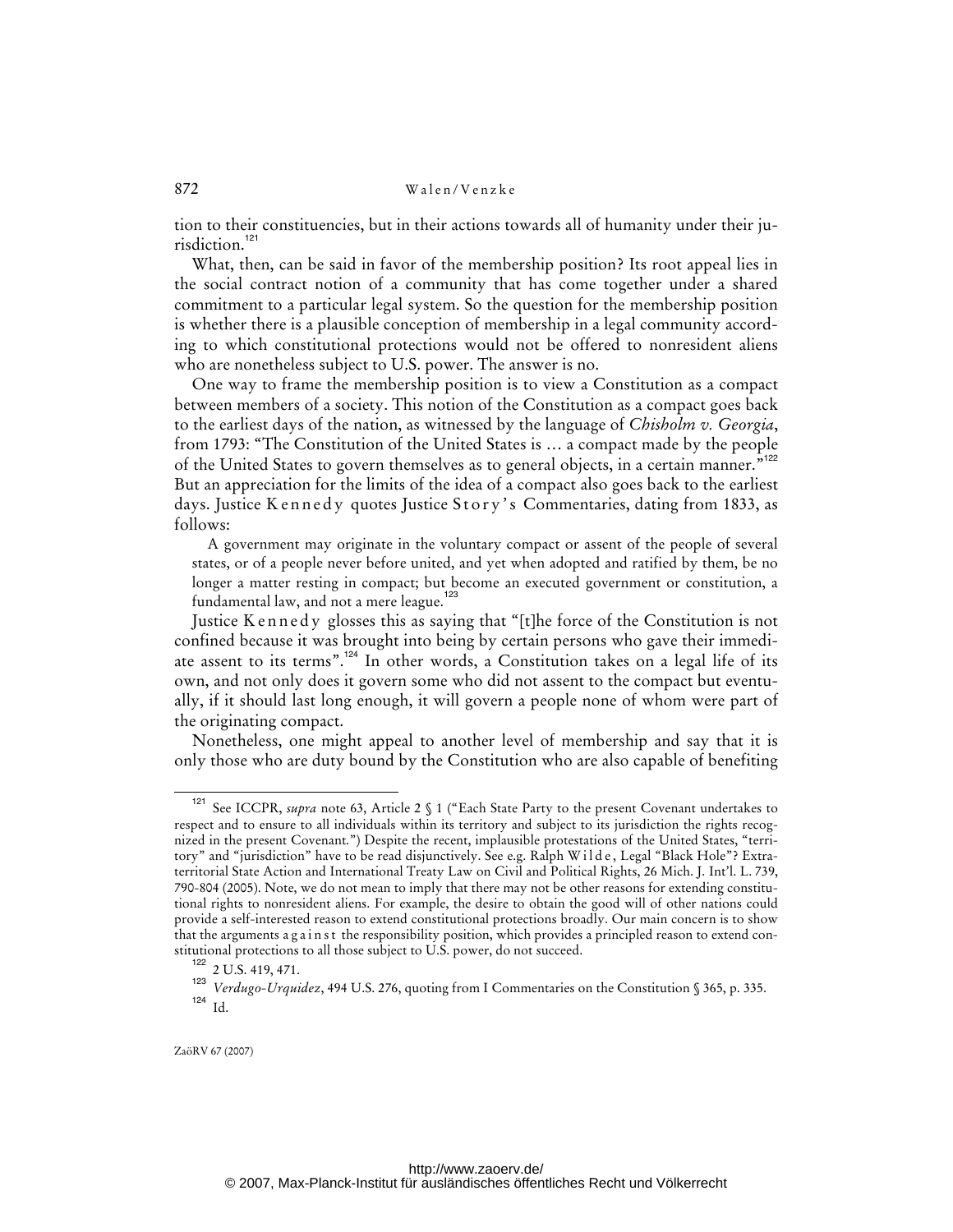from its protections. This idea, however appealing it may be in the abstract, does not make sense when one thinks about the workings of constitutional law. With the exception of the Thirteenth Amendment, ending slavery, all other constitutional rights are actually merely limitations on state actors. The First Amendment's right to free speech, for example, is really just a prohibition on making laws that abridge the freedom of speech. Likewise, the Fifth Amendment's protection of liberty is really just a guarantee that the government shall not remove it without due process of law. Thus, with regard to all but one right, only government actors have a duty.<sup>125</sup> Yet it is the people or persons in general who benefit from the various rights. Indeed, it has been clear for a long time that aliens as well as citizens benefit from these protections.<sup>126</sup> Thus this notion of a membership community is implausible.

One might appeal to a slightly broader membership community, however, namely that composed of people who have a duty to obey the law that is ultimately grounded in the Constitution. Perhaps only they are entitled to benefit from the protections offered by the foundational legal principles of the law. This approach to membership would cover both resident aliens and aliens in territories like Puerto Rico, who are duty bound to obey laws that would be invalidated if contrary to the U.S. Constitution. It would also cover U.S. citizens abroad who can be prosecuted by U.S. prosecutors, such as the defendants in *Reid* (two wives of U.S. servicemen who murdered their husbands while living on military bases in England and Japan, respectively).

But if the condition that would allow one to benefit from constitutional rights is that one is subject to prosecution by U.S. prosecutors for violations of U.S. laws, then every detainee in the "war on terror" also benefits from constitutional rights. For every detainee is at least in principle subject to prosecution by a military commission for violations of US laws. The MCA makes this especially clear, as it lists 28 crimes that, according to its own terms, have traditionally been tried by military commissions.<sup>127</sup> The claim that nonresident aliens can be punished for commission of these crimes implies that they had a duty not to commit them. But that means that they were under a duty to respect U.S. law. As a consequence, the U.S. has to recognize that nonresident aliens have constitutional rights.

It could be responded that the laws the U.S. claims the right to prosecute are actually not, fundamentally, U.S. laws, but are rather international law, or, as the Constitu-

Could it be argued that the one duty binding on all saves this position? If so, that it would mean that only government officials benefited from constitutional rights prior to the adoption of the 13<sup>th</sup> Amendment. Surely that position cannot be maintained.

<sup>126</sup> As early as 1886, in *Yick Wo v. Hopkins*, 118 U.S. 356, the Supreme Court held that the protections of the Fourteenth Amendment protected resident aliens as well as citizens.

 $127$  Regarding the claim that these are crimes traditionally tried by military commissions, see MCA, 10 U.S.C. § 950p; regarding the list of 28 offenses, see MCA, 10 U.S.C. §§ 950v(b)(1)-(28). Whether this claim is true or not is immaterial to our purposes here.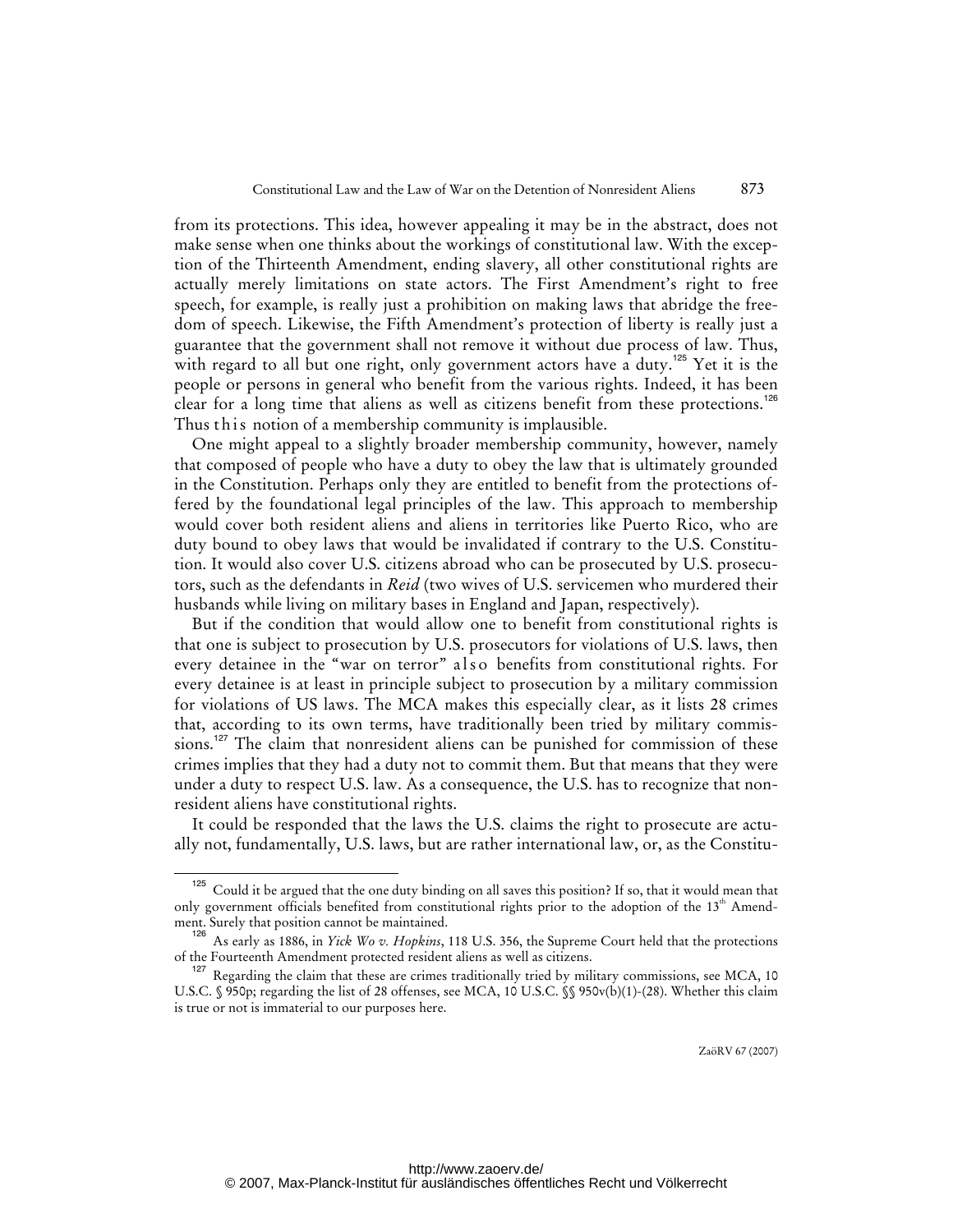tion puts it, "offenses against the law of nations".<sup>128</sup> As the Supreme Court said in *Quirin*:

From the very beginning of its history this Court has recognized and applied the law of war as including that part of the law of nations which prescribes, for the conduct of war, the status, rights and duties of enemy nations as well as of enemy individuals. By the Articles of War, and especially Article 15, Congress has explicitly provided, so far as it may constitutionally do so, that military tribunals shall have jurisdiction to try offenders or offenses against the law of war in appropriate cases. Congress, in addition to making rules for the government of our Armed Forces, has thus exercised its authority to define and punish offenses against the law of nations by sanctioning, within constitutional limitations, the jurisdiction of military commissions to try persons for offenses which, according to the rules and precepts of the law of nations, and more particularly the law of war, are cognizable by such tribunals.<sup>129</sup>

The roots of prosecution under a military tribunal, then, are not U.S. law, but the law of nations. Still, it would be implausible to suggest that military tribunals simply and directly prosecute "offenses" against the law of nations. Such a natural law position is no longer plausible in this age of positive law.<sup>130</sup> Rather, U.S. military tribunals prosecute violations of the law of nations as "defined" by the U.S. Congress. In other words, the offenses which nonresident aliens have a duty not to commit are not only offenses against the law of nations, but also, and in their details, offenses against U.S. law.

Thus we conclude that whether one starts with a responsibility position or a membership position, one comes to the same thing: if the U.S. is going to exercise its authority over nonresident aliens, it has to grant them constitutional rights as well.

We can think of only one other argument for the membership position that would limit constitutional rights to those who are U.S. citizens or who live in territory generally governed by U.S. law, and that is one that appeals to the notion of sovereignty.<sup>131</sup> The thought is that where the U.S. is sovereign, as it is over its territories, its Constitu-

<sup>128</sup> U.S. Const. Article 1, § 8, § 10.

 $^{129}$  317 U.S. at 27-28.

See *Erie v. Tompkins*, 304 U.S. 64, 79 (1938) ("[L]aw in the sense in which courts speak of it today does not exist without some definite authority behind it. The common law so far as it is enforced in a State, whether called common law or not, is not the common law generally but the law of that State existing by the authority of that State …") (quoting Justice H o l m e s , *Black & White Taxicab*, etc., *Co. v. Brown & Yellow Taxicab*, etc., Co., 276 U.S. 518, 533 [1928]).

<sup>&</sup>lt;sup>131</sup> It seems likely that some thought along this line explains the almost fetishistic concern some courts had with whether Cuba was technically still sovereign over Guantanamo, even despite the U.S. having unchecked effective control. See, e.g., *Al Odah v. United States*, 321 F.3d 1134, 1140-41 (D.C. Cir. 2003) (reading *Eisentrager* "to mean that the constitutional rights mentioned are not held by aliens outside the s o v e r e i g n territory of the United States") (emphasis added); *Boumediene*, 476 F.3d at 992 ("The text of the lease and decisions of circuit courts and the Supreme Court all make clear that Cuba – not the United States – has sovereignty over Guantanamo Bay.") (emphasis added).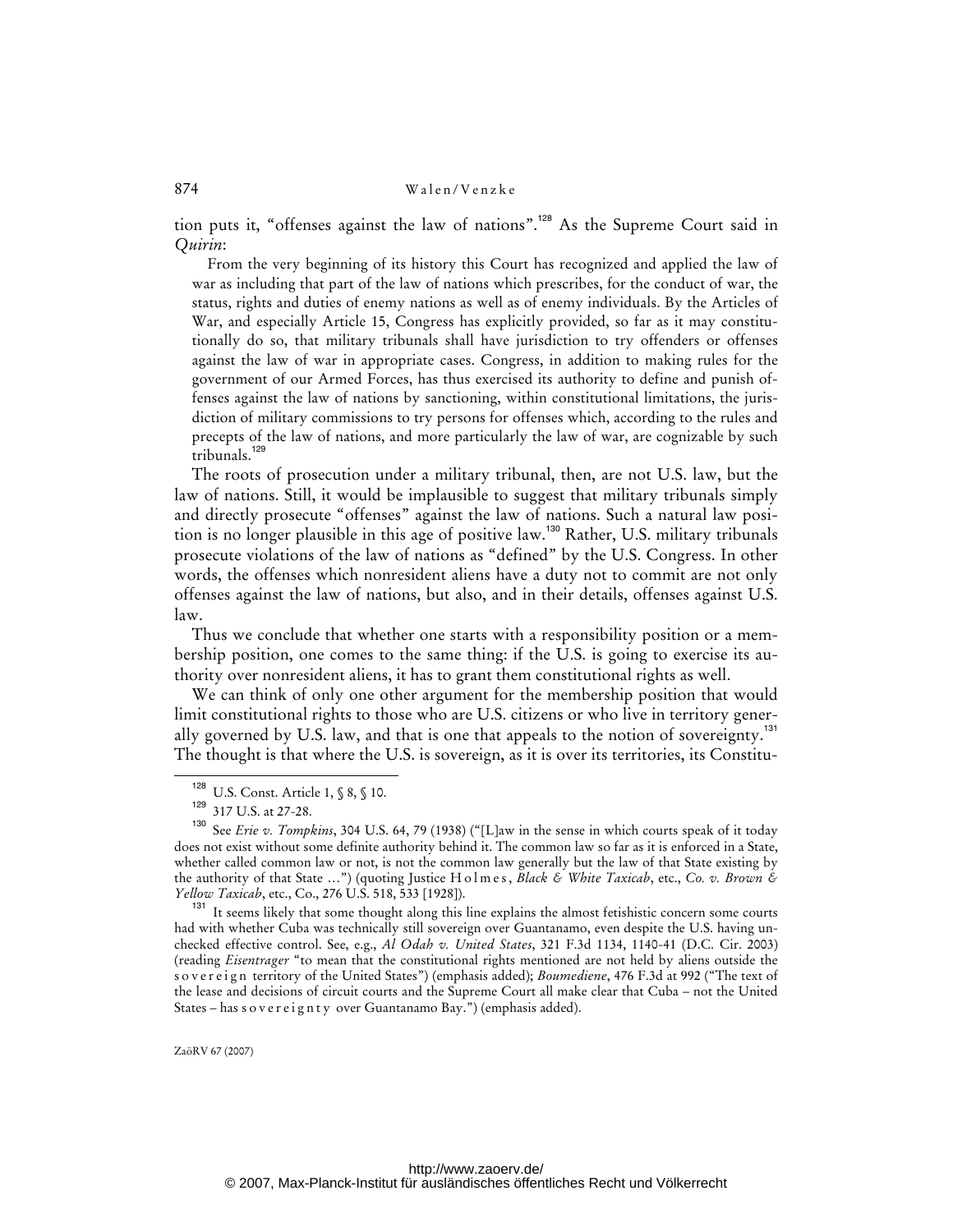tion rules; but where the U.S. is not sovereign, there some other country must be sovereign. Where another country is sovereign, that country's guarantees of rights are the only ones to which people can look. The only exception would be for U.S. citizens who are confronted by the exercise of U.S. power in another country. They, as members of U.S. society, can demand that their government treats them with the respect due U.S. citizens. But nonresident aliens must look to their own governments or the governments where they reside for the protection of their rights.

In a world divided between sovereigns that take care of their own citizens and resident aliens, this position might make sense. But in reality it makes no sense at all. First, it presupposes that executive power and jurisdiction always correspond with sovereign control over territory. But clearly, that is not the case. Guantanamo itself represents a living counter-example, as Cuba has sovereignty but exercises neither executive powers nor jurisdiction over Guantanamo. Moreover, it would be a mistake to fixate on the special status of Guantanamo as a place where the U.S. can exercise control as long as it chooses. The same problem arises, even if not indefinitely, whenever one country invades and occupies another. This was recently illustrated in Afghanistan and Iraq, where the U.S. and its allies were the only source of organized authority in both countries for some period after the U.S.-led invasions. In such periods there are people who live under the power of a sovereign, but, according to this picture, have no rights against it. Rather, they live at the mercy of it. This puts the lie to the sanguine unspoken premise of this view.

Second, even if the world were fully divided between sovereigns that took care of their own people, the appeal of this model presupposes that all sovereigns do a reasonable job of protecting their people. This, however, is patently false. There are many countries that provide little to no protection for anyone.<sup>132</sup> The position articulated here would allow the U.S. to exploit the moral and legal degradation of regimes that show no respect for human rights. The behavior of the U.S. should not be allowed to sink to the lowest common denominator, especially not when the U.S. has the economic and military clout to influence other states and cause them to sink lower than they themselves might independently be willing to go. As noted above, the U.S. is a creature of law, and no executive's desire to act lawlessly should be licensed on the ground that the law of the country in question is being respected. If the U.S. can expect individuals to adhere to such international legal standards as are contained in the criminal laws listed in the MCA, even if the acts that would count as criminal under the MCA are legal in the country where they are performed, then the U.S. must itself abide by the basic norms of respect contained in constitutional law.

Consider, for example, the many reports of the U.S. engaging in "rendition" to countries that will torture people to get information. See, e.g., Jane M a y e r , Annals of Justice; Outsourcing Torture; The Secret History of America's "Extraordinary Rendition" Program, The New Yorker, Posted Feb. 2, 2005, available at [<http://www.newyorker.com/printables/fact/050214fa\\_fact6](http://www.newyorker.com/printables/fact/050214fa_fact6)>.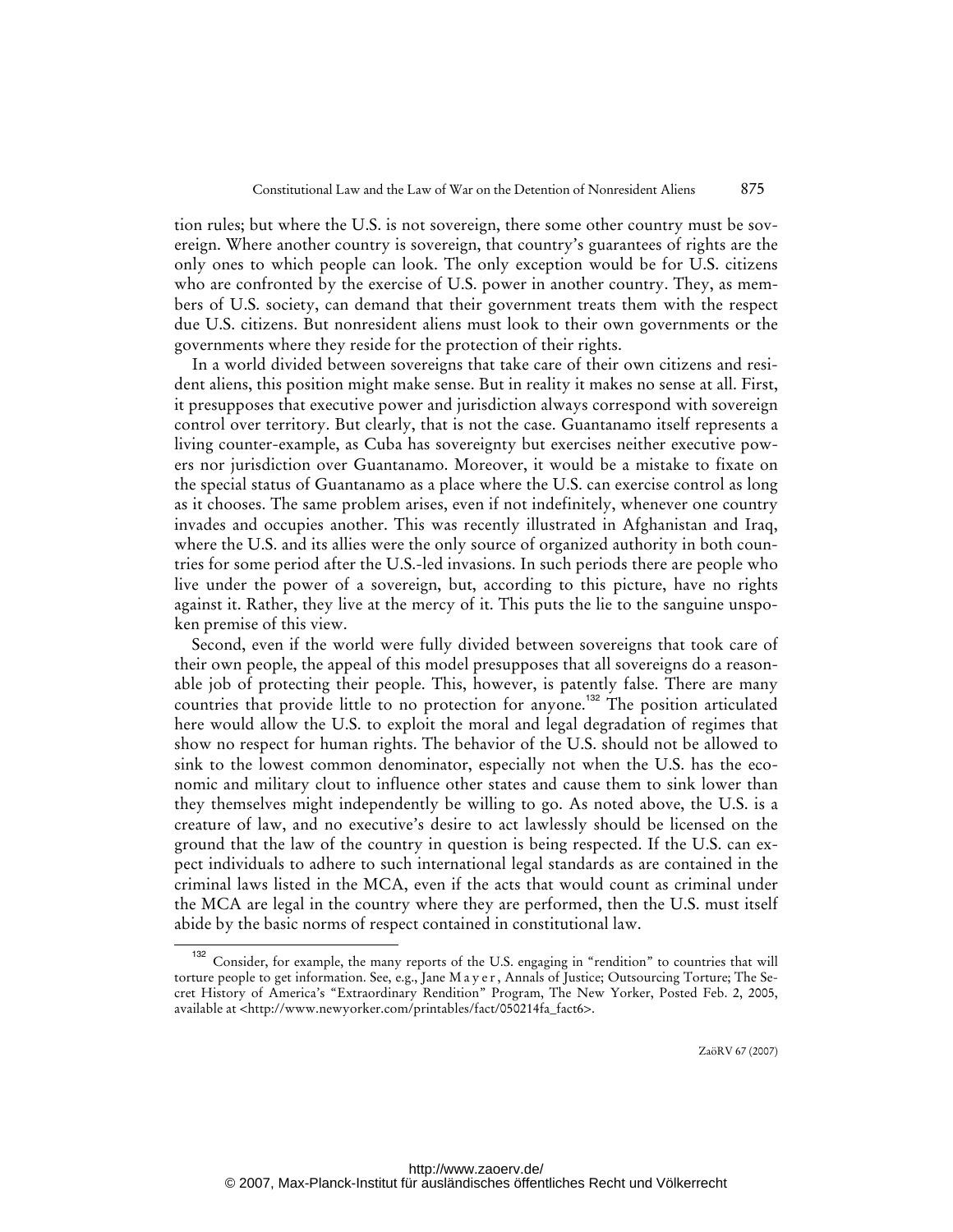Some might hear this as saying that the U.S. has to accord nonresident aliens every constitutional right it accords residents (whether alien or citizen). But, again, that is not what we are saying. We agree with Justice Harlan, that "the question of which specific safeguards of the Constitution are appropriately to be applied in a particular context overseas can be reduced to the issue of what process is 'due'".<sup>133</sup> If application of a particular protection would be "anomalous" then it cannot also be "due". As noted by Justice Kennedy, concurring in *Verdugo-Urquidez*, certain rights, such as the Fourth Amendment right against warrantless searches, would be anomalous in foreign countries. Likewise, the worries expressed by Justice Jackson, that the U.S. would be obliged to protect, for example, the right to bear arms of those living in a country occupied by the U.S. military should not be a concern.<sup>134</sup> The Constitution is not a suicide pact,<sup>135</sup> and such rights would not be "due". However, "[t]he time has long passed when 'no quarter' was the rule on the battlefield".<sup>136</sup> Now enemies in battle are captured if possible, and those who are captured are due certain protections under the law of war. Likewise, they are due certain protections under the U.S. Constitution.

### **D. Freedom from Detention Without Due Process Is a Core Right**

So far, we have argued only that nonresident aliens benefit from some constitutional rights, whatever rights are "due" in the situation in which they find themselves. Now the question is, what rights are they "due"? Our thesis in this section is that whatever other rights nonresident aliens are due, they must certainly benefit from the Fifth Amendment protection against the deprivation of liberty without due process of law. In the next Part, we will argue that the norms of international law, as discussed in Part 3 above, provide fundamental guidance for interpreting the application of the Fifth Amendment to nonresident aliens.

The argument that, at a minimum, nonresident aliens benefit from Fifth Amendment protections of their liberty is a two-step argument. First, the consistent position of the Court for more than 100 years has been that when the Constitution applies, but does not apply fully, it still guarantees, at a minimum, "fundamental rights". Second, the Fifth Amendment's protection of liberty is as strong a candidate for a fundamental right as exists in the Constitution.

<sup>133</sup> See *supra* note 113.

 $\frac{134}{135}$  See *supra* note 102.

See *Kennedy v. Mendoza-Martinez*, 372 U.S. 144, 160 (1963).

<sup>136</sup> William Winthrop, Military Law and Precedents 788 (rev. 2d ed. 1920) (quoted by the Court in *Hamdi*, 542 U.S. at 518).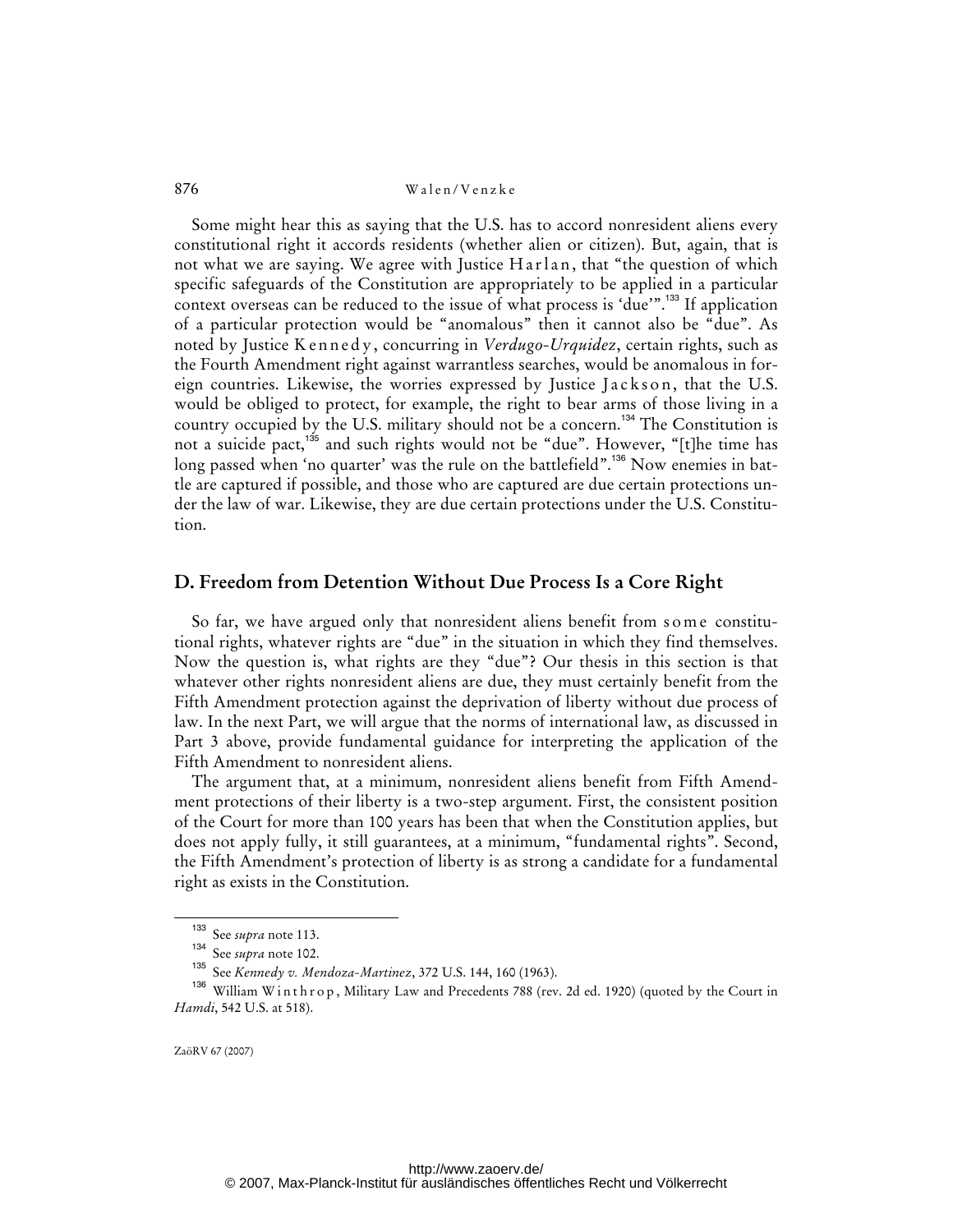The claim that the U.S. Constitution at least protects "fundamental" rights goes back at least to 1901, to Justice White's concurring opinion in *Downes v. Bidwell*. He held that even when there is no express limitation on the power of Congress, "there may nevertheless be restrictions of so fundamental a nature that they cannot be transgressed ...<sup>"137</sup> The view that fundamental rights applied in the "unincorporated territories" – those not clearly destined to become states – then became the established doctrine three years later in *Dorr v. United States*. <sup>138</sup> If our position in the previous section is accepted, and it is agreed that constitutional rights apply to nonresident aliens, then surely they must benefit from at least this same minimum.

There are numerous aspects of U.S. law that support the claim that the Fifth Amendment's protection from detention without due process of law is fundamental. Consider, first, the writ of habeas corpus. Habeas is an old common law writ used to examine the detention of prisoners, and to free those who had been unlawfully detained.<sup>139</sup> As the Supreme Court noted, "Habeas corpus is ... 'a writ antecedent to statute, ... throwing its root deep into the genius of our common law'".<sup>140</sup> Blackstone called it "the great and efficacious writ".<sup>141</sup> The American colonies brought it with them as part of their English legal heritage, and at the time of the American Revolution the writ could be issued in all thirteen colonies.<sup>142</sup> Its importance at that time is reflected in the fact that it was not only preserved in the U.S. Constitution, it was "the only common-law writ to be explicitly mentioned".<sup>143</sup> And what is the purpose of this great writ? Nothing other than to prevent the deprivation of liberty without due process of law, and in particular "to relieve detention by executive authorities without judicial trial".<sup>144</sup>

<sup>182</sup> U.S. at 291.

<sup>&</sup>lt;sup>138</sup> 195 U.S. 138, 148 (1904) (cited as the established doctrine by Justice Rehnquist in *Verdugo-Urquidez*, 494 U.S. at 268); see also N e u m a n , *supra* note 117, at 10.

<sup>139</sup> The full name of the writ is "*habeas corpus ad subjiciendum*", which was issued "to the person detaining another, and commanding him to produce the body of the prisoner, or person detained. This is the most common form of the habeas corpus writ, the purpose of which is to test the legality of the detention or imprisonment … This is the well-known remedy in England and the United States for deliverance from illegal confinement." Black's Law Dictionary,  $6<sup>th</sup>$  ed., at 709-710.

<sup>140</sup> *Rasul*, 542 U.S. at 473, quoting *Williams v. Kaiser*, 323 U.S. 471, 484 n. 2 (1945).

<sup>141</sup> William Blackstone, Commentaries on the Laws of England 129 (1765). While Blackstone also likened the Habeas Corpus Act of 1679 to a second *magna charta*, he did not, however, say that it was "a second *magna charta,* a stable bulwark of our liberties". Nor did he discuss habeas in the first volume of his Commentaries. Both errors appear in Scalia's dissent in *Hamdi*, 542 U.S. at 557.

<sup>&</sup>lt;sup>142</sup> William F. Duker, A Constitutional History of Habeas Corpus 98, 115 (1980).

<sup>143</sup> *Hamdi*, 542 U.S. at 558.

<sup>144</sup> *Rasul*, 542 U.S. at 474, quoting *Brown v. Allen*, 344 U.S. 443, 533 (1953) (J a c k s o n , J., concurring in result).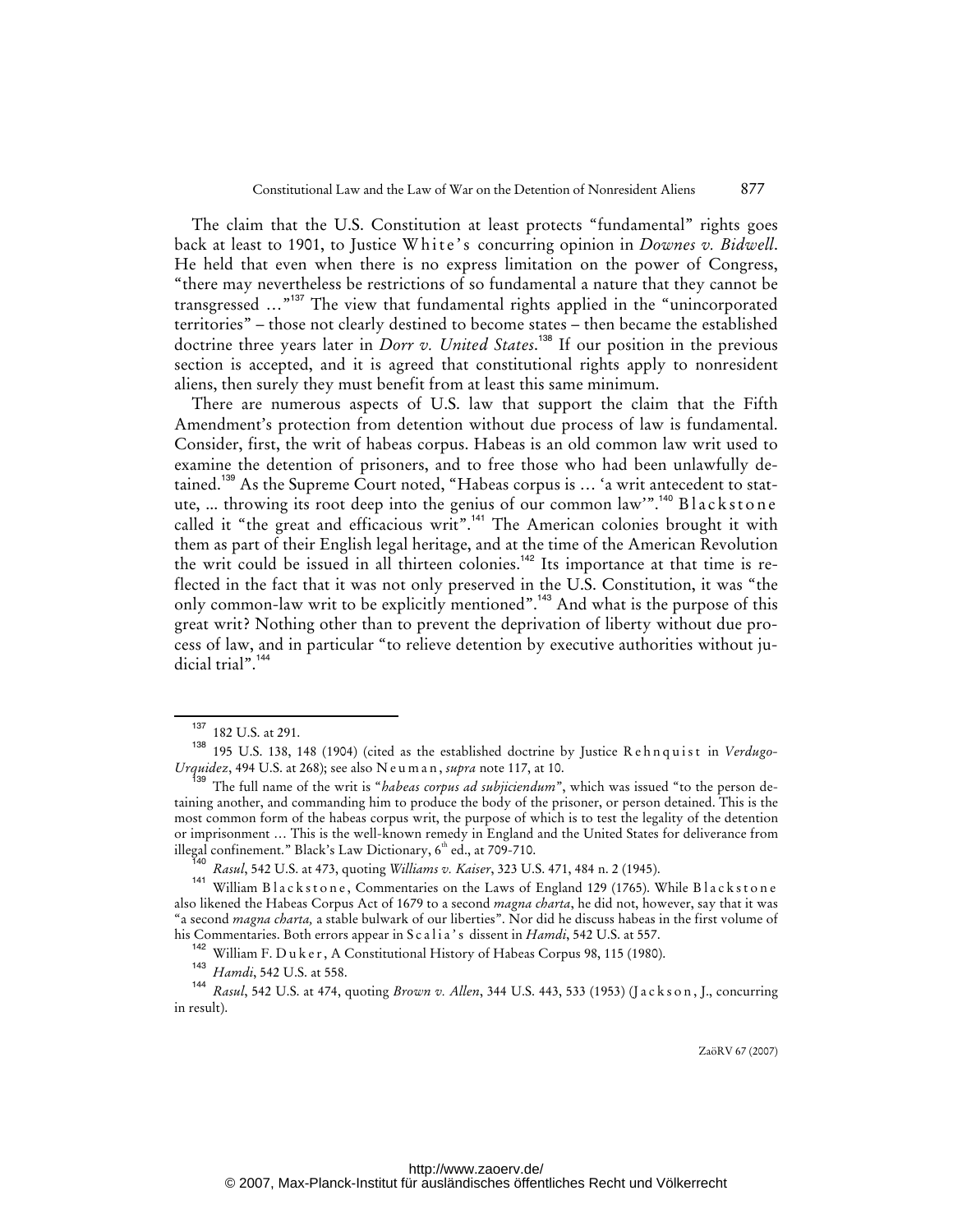Consider, also, the next paragraph of Article I, also constituting a core limitation on the power of Congress: "No Bill of Attainder or ex post facto Law shall be passed." These prohibitions, along with the protection of habeas, all attest to the fundamental importance of protecting liberty, ensuring that it is not deprived without due process of law.

The Supreme Court's decision in *Hamdi* reinforces the constitutional priority of the protection of liberty, and in particular of the freedom from detention without due process of law. Justice  $O^{\prime}$ C on n or, writing for the majority, noted that H a m di's interest in freedom from physical detention "is the most elemental of liberty interests".<sup>45</sup> Justice S c a li a, writing in dissent, put the point even more starkly: "The very core of liberty secured by our Anglo-Saxon system of separated powers has been freedom from indefinite imprisonment at the will of the Executive."<sup>146</sup> Thus the concern of the detainees in the "war on terror" falls into the "very core" of the liberty that the Fifth Amendment protects. Before they can be so detained, they must be accorded due process of law.

The last issue to resolve, then, is how should the U.S. understand the Fifth Amendment due process rights of nonresident aliens. We discussed in Part 3 what international law – specifically the law of war as represented in the Geneva Conventions and the Additional Protocol 1 – has to say about the process due civilians in the current "war on terror". We also argued in Part 2 that the Court's citation to the law of war in *Hamdi* had constitutional significance. Now we want to tie these loose ends together and argue that U.S. constitutional law should properly take guidance from international law when devising norms of due process for nonresident aliens.

# **5. The Link Between Constitutional Norms and International Law**

#### **A. Grounding a Link**

International law has figured in U.S. law since its founding. The Declaration of Independence was written to show "a decent Respect to the Opinions of Mankind". Article I, section 8, of the U.S. Constitution lists among the enumerated powers of the Congress "To define and punish ... Offenses against the Law of Nations".<sup>147</sup> And as early as 1804, the Supreme Court treated international law as a constraint on the inter-

<sup>&</sup>lt;sup>145</sup> 542 U.S. at 530. Granted, Justice O'C on n or framed this liberty interest as one "against one's own government". Id. But this qualification relates only to the sorts of legal claims one can press – "enemy aliens" in time of war can press weaker claims than citizens – not to whether freedom from physical detention is "the most elemental of liberty interests".

<sup>146</sup> Id. at 554-555.

<sup>147</sup> See the quotation from *Quirin*, *supra* note 129.

<http://www.zaoerv.de/> © 2007, Max-Planck-Institut für ausländisches öffentliches Recht und Völkerrecht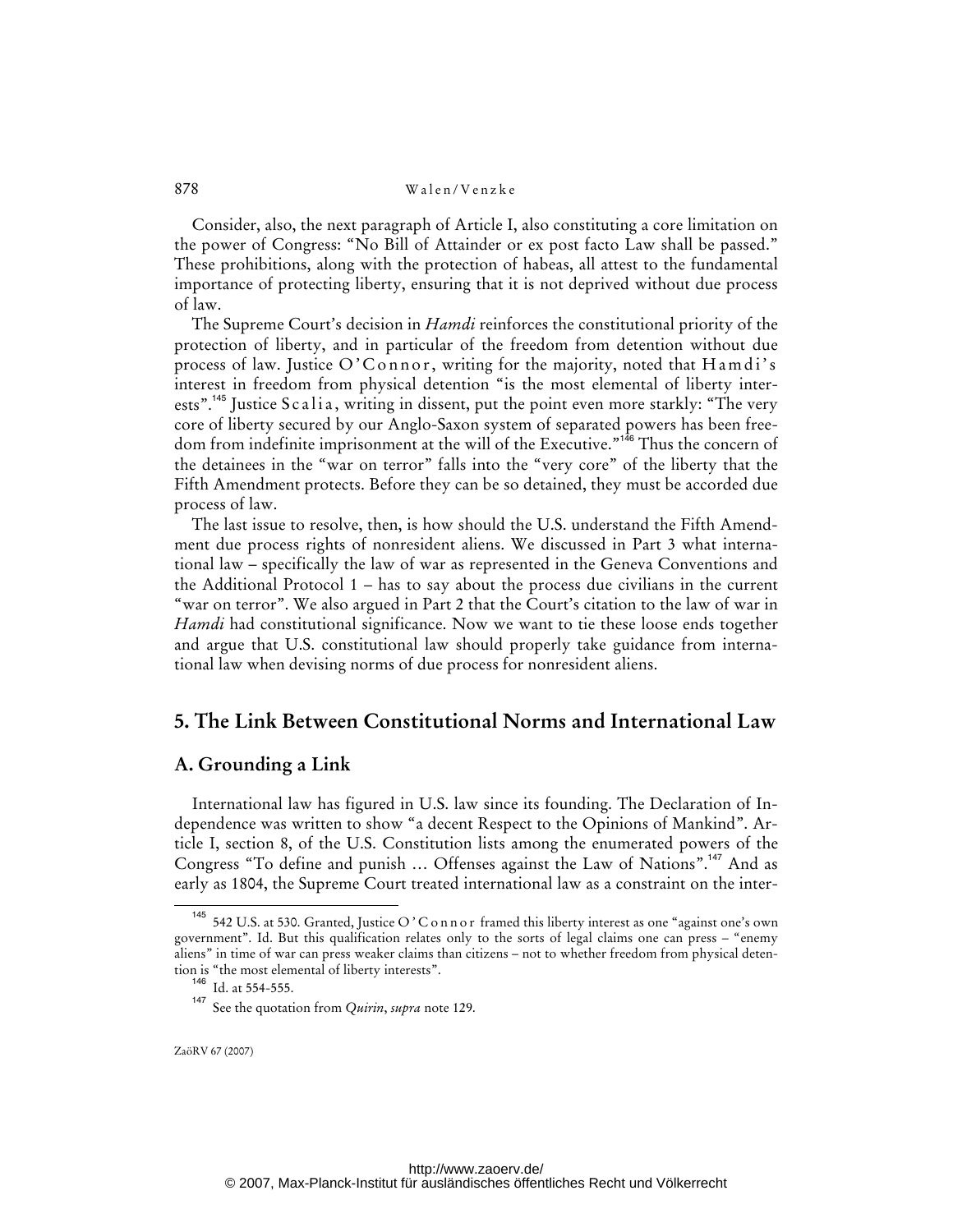pretation of statutes analogous to that provided by constitutional text: "An act of Congress ought never to be construed to violate the law of nations if any other possible construction remains."<sup>148</sup>

Nonetheless, in recent years there has been a chorus of complaint that U.S. law should not be interpreted with reference to international legal standards. Leading this charge has been Justice Scalia. As he once put it, "where there is not first a settled consensus among our own people, the views of other nations, however enlightened the Justices of this Court may think them to be, cannot be imposed upon Americans through the Constitution".<sup>149</sup> His complaint seems to be that consulting the views of other nations would somehow undermine the sovereignty of the U.S. or the power of the U.S. people democratically to govern themselves. But the complaint is overblown. No one is suggesting that the standards of international law, much less the "views of other nations", should be binding upon the Justices of the Supreme Court. The suggestion is only that these standards may be relevant for the light they cast on the best possible interpretation of U.S. constitutional norms.<sup>150</sup>

As Harold K o h has argued, one of the ways in which foreign and international law has been invoked by the Supreme Court has been in interpreting what he calls "community standards".<sup>151</sup> These are norms such as "cruel and unusual punishment"<sup>152</sup> or "due process of law" that invoke standards that are shared by many nations. There has indeed been a long tradition of consulting the practices of other countries and international conventions and covenants when considering how to interpret these concepts. For example, in carving out the limits of the death penalty, the Court has looked repeatedly to the practices of other countries and international conventions and covenants that reject the death penalty for rape,<sup>153</sup> for juveniles,<sup>154</sup> and for the mentally retarded.<sup>155</sup> So too has the Court looked to international legal opinion in matters of "substantive due process" liberty rights. In *Bowers v. Hardwick*, Chief Justice B u r ger concurred that the Constitution's protection of privacy did not protect the right

<sup>148</sup> *Murray v. The Schooner Charming Betsy*, 6 U.S. 64, 118.

<sup>&</sup>lt;sup>149</sup> *Thompson v. Oklahoma*, 487 U.S. 815, 868 n.4 (1988) (Scalia, J., dissenting).

<sup>&</sup>lt;sup>150</sup> To be fair to Scalia, his real concern is that Justices on the Supreme Court would use their own judgment to settle issues (a) where there is not a settle consensus, and (b) where neither an original understanding of the text nor U.S. history and tradition calls for a particular resolution. But then the influence of foreign law is really a red herring. What really bothers him is the use of constitutional judgment. See A Matter of Interpretation (1997). We disagree with his jeremiad against judicial judgment, but do not press the argument here.

International Law as Part of Our Law, 98 Am. J. Int'l L. 43, 45 (2004).

<sup>152</sup> U.S. Const. amend. 8.

<sup>153</sup> *Coker v. Georgia*, 433 U.S. 584, 596 n.10 (1976).

<sup>154</sup> See *Thompson*, 487 U.S. at 830; and *Roper v. Simmons*, 543 U.S. 551, 575-578 (2005).

<sup>155</sup> *Atkins v. Virginia*, 536 U.S. 304, 317 n.21 (2002).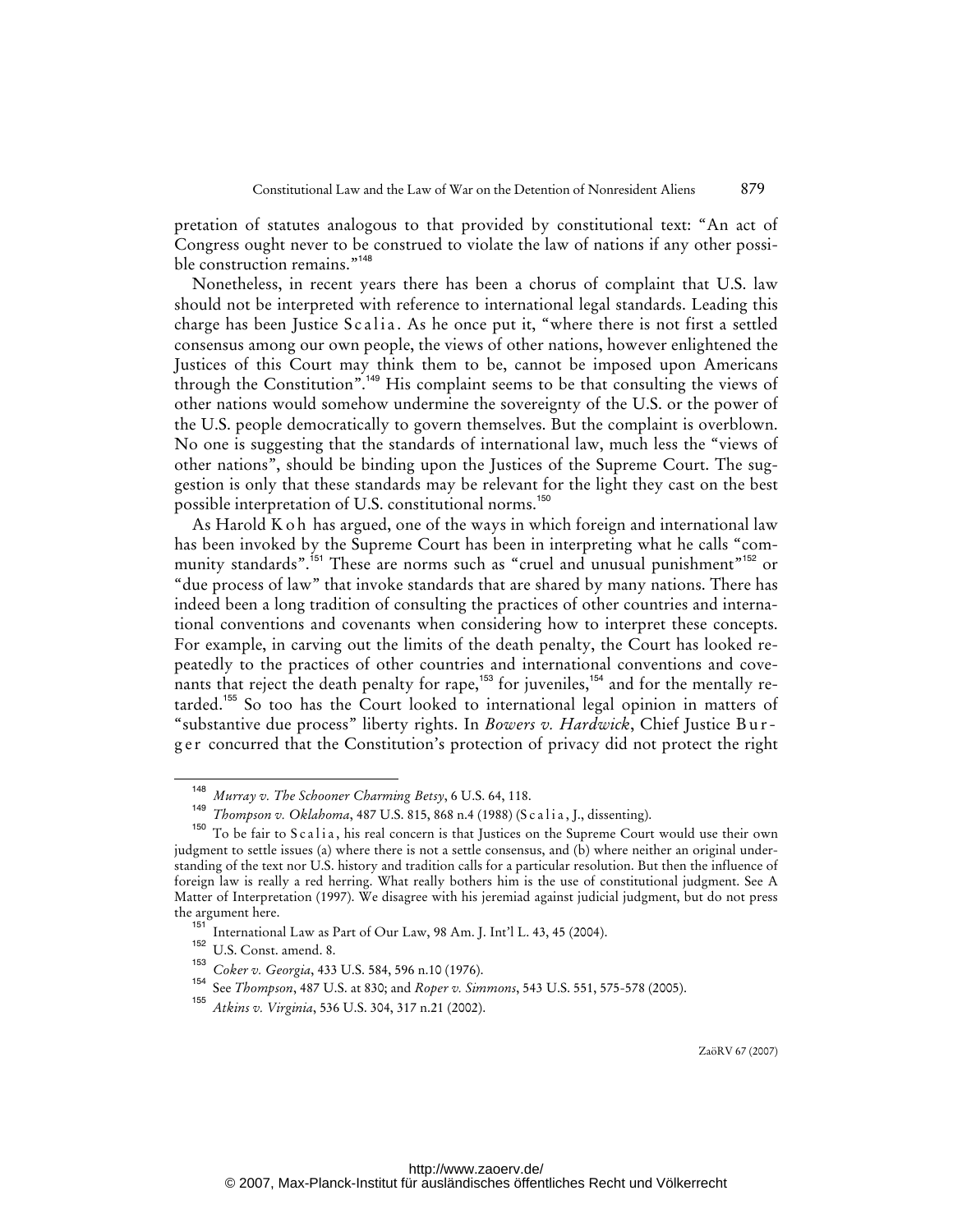to engage in homosexual sodomy in part because "[d]ecisions of individuals relating to homosexual conduct have been subject to state intervention throughout the history of Western civilization".<sup>156</sup> And when the Court overturned *Bowers* in *Lawrence v. Texas*, it took issue with Burger's reading of the state of international law, noting that "[t]he sweeping references by Chief Justice Burger to the history of Western civilization and to Judeo-Christian moral and ethical standards did not take account of other authorities pointing in an opposite direction".<sup>157</sup>

The case for looking to international legal norms for guidance in interpreting the U.S. Constitution is particularly strong when there is no developed legal framework for interpreting a particular norm. In cases of first impression, a court will normally look to the actions of other courts, and to legal authorities in general, for their "persuasive" authority. The goal in doing so is not, of course, to abdicate their responsibility in formulating a legal decision. As Ko h says, judges do not look to international law in order to do "some kind of global 'nose count'".<sup>158</sup> Rather, the point of looking to international law is to discover reasoned guidance in a more or less uncertain area of law.

The case for looking to international legal norms for guidance in interpreting the U.S. Constitution is particularly strong when the U.S. is taking actions in an international context. In such cases the idea that the U.S. is bound by "the law of nations" is particularly apt. As Justice John Jay said in 1793, the U.S. had "by taking a place among the nations of the earth, become amenable to the law of nations".<sup>158</sup>

The development of due process rights for nonresident aliens is just such a case of first impression in an international context. As noted in Part 4, section B, there is no settled case law on the foundational question whether nonresident aliens benefit from Fifth Amendment due process rights. If it is agreed that they do, then the law must be developed to determine how they do. Again quoting Justice Harlan, the question is: "what process is 'due' a defendant in the particular circumstances of a particular case".<sup>160</sup> Our suggestion is that among the best sources for determining what process is due are the international law sources discussed in Part 3 above.

 $^{156}$  478 U.S. 186, 196 (1986).

<sup>539</sup> U.S. 558, 572 (2003).

<sup>158</sup> *Supra* note 151**,** at 56.

<sup>159</sup> *Chisholm v. Georgia*, 2 U.S. 419, 474.

See supra note 113.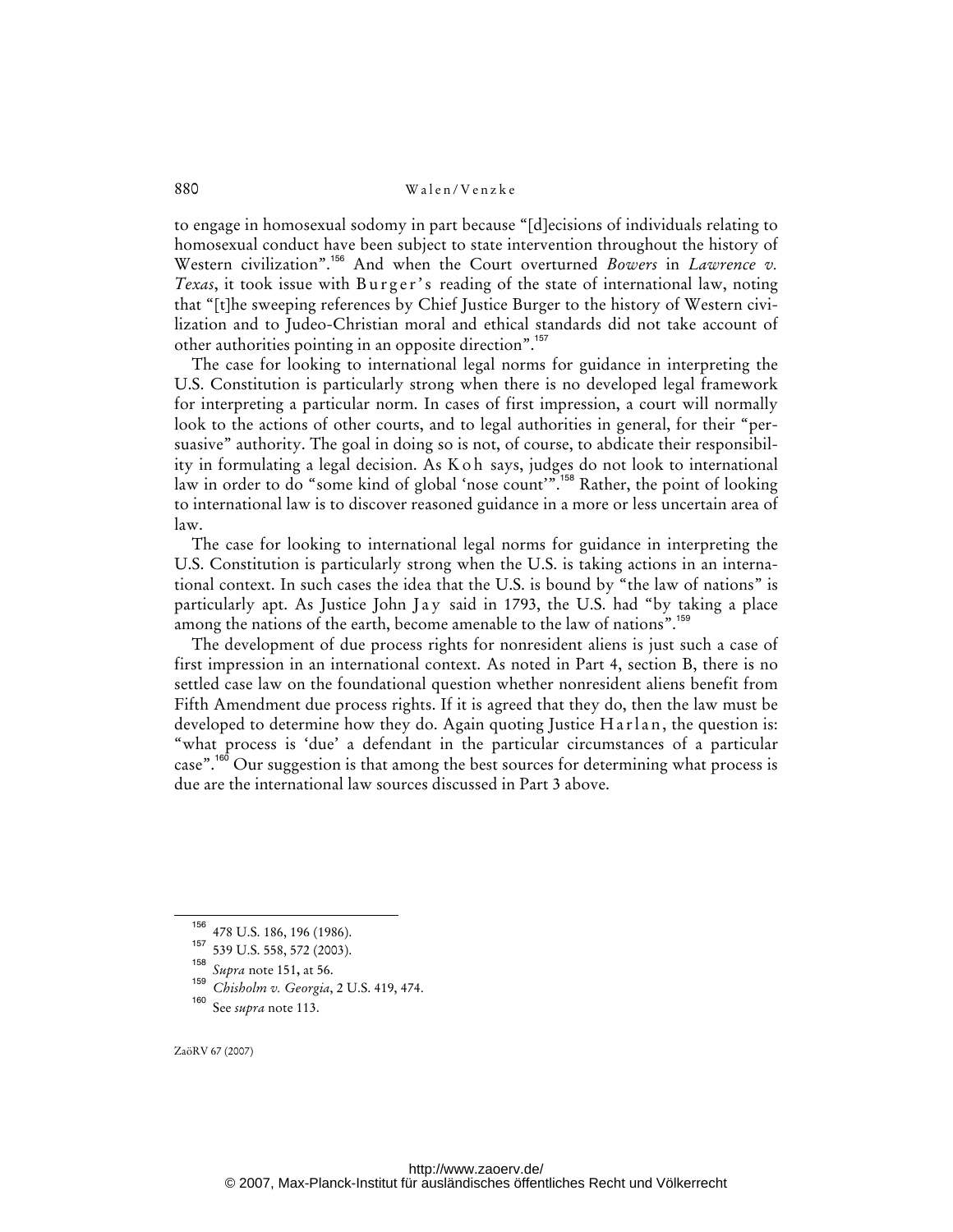### **B. Defending Against Fairness Objections**

To be clear, we are not suggesting that the U.S. is constitutionally bound to follow the dictates of international law. The international law we discuss above is offered merely as a reasonable starting point, and a default position if there are no good reasons to deviate from it.<sup>161</sup> If following international legal norms on the detention of civilians were to put the U.S. at an unreasonable disadvantage in combating international terrorism, then that would be strong reason to depart from it. Moreover, a fairness principle as articulated in *Eisentrager* would also surely be relevant: it would be constitutionally anomalous to have to offer nonresident aliens more protections than those offered U.S. citizens or resident aliens.<sup>162</sup>

We do not engage the empirical argument that the standards for preventive detention in the law of war would disable the U.S. from effectively protecting itself against international terrorism. We think the balance struck there allows the U.S. to do what it would need to do to protect itself, while also respecting the importance of liberty as that importance is reflected in domestic law. If it were truly imperative to strike a new balance in the war on terror, the reasons for doing so would be just as strong in the domestic case, or when dealing with nonresident citizens, as when dealing with nonresident aliens. Since there is no significant push to rewrite constitutional protections domestically or for U.S. citizens, we infer that there is probably no good reason to embrace a different balance when extending constitutional protections to nonresident aliens.

We do, however, provide a brief discussion of what might be called the *Eisentrager* test: that fairness cannot require guaranteeing greater rights to nonresident aliens than to resident aliens or citizens. We examine this argument both with regard to the treatment *Eisentrager* said was due resident aliens, and with regard to the issue of the suspension of habeas.

Justice Jackson noted in *Eisentrager* that resident aliens from an enemy country can be detained for the duration of the war against that country. "Courts will entertain

<sup>&</sup>lt;sup>161</sup> If due process rights for nonresident aliens were modeled on the rights contained in GC IV, would that imply that the U.S. was now constitutionally bound to adhere to GC IV? No, if the Congress and Executive wanted to withdraw from the treaty, they would be constitutionally free to do so. The standard in GC IV is separable from the treaty itself. However, even if the U.S. were to withdraw from the treaty, it would be in violation of customary international law were it to act contrary to its provisions.

<sup>162</sup> See *supra* note 107 and accompanying text. However, it should be pointed out that the anomaly here is not actually unheard of. For example in European community law we find the well established term of "*Inländerdiskriminierung*" (i.e., discrimination against national residents). This can be illustrated with the example of a French beer brewer who gains a superior position to his German competitor in Germany. The French brewer could sell beer in Germany which does not meet the German "*Reinheitsgebot*" of 1516, which limits the ingredients to water, hops and malt, because he benefits from fundamental freedoms of EU Community Law. A German could not do so.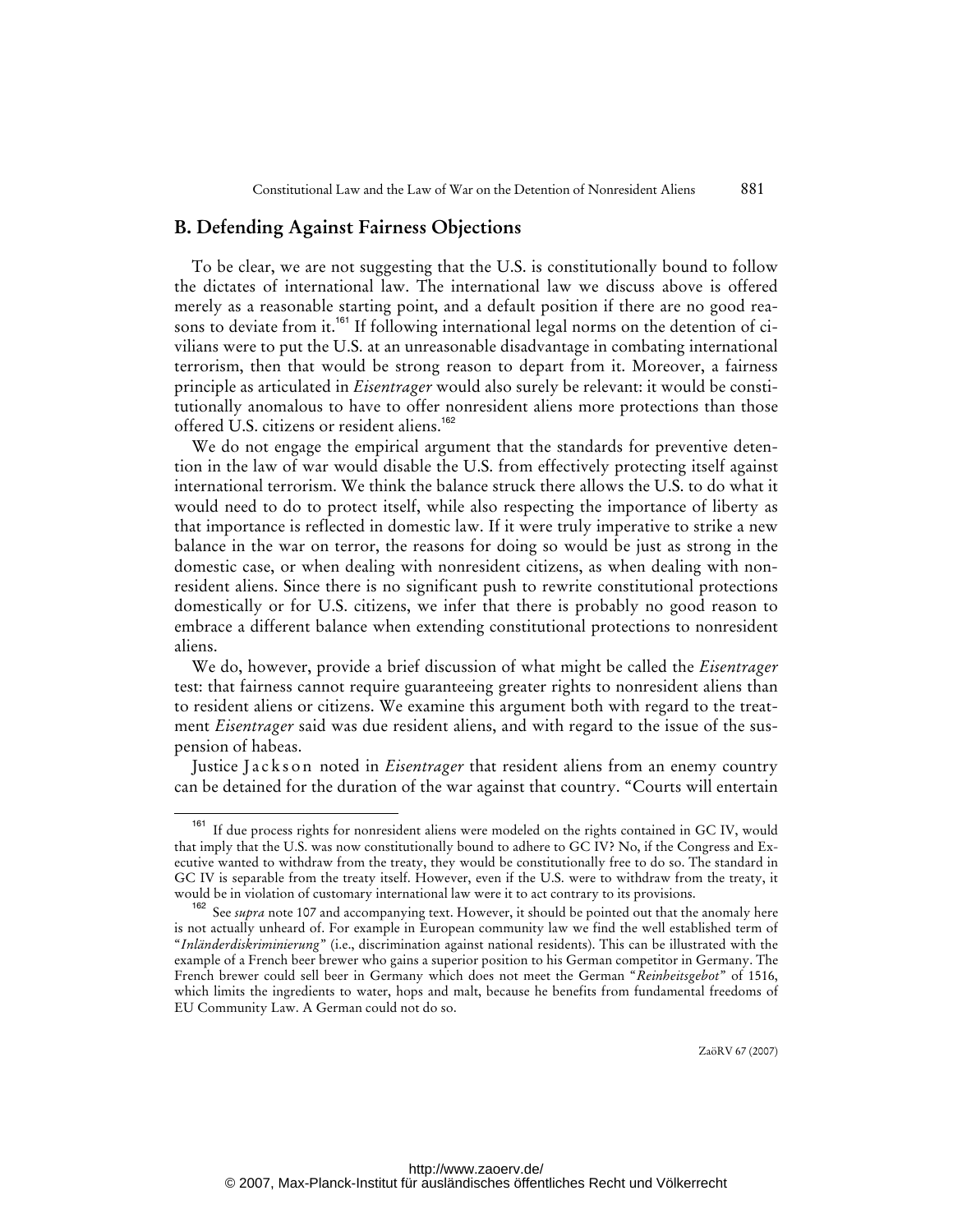his plea for freedom from Executive custody only to ascertain the existence of a state of war and whether he is an alien enemy and so subject to the Alien Enemy Act."<sup>163</sup> The process so described seems more or less akin to what would be provided by a CSRT. If this is all that a resident alien civilian is entitled to receive, then surely it is mistaken to think that nonresident alien civilians are entitled to more.

There are at least three responses that can be made to this argument, however. The first response is that *Eisentrager* spoke of determining whether the U.S. is in a state of war. It is not at all clear that the U.S. is in a state of war, despite its ongoing engagement in Iraq and Afghanistan. It certainly would be politically shocking (even given other things the Bush administration has already done), were the Bush administration to claim it could detain or deport any resident alien from Iraq or Afghanistan at this point in time. And legally, even if it were to cite the AUMF, it is not clear that this application of the Alien Enemy Act would be upheld.<sup>164</sup> Thus at least under current conditions we do not seem to have a case in which resident aliens are subject to harsher treatment than nonresident aliens.

What if the U.S. were engaged in a war under which a President could legally invoke the Alien Enemy Act? There are still two problems with pushing the *Eisentrager* test this way. First, it is not clear that the Alien Enemy Act should still be considered good law regarding resident aliens. It might be argued, in the wake of *Zadvydas* – the 2001 case constitutionally limiting the use of preventive detention on resident aliens who had been ordered removed by the Immigration and Naturalization Service, and who were being held indefinitely (beyond the 90 day removal period stated in the statute) because no other country would take them – that resident aliens now have a constitutional right not to be detained indefinitely; that the U.S. now must either deport them to their home country or release them, perhaps under some program of supervised release.<sup>165</sup> In addition, the U.S. has signed the Fourth Geneva Convention, which is federal law that occurs later in time than the Alien Enemy Act, and is inconsistent with it. Indeed, the GC IV uses a standard for the preventive detention of resident aliens much like the standard it uses for nonresident aliens under occupation: "The in-

<sup>163</sup> 339 U.S. at 775.

<sup>164</sup> One might cite *Ludecke*, *supra* note 38, for the proposition that whether a war is ongoing for the purposes of using the Alien Enemy Act is a political matter.

<sup>&</sup>quot;It is not for us to question a belief by the President that enemy aliens who were justifiably deemed fit subjects for internment during active hostilities do not lose their potency for mischief during the period of confusion and conflict which is characteristic of a state of war even when the guns are silent but the peace of Peace has not come."

<sup>335</sup> U.S. at 170. But even that Court admitted, though with great reluctance, that a Court could in principle address the question whether a war was being kept alive formally when it "had in fact ended". Id. at 169. The same would apply to wars that had never formally begun.

<sup>165</sup> On supervised release as an option, see *Zadvydas*, 533 U.S. at 700.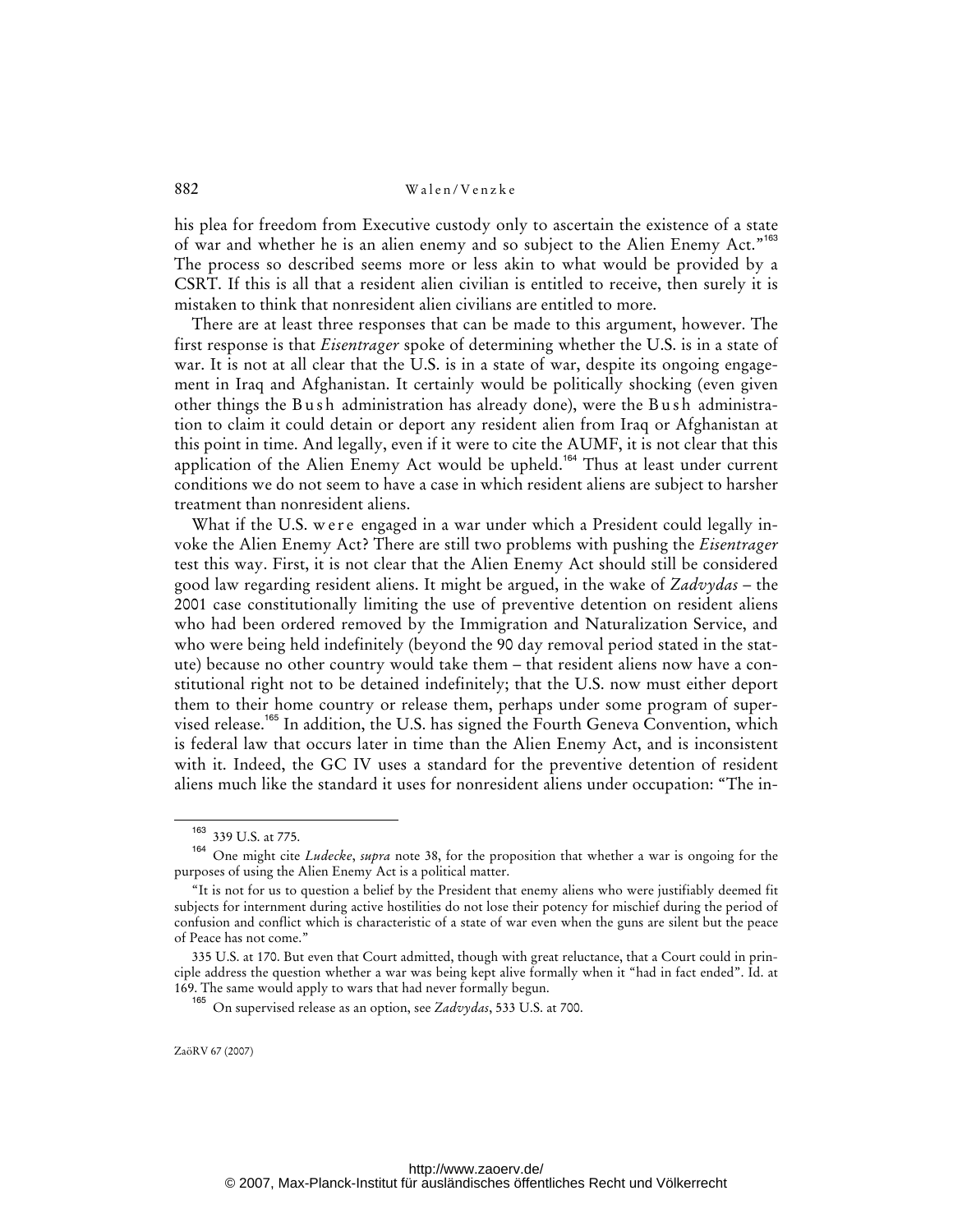ternment or placing in assigned residence of protected persons may be ordered only if the security of the Detaining Power makes it absolutely necessary."<sup>166</sup> This is more limiting than the free hand granted the President under the Alien Enemy Act.

Lastly, it is possible to distinguish the security situation of the resident alien from the nonresident alien. Nonresident aliens are not such an immediate threat to the U.S. They are already effectively deported, and thus the same cause for detention is not present in their case.<sup>167</sup> A stronger presumption against preventively detaining nonresident aliens should therefore pass the *Eisentrager* test.

Turning now to the suspension of habeas, an argument can be made that nonresident aliens should not benefit from enforceable constitutional rights in places like Afghanistan and Iraq because conditions there are such that, were those same conditions to apply in the U.S., habeas would be suspended, or at least subject to suspension. Habeas can be suspended "when in Cases of Rebellion or Invasion the public safety may require it".<sup>168</sup> If habeas were suspended in the U.S., no one would benefit from Fifth Amendment due process liberty rights, not even citizens. By analogous reasoning, if equally drastic conditions, amounting to a "rebellion or invasion", apply outside the U.S. where the U.S. is nonetheless trying to impose order and provide for the public safety, then Fifth Amendment rights should not apply.

This is an important argument. We concede that if the security situation in a region where the U.S. is operating is sufficiently insecure, then it would make sense for habeas rights to be suspended there. The insurrections, with incursions from other countries, in Afghanistan and Iraq may seem to be paradigm cases for such a suspension. But it is important to keep in mind that the conditions for suspending habeas can be and should be read to apply in a limited manner.<sup>169</sup>

There are not many historical examples to work with, but those that exist show that habeas can be suspended only where it is important to do so. Habeas has been suspended a total of four times in the history of the U.S. The first time, was during the Civil War, where habeas seems to have been suspended broadly.<sup>170</sup> The next time it

GC IV, Article 42, § 1 (emphasis added).

<sup>167</sup> A similar point is marked in GC IV, which makes it harder to justify preventively detaining nonresident aliens under occupation than resident aliens. "In occupied territories the internment of protected persons should be even more exceptional than it is inside the territory of the Parties to the conflict; for in the former case the question of nationality does not arise." Commentary GC IV, Article 78.

U.S. Const. Article 1, § 9, § 2.

<sup>169</sup> One might have also thought that if habeas is available for U.S. citizens in a region, it must be available to all in a region. The Circuit Court for the District of Columbia recently found that a U.S. citizen in Iraq had the right to habeas. *Omar v. Harvey*, 2007 WL 420137 (D.C. Cir. 2007). But it is not clear that habeas cannot be allowed to some and denied to others. See Gerald N e u m a n , Habeas Corpus, Executive Detention, and the Removal of Aliens, 98 Colum. L. Rev. 961, 976-978 (1998).

<sup>170</sup> *Hamdan*, 464 F. Supp. 2d at 14.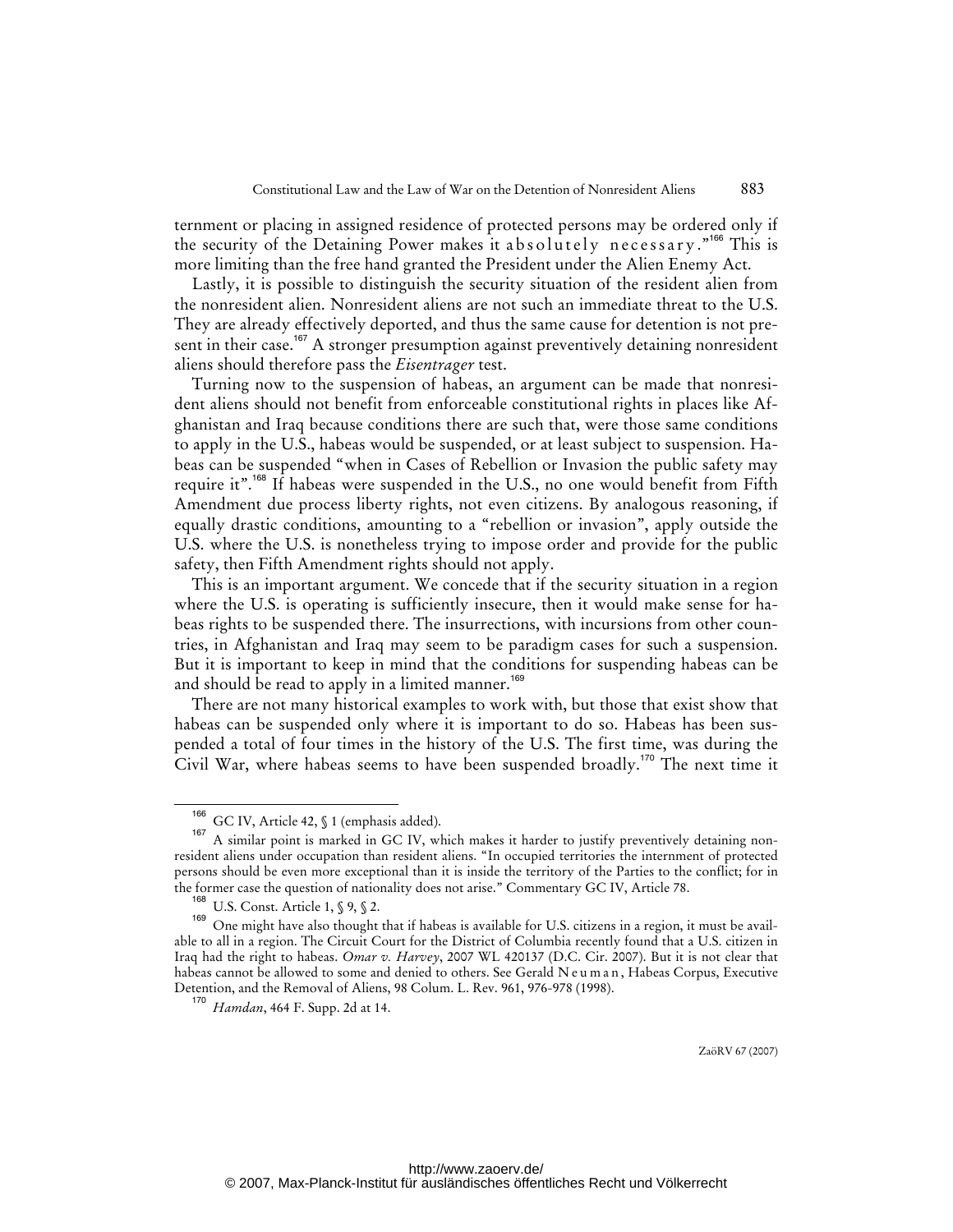was suspended, in 1871, President G r ant suspended it for only ten counties of North Carolina in his effort to combat the Ku Klux Klan.<sup>171</sup> Habeas was next suspended by the Governor of the Philippines in 1905, in two provinces of the Philippines, in order to combat organized bands that were terrorizing the population.<sup>172</sup> Finally, it was suspended in what was then the territory of Hawaii in  $1941$ .<sup>173</sup> In all but the first suspension, the range of the suspension was limited to an area as small as or smaller than a state or territory. It was limited to those regions where the problem was sufficiently intense to warrant suspension.

We would suggest that the same should apply in Iraq and Afghanistan. Were the Court to recognize that nonresident aliens have constitutional rights, and were Congress to decide that these rights might have to be suspended in certain territories where the U.S. is engaged in trying to quell insurrections, it would be appropriate for the executive to suspend habeas in only those areas where the need for public safety requires its suspension, and only for as long as the violence necessitated such a suspension.<sup>174</sup> Importantly, the mere fact that U.S. troops patrol an area, and that they may from time to time engage in hostilities with civilians, does not by itself imply that conditions are so lawless that habeas should, or even legally could, be suspended. Thus while this argument does provide a basis for limiting the practical significance of extending due process rights to nonresident aliens, it does not undermine the significance of such an extension all together. Rather, it provides another safety valve for Congress and the Executive to address emergency situations, and thereby should ease any concerns about the security implications of extending due process rights, modeled on those found in the Geneva Conventions, to nonresident aliens.

In sum, it is perfectly appropriate and consistent with U.S. constitutional law, both in text and in practice, to take guidance from international legal authorities. It is particularly appropriate to use such authorities as a starting point in cases of first impression and cases dealing with international affairs. The question of how to extend the Fifth Amendment's protection against the deprivation of liberty without due process to nonresident aliens, both civilians and combatants, is just such a case of first impression arising in the context of international affairs. The international law discussed in Part 3 above should be a default position for U.S. constitutional law unless it can be shown that adhering to these norms disables the U.S. from effectively fighting international terrorism, or is unfair to others whose constitutional rights can be taken as fixed

<sup>&</sup>lt;sup>171</sup> See D u k e r, *supra* note 142, at 149, 178 n.190. In fact, it was only suspended for at most nine counties at a time, as the suspension was lifted in Marion County before being imposed on Union County.

<sup>172</sup> See *Fisher v. Baker*, 203 U.S. 174, 179 (1906).

See Duncan v. Kahanamoku, 327 U.S. 304, 307 (1946).

<sup>&</sup>lt;sup>174</sup> The *Fisher* case provides a good model. The suspension of habeas was lifted in the two provinces where it had been imposed in less than a year, once the Governor determined that the conditions requiring the suspension no longer existed. 203 U.S. at 180-181.